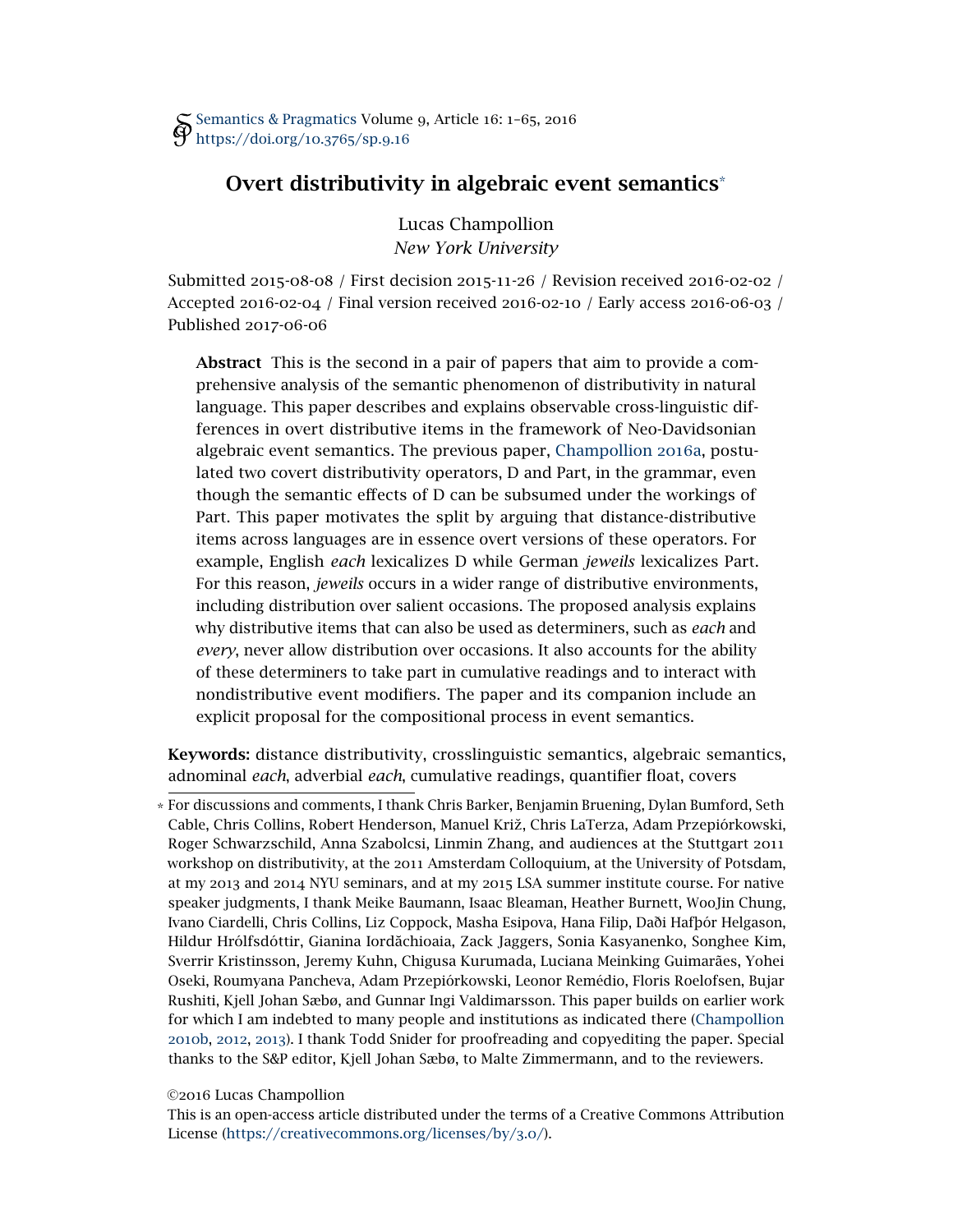## 1 Introduction

This paper presents a compositional theory of distance distributivity that relates adnominal and adverbial distributive items, atomic and cover-based distributivity, and distributive determiners to each other. This is the second of two papers that aim to provide a comprehensive analysis of distributivity in natural language. It builds on the results obtained in its companion paper, [Champollion](#page-57-0) 2016a, which focuses on covert distributivity. The papers are largely self-contained but amplify each other's results.

Overt and covert distributivity are illustrated in ([1](#page-1-0)):

- <span id="page-1-2"></span><span id="page-1-1"></span><span id="page-1-0"></span>(1) a. The girls each wore a black dress.
	- b. The girls wore a black dress.

In sentence (1[a\),](#page-1-1) the adverbial distributive item *each* distributes the predicate *wear a black dress* over the individual girls and leads to the entailment that each of the girls in question wears a black dress. Sentence (1[b\)](#page-1-2) is interpreted in the same way, even though there is no *each*. The ability of verb phrases to distribute in the absence of an overt distributive item has been attributed to what is traditionally called the D operator, a silent counterpart of adverbial *each* [\(Link](#page-60-0) 1987, [Roberts](#page-62-0) 1987). For an overview of the major empirical phenomena related to distributivity, see also [Champollion to appear:](#page-56-2) §2.

<span id="page-1-3"></span>The purpose of this paper and of [Champollion](#page-57-0) 2016a is to bring together several strands of research on phenomena related to the semantics and pragmatics of distributivity in natural language. One of these strands deals with overt distributivity, which is crosslinguistically often expressed via adverbials and adnominals, such as English *each* and German *jeweils* /'je:vails/. Such elements differ with respect to whether they are restricted to distribution over individuals mentioned in the same sentence, or whether they can also distribute over pragmatically salient occasions that need not have been explicitly mentioned [\(Moltmann](#page-60-1) 1997). This strand is motivated by the properties of adverbial *each* and its adnominal and determiner counterparts both in English and other languages [\(Zimmermann](#page-63-0) 2002b). As we will see, the meanings of these elements vary in ways that sometimes require them to distribute over atoms (individuals), such as in the case of *each*, and in other cases also allow them to distribute over salient nonatomic entities, such as occasions in the case of *jeweils*, as illustrated here: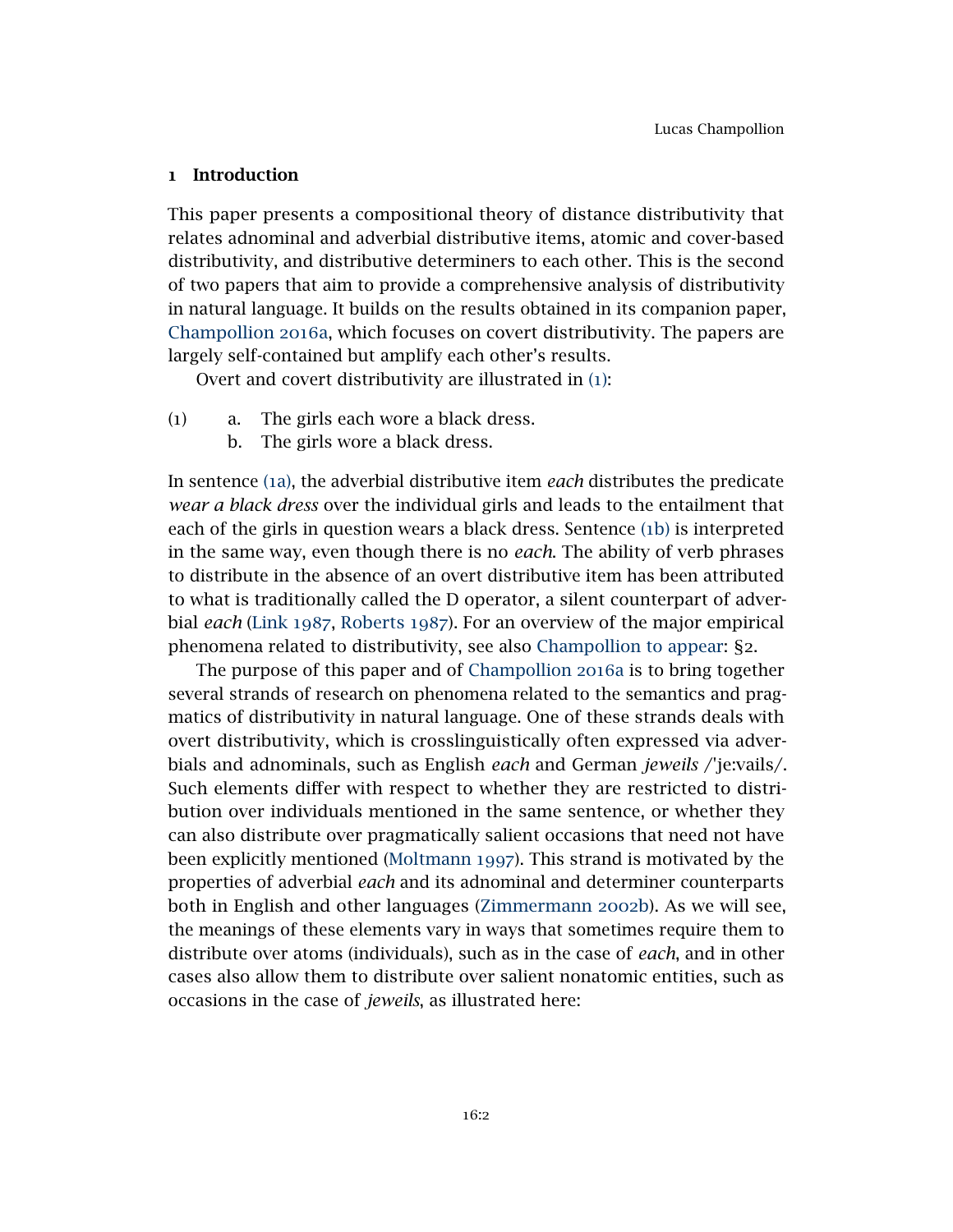(2) Hans hat jeweils zwei Affen Hans has DIST two monkeys seen gesehen. 'Hans has seen two monkeys on each occasion.' (German)

Another strand concerns the properties of silent distributivity operators such as the one arguably present in (1[b\).](#page-1-2) Covert phrasal distributivity has been at the center of a long debate as to whether it always involves distribution over atoms— singular individuals— or whether it can also involve distribution over nonatomic entities [\(Lasersohn](#page-60-2) 1989, [Gillon](#page-59-0) 1990). This is the focus of [Champollion](#page-57-0) 2016a. I reserve the term *D operator* for distributivity operators that always distribute over atoms. As for the nonatomic version of the operator, whose meaning may be paraphrased as *each salient part of*, I will refer to it as the *Part operator*, following [Schwarzschild](#page-62-1) 1996.

As this sketch already suggests, overt and covert distributivity share many similarities. In both cases, some elements can only distribute to atoms (*each*, D) while others can distribute to salient nonatomic entities (*jeweils*, Part). And as we will see, in both cases, the former elements can only distribute over pluralities that have been explicitly mentioned while the latter elements can also distribute over salient domains that have not been explicitly mentioned, such as temporal occasions. These similarities give rise to analogous questions in the overt and in the covert case. Can a given distributive item (be it a covert operator or a word) only distribute down to singular entities or also to plural entities? Do these entities need to be of a certain size or "granularity", and can this size vary from item to item? Must these entities have been overtly mentioned in the sentence and thereby contributed by semantic means, or can they also be supplied by the context via pragmatic means?

A unified semantic analysis of distributivity should make it apparent which aspects of the meanings of various distributivity operators are always the same, and along which dimensions these meanings can differ. The theory should capture the semantic variation across distributivity-related elements. The resulting system should be fully formalized and explicit.

This paper, together with [Champollion](#page-57-0) 2016a, contributes towards these goals. By combining ideas from algebraic semantics and event semantics, the two papers provide a framework in which the split in overt distancedistributive items can be related to the debate in the literature on covert distributivity. In this framework, the various uses of *each* and similar items in other languages are all related to the distributivity operator, either in its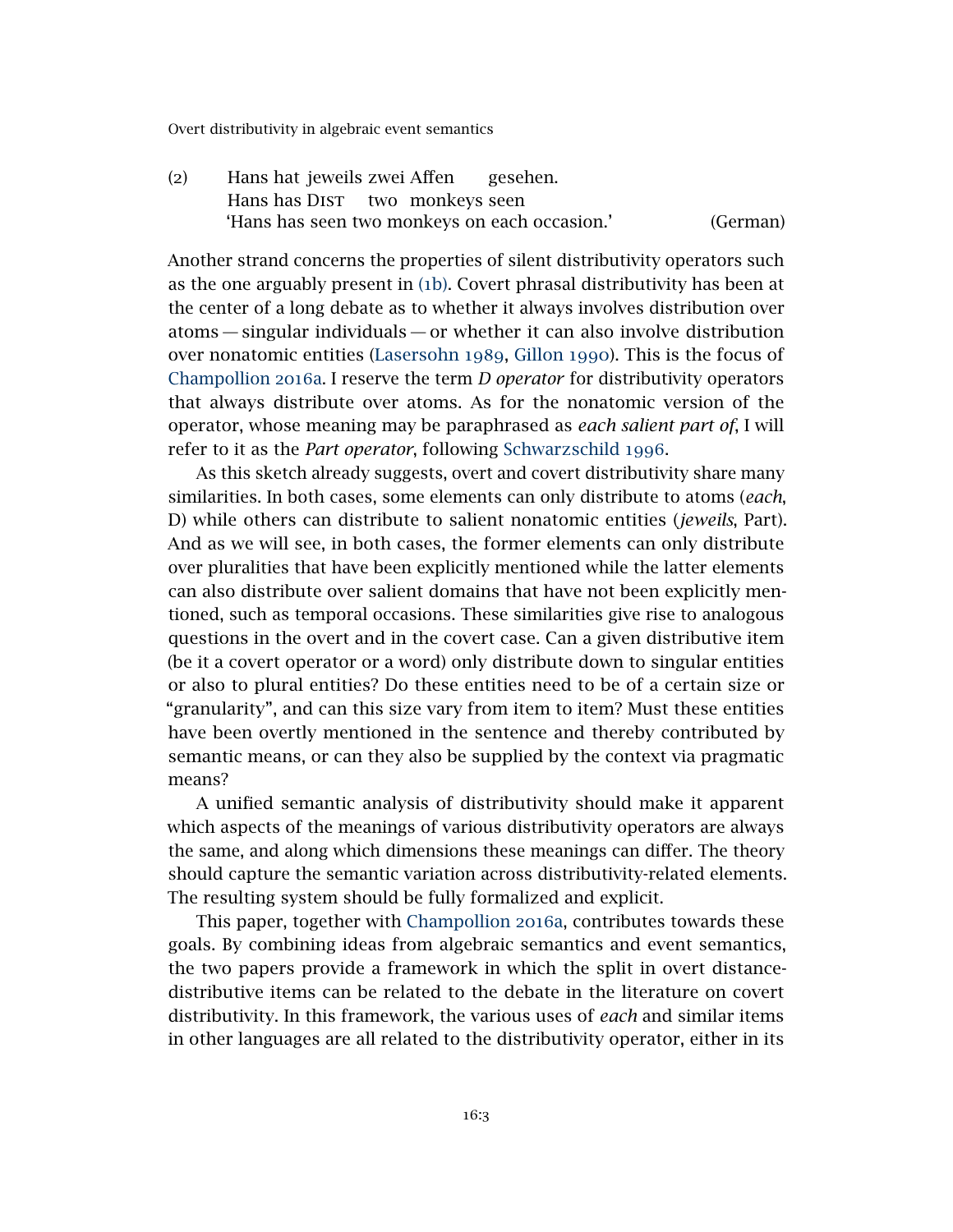semantic, atomic form as defined by [Link](#page-60-0) 1987 or in its pragmatic, saliencerelated form as defined by [Schwarzschild](#page-62-1) 1996. As we will see, these various uses of *each* and these silent operators share some part of their meanings with each other and with their counterparts across languages. This fact is captured by deriving them from related distributivity operators which differ only in possible settings of two parameters and the ranges of values they allow for them. One parameter indicates the dimension in which distributivity takes place. This can be a thematic role in some semantic instances of distributivity, or a spatial or temporal dimension in other instances. The other parameter indicates the size of the entities over which distributivity takes place, such as atoms or salient amounts of space or time. These parameters interact with each other against the background of assumptions about the metaphysics of natural language. For example, time is assumed to be either nonatomic or in any case to not make its atoms available to the semantics of natural language. As a result, when the first parameter is set to time, the second cannot be set to anything involving atoms, because time does not provide any atoms to distribute over. This idea is situated within a broader framework that connects it to aspect and measurement under the name of strata theory [\(Champollion](#page-56-0) 2010b, [2015](#page-57-2)b[,c,](#page-57-3) [2017](#page-57-4)).

The analysis in this paper is compositional and avoids unusual semantic concepts such as index-driven and crosswise *λ*-abstraction [\(Zimmermann](#page-63-0) [2002](#page-63-0)b) or distributive polarity items (Oh [2001](#page-61-0), [2006](#page-61-1)). It is placed in the context of algebraic event semantics and mereology (see [Champollion &](#page-57-5) [Krifka](#page-57-5) 2016 for an overview). This allows us to formally model the relations between distribution over individuals and over events, as well as those between distribution over atoms and over nonatomic parts. In algebraic event semantics, the theory of distributivity operators developed by [Link \(](#page-60-0)1987) and extended by [Schwarzschild \(](#page-62-1)1996) requires adjustments for a number of reasons, discussed in [Champollion](#page-57-0) 2016a. As the following examples show, the Neo-Davidsonian event semantic setting gives us the ability to think of the D and Part operators as being coindexable with different thematic roles. This allows us to capture through a simple change in coindexation the kinds of configurations that have otherwise been taken to require type-shifting-based reformulations of these operators [\(Lasersohn](#page-60-3) 1998):

| $\left( 3\right)$ | a. The first-year students [D [took an exam]]. | Target: agent |
|-------------------|------------------------------------------------|---------------|
|                   | b. John [D [gave a pumpkin pie]] to two girls. | Target: goal  |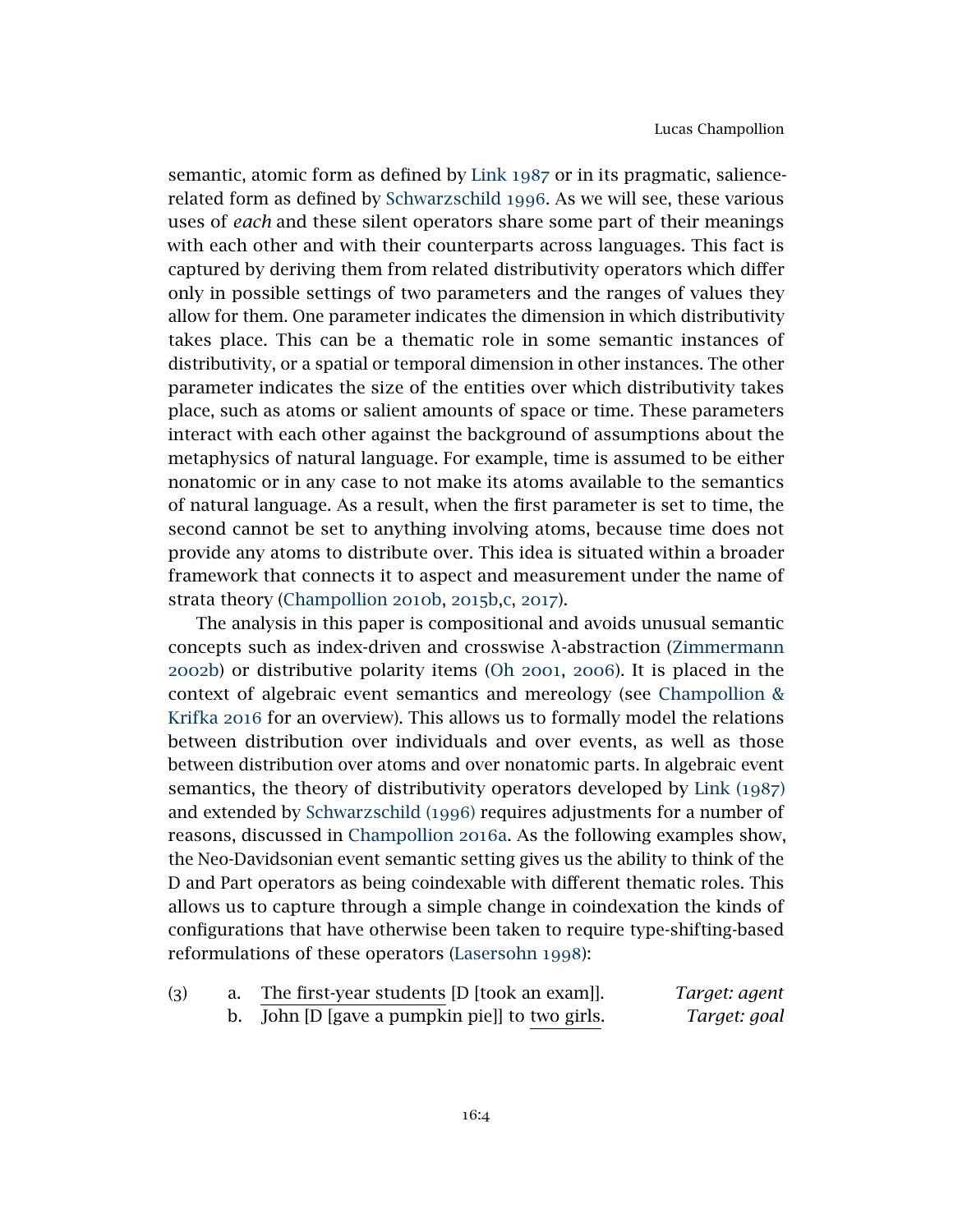The reformulation of the distributivity operators in [Champollion](#page-57-0) 2016a provides the groundwork on which I build in this paper in order to formally relate this ambiguity to the one observable in examples like these:

<span id="page-4-1"></span><span id="page-4-0"></span>

| (4) | The boys told the girls two stories each.<br>(two stories per boy)  | Target: agent |
|-----|---------------------------------------------------------------------|---------------|
| (5) | The boys told the girls two stories each.<br>(two stories per girl) | Target: goal  |

To capture this and other parallels between covert and overt distributivity, I will propose that distance-distributive items across languages are in essence overt versions of the D and Part operators.

The theoretical picture that has been sketched so far, and that is developed below and in [Champollion](#page-57-0) 2016a, provides us with a way to formulate commonalities and differences across instances of distributivity in natural language. Individual elements can be analyzed as being hardwired for certain parameter values, so that, for example, the difference between Link's and Schwarzschild's operators, as well as that between *each* and *jeweils*, can be described in terms of whether the value of the granularity parameter is prespecified to *Atom* or can be filled in by context. In this way, overt and covert instances of distributivity fit together and into distributivity theory more generally.

To develop this picture, Section [2](#page-5-0) starts by describing relevant facts and generalizations about overt instances of distributivity across languages, drawing largely on the crosslinguistic discussion in [Zimmermann](#page-63-0) 2002b. Overt and covert distributivity are brought together in Section [3](#page-20-0), which develops a compositional account of overt distance distributivity. Section [4](#page-30-0) deals with more complicated syntactic configurations, some of which previously lacked a compositional analysis. Section [5](#page-38-0) extends the analysis to the determiners *each* and *every*, and shows that it accounts for their ability to take part in cumulative readings and to interact with nondistributive event modifiers. The way in which meanings of overt distributive items vary across languages is explained in Section [6](#page-45-0). Section [7](#page-49-0) compares the present analysis with [Zimmermann](#page-63-0) 2002b, and Section [8](#page-53-0) concludes.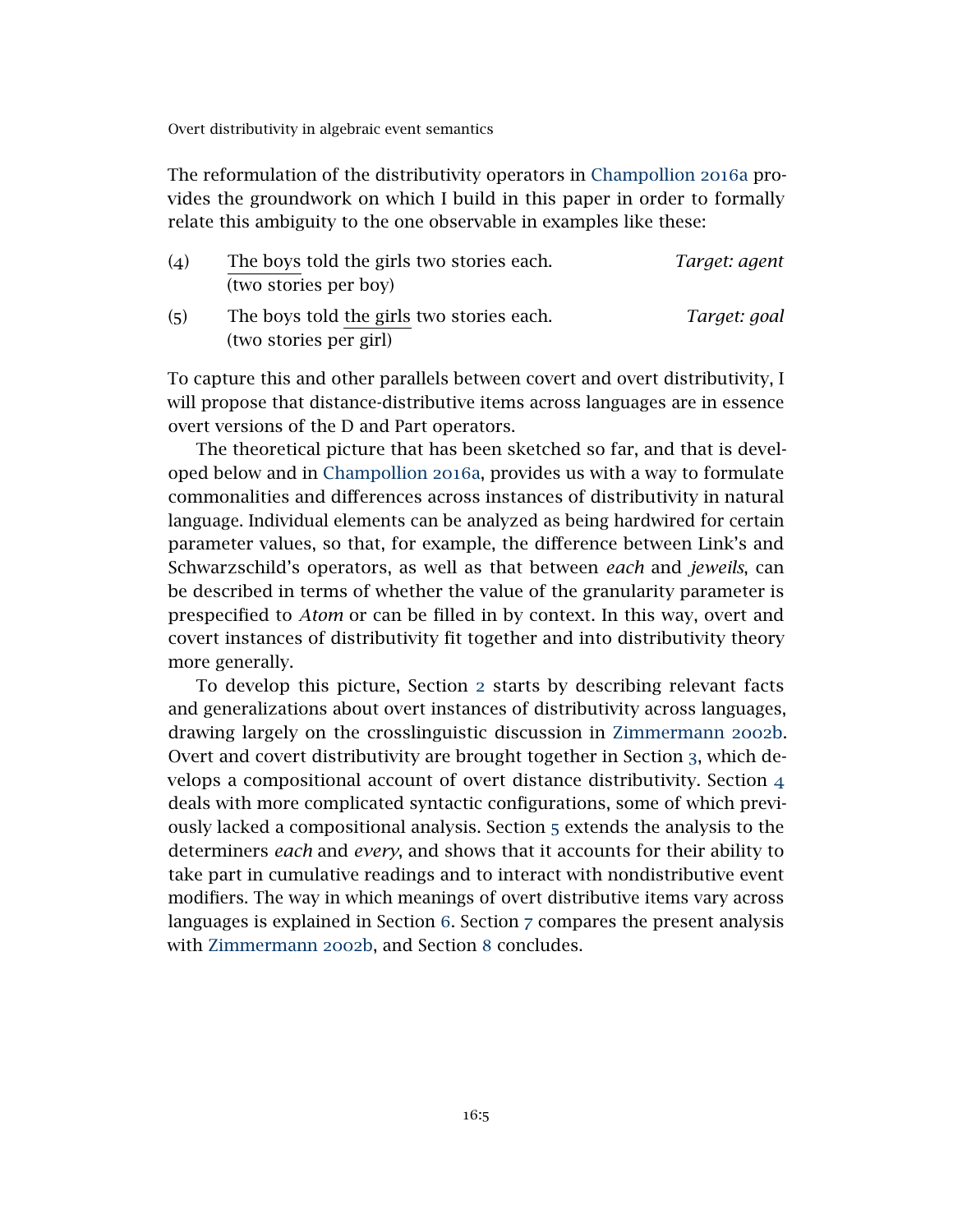## <span id="page-5-0"></span>2 Overt distributivity across languages

Distributive items have different syntactic uses and different meanings across languages. In English, the distributive quantifier *each* can be used in at least three ways, which I will refer to as adnominal, adverbial, and determiner *each* respectively:

- <span id="page-5-2"></span><span id="page-5-1"></span>(6) a. Adnominal: Two men have carried three suitcases *each*.
	- b. Adverbial: Two men have *each* carried three suitcases.
	- c. Determiner: *Each* man has carried three suitcases.

There are many terms for these three uses. Adnominal *each* has also been called shifted [\(Postal](#page-61-2) 1974), an anti-quantifier [\(Choe](#page-57-6) 1987), binominal [\(Safir](#page-62-2) [& Stowell](#page-62-2) 1988), or ditransitive [\(Roberts](#page-62-0) 1987). Adverbial *each* has also been called floated [\(Choe](#page-57-6) 1987). Determiner *each* is also called prenominal [\(Safir](#page-62-2) [& Stowell](#page-62-2) 1988). For the purpose of this paper, I set aside the use of *each* in other constructions, notably the reciprocal *each other* and the partitive *each of the men*. [LaTerza \(](#page-60-4)2014a[,b\)](#page-60-5) connects all these constructions in a similar framework to the one I adopt in this paper. I will refer to the noun phrase *two men* in (6[a\)](#page-5-1) and (6[b\)](#page-5-2) as the antecedent (or target) of *each*, and to the noun phrase *three suitcases* in (6[a\)](#page-5-1) as the host of adnominal *each*.

I will refer to adnominal and adverbial *each* and to similar elements across languages as *distance-distributive* items. That term is taken from [Zimmermann](#page-63-0) 2002b. There is a slight difference in terminology: Zimmermann reserves the term *distance distributivity* for adnominal elements, while I use it both for adnominal and for adverbial elements. This seems appropriate because adverbial *each* can be separated from its antecedent, for example by an auxiliary as shown in (6[b\).](#page-5-2)

Adnominal *each* can be shown by movement tests to form a constituent with its host noun phrase [\(Burzio](#page-56-3) 1986, [Safir & Stowell](#page-62-2) 1988). Distancedistributive items like it are sometimes seen as a challenge for compositional semantics, because their interpretations are similar to those of distributive determiners even though their surface syntactic structure appears to be fundamentally different (Oh [2001](#page-61-0), [2006](#page-61-1)). For example, adnominal *each* in the object of sentence (6[a\)](#page-5-1) is contained in the constituent over which it seems at first sight to distribute, namely the verb phrase *carried three suitcases each*. This is of course similar to the challenge represented by quantifiers in object position (*carried every suitcase*), and the standard solutions to that challenge are available in both cases. For example, one can lift the type of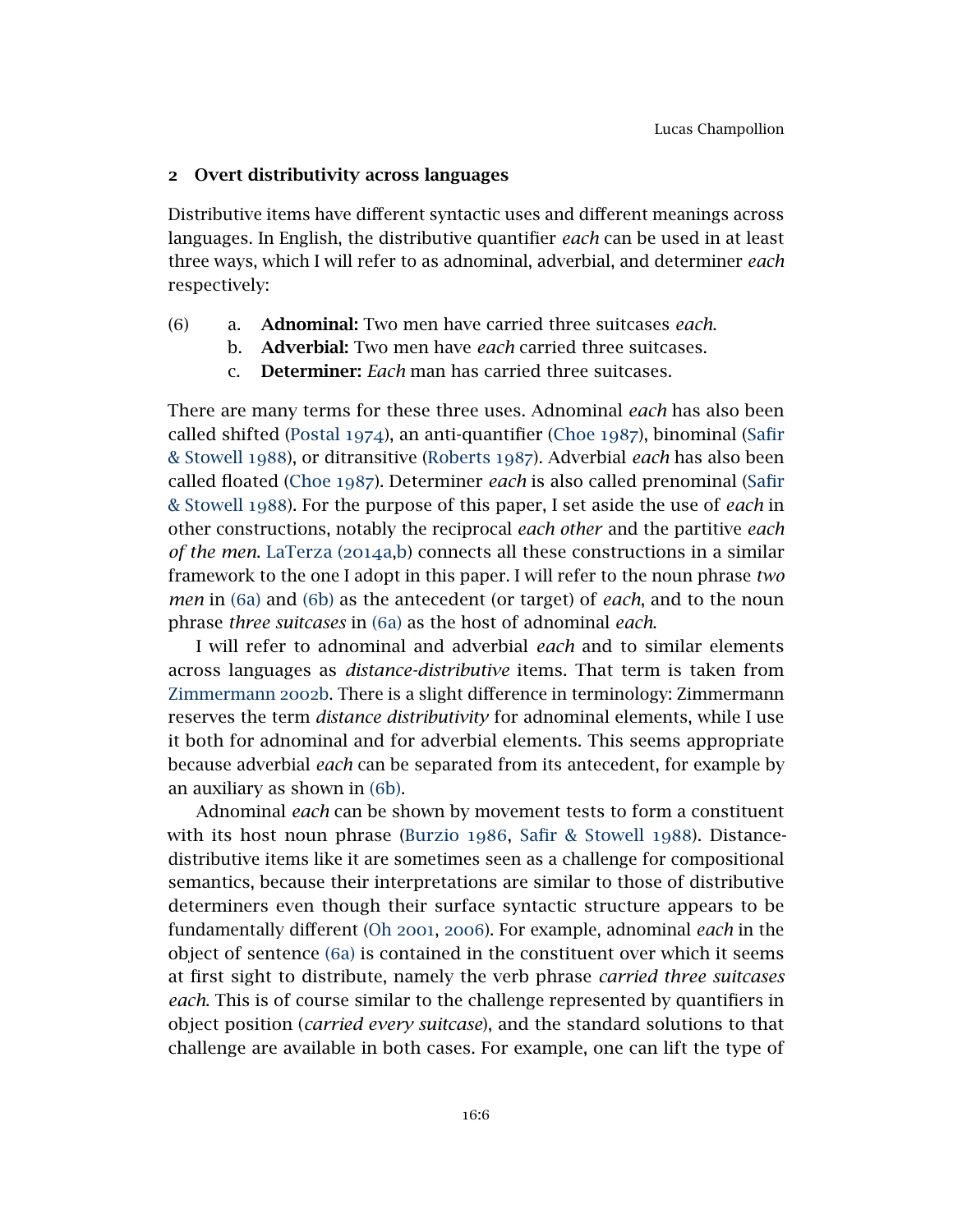the quantifier or the verb in order to give the quantifier scope over the verb phrase [\(Hendriks](#page-59-1) 1993, [Barker](#page-55-0) 2002). I will follow the same general strategy in the formal analysis which follows. In fact, we will see that the scope of adnominal *each* is even more restricted than that of object quantifiers, because it does not include the verbal projection.

As we saw in ([4](#page-4-0)) and ([5](#page-4-1)), adnominal *each* can target different antecedents. This dependency is generally regarded as a case of ambiguity rather than underspecification. The ambiguity view finds support in analogous constructions involving dependent numerals in American Sign Language, where anaphoric dependencies are realized overtly [\(Kuhn](#page-59-2) 2015). Further support comes from the fact that in some languages, adnominal distance-distributive items must agree with their antecedents. There are syntactic constraints on the distribution of adnominal *each* with respect to its antecedent, such as c-command requirements and clausemate conditions. Accordingly, the dependency has been variously argued to be similar to that of reflexive pronouns with respect to their antecedents [\(Burzio](#page-56-3) 1986, [Safir & Stowell](#page-62-2) 1988) or to that of traces of noun phrases that undergo raising with respect to these noun phrases [\(Sportiche](#page-62-3) 1988). Similarly, adverbial *each* has been variously claimed to be related to its antecedent by movement, in the sense that it modifies the trace of its antecedent, or to be base-generated, in which case its relation to its antecedent can be taken to be anaphoric. For an overview of these conflicting claims and their implications, see [Bobaljik](#page-56-4) 2001.

I will not add to the discussion on these syntactic constraints. Since the nature of the dependency between adnominal and adverbial *each* and their antecedents is not the focus of this paper, I will not take a strong position on it. In the formal theory to be developed in this paper, I will represent it by coindexing distance-distributive items with thematic roles, in the same way as I have coindexed covert distributivity operators with thematic roles in [Champollion](#page-57-0) 2016a. More specifically, I will assume that thematic roles are introduced into the compositional derivation by *θ*-role heads, and that distance-distributive items in certain languages including English must be coindexed with a *θ*-role head in their clause. Accordingly, I will refer to this coindexation as *θ*-indexing.

I assume that *θ*-indexing is similar to other dependencies that are commonly formalized by coindexation, for example those between reflexive pronouns and their antecedents, in that it is subject to binding-theoretic constraints [\(Chomsky](#page-57-7) 1981, [Büring](#page-56-5) 2005). In assuming that *θ*-indexing is binding-theoretic in nature, I follow previous semantic analyses that inter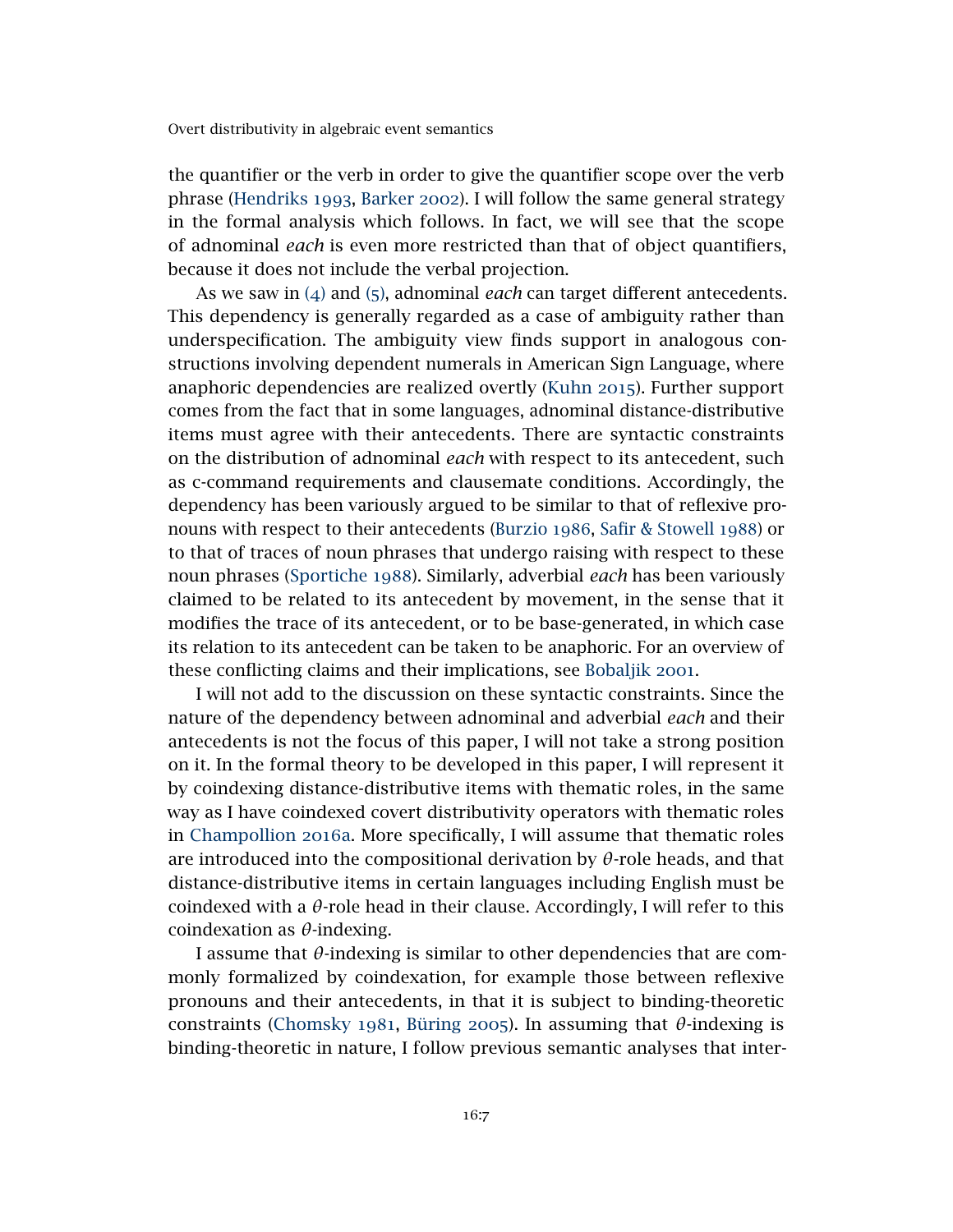pret adnominal *each* without any movement, such as [Zimmermann](#page-63-0) 2002b. Should the movement-based view turn out to be the correct one instead, the syntax-semantics interface may need to be modified accordingly, for example by incorporating elements from the theory of [Cable](#page-56-6) 2014.

Turning now to other languages, adnominal and adverbial *each* can be translated in German by the word *jeweils* [\(Moltmann](#page-60-1) 1997, [Zimmermann](#page-63-0) [2002](#page-63-0)b). Determiner *each*, however, must be translated by another word, *jeder*. Here and throughout the paper, I gloss distance-distributive items as DIST rather than EACH or EVERY since in some cases they have a wider range of readings than *each*. Sometimes they mean *each*, sometimes their meaning is closer to *each time* or *on each occasion*. Example (7[a\)](#page-7-0) is adnominal, example (7[b\)](#page-7-1) is adverbial, and example (7[c\)](#page-7-2) contains a determiner. Though adverbial and adnominal *jeweils* take the same surface position in (7[a\)](#page-7-0) and (7[b\),](#page-7-1) they can be teased apart syntactically, as discussed in [Zimmermann](#page-63-0) 2002b.

<span id="page-7-3"></span><span id="page-7-1"></span><span id="page-7-0"></span>

| (7) | a. Die Jungen haben <i>[jeweils</i> [drei Koffer]] getragen.           |
|-----|------------------------------------------------------------------------|
|     | The boys have DIST three suitcases carried                             |
|     | 'Each of the boys has carried three suitcases.' / In certain contexts: |
|     | 'The boys have carried three suitcases each time.'                     |
|     | b. Die Jungen haben [jeweils [drei Koffer getragen]].                  |
|     | The boys have DIST three suitcases carried                             |
|     | (As above.)                                                            |
|     | c. <i>Jeder/*Jeweils</i> Junge hat drei Koffer getragen.               |
|     | Each.sG.M/DIST boy has three suitcases carried                         |

'Each boy carried three suitcases.' (German)

<span id="page-7-2"></span>As we will see, *each* and *jeweils* generalize to two classes of distancedistributive items across languages. *Each*-type distance-distributive items can also be used as determiners. *Jeweils*-type distance-distributive items cannot double as determiners, as shown in ([7](#page-7-3)) for *jeweils* itself. Some languages have distance-distributive items which can also function as distributive determiners, as in English, and others are like German in that they have no such elements [\(Zimmermann](#page-63-0) 2002b). Partly building on earlier typological work (e.g., Gil [1982](#page-58-0)), Zimmermann observes that distance-distributive items which can also be used as determiners (e.g., *each*) always distribute over individuals, as determiners do. In contrast, those distance-distributive items which are formally distinct from determiners can typically also distribute over salient occasions, that is, over chunks of time or space.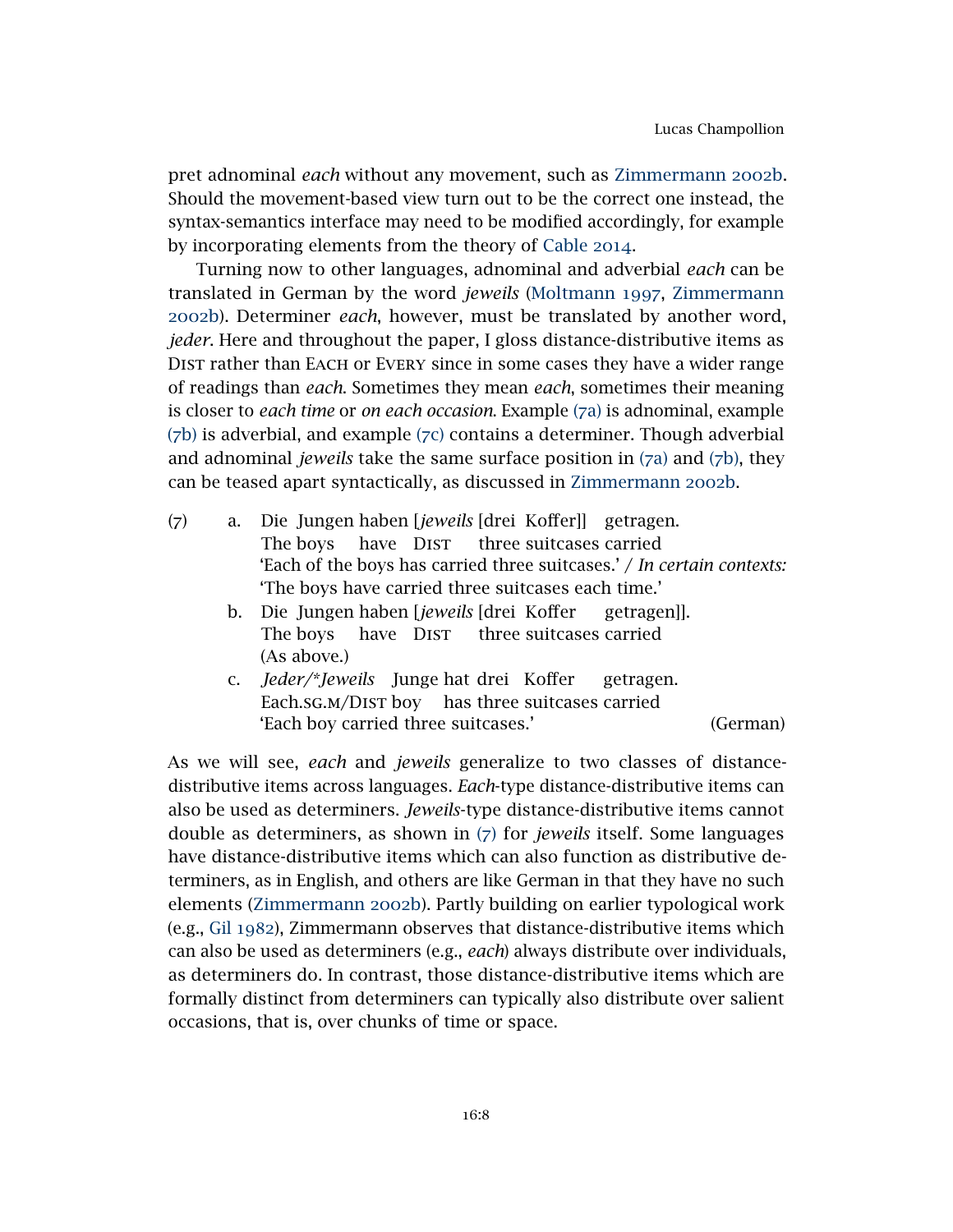The range of crosslinguistic variation can be illustrated by comparing English *each* with German *jeweils*, a distance-distributive element which cannot double as a distributive determiner. *Jeweils* can distribute over individuals like English *each*, but also over spatial or temporal occasions, as long as context provides a salient set of such occasions (Gil [1993](#page-58-1), [1995](#page-58-2), [Moltmann](#page-60-1) [1997](#page-60-1), [Zimmermann](#page-63-0) 2002b). I call this the *occasion reading*. It corresponds to what is also called the *temporal key reading* and the *spatial key reading* [\(Balusu](#page-55-1) 2005, [Balusu & Jayaseelan](#page-55-2) 2013). I will treat the temporal and spatial cases as two separate readings (and I will focus on the temporal case). I leave the question open whether they should be treated as special cases of one reading. Another, less theory-neutral term for the occasion reading is *event-distributive reading* (Oh [2001](#page-61-0), [2006](#page-61-1)). [Zimmermann](#page-63-0) 2002b uses the term *adverbial reading* for it. This term is potentially misleading, because it suggests that only the adverbial use of *jeweils* can give rise to this reading. But adnominal *jeweils* can give rise to it as well [\(Zimmermann](#page-63-0) 2002b: Chapter 5). For example, in ([8](#page-8-0)), *jeweils* is part of the subject noun phrase (we know this because German as a V2 language allows only one constituent before the tensed verb *standen*) and is therefore adnominal. However, as shown by the paraphrase, this instance of *jeweils* distributes over occasions, not over individuals.

<span id="page-8-0"></span>

| (8) |                                   | Jeweils zwei Jungen standen Wache. |  |  |  |
|-----|-----------------------------------|------------------------------------|--|--|--|
|     |                                   | DIST two boys stood watch          |  |  |  |
|     | 'Each time, two boys kept watch.' | (German)                           |  |  |  |

The examples in  $(9)$  $(9)$  $(9)$  illustrate the occasion reading. Sentence  $(9)$  is ambiguous between a reading that distributes over individuals — the ones of which their plural subject consists,  $(ga)$  $(ga)$  — and one that distributes over occasions  $(gb)$ .

<span id="page-8-2"></span><span id="page-8-1"></span>(9) Die Jungen haben jeweils zwei Affen The boys have DIST two monkeys seen gesehen. a. 'Each of the boys has seen two monkeys.' b. 'The boys have seen two monkeys each time.' (German)

<span id="page-8-3"></span>While the former reading is always available, the latter requires a supporting context. That is, when  $(9)$  $(9)$  $(9)$  is uttered out of the blue, it only has the reading (9[a\).](#page-8-2) The occasion reading (9[b\),](#page-8-3) by contrast, is only available in contexts where there is a previously mentioned or otherwise salient set of occasions,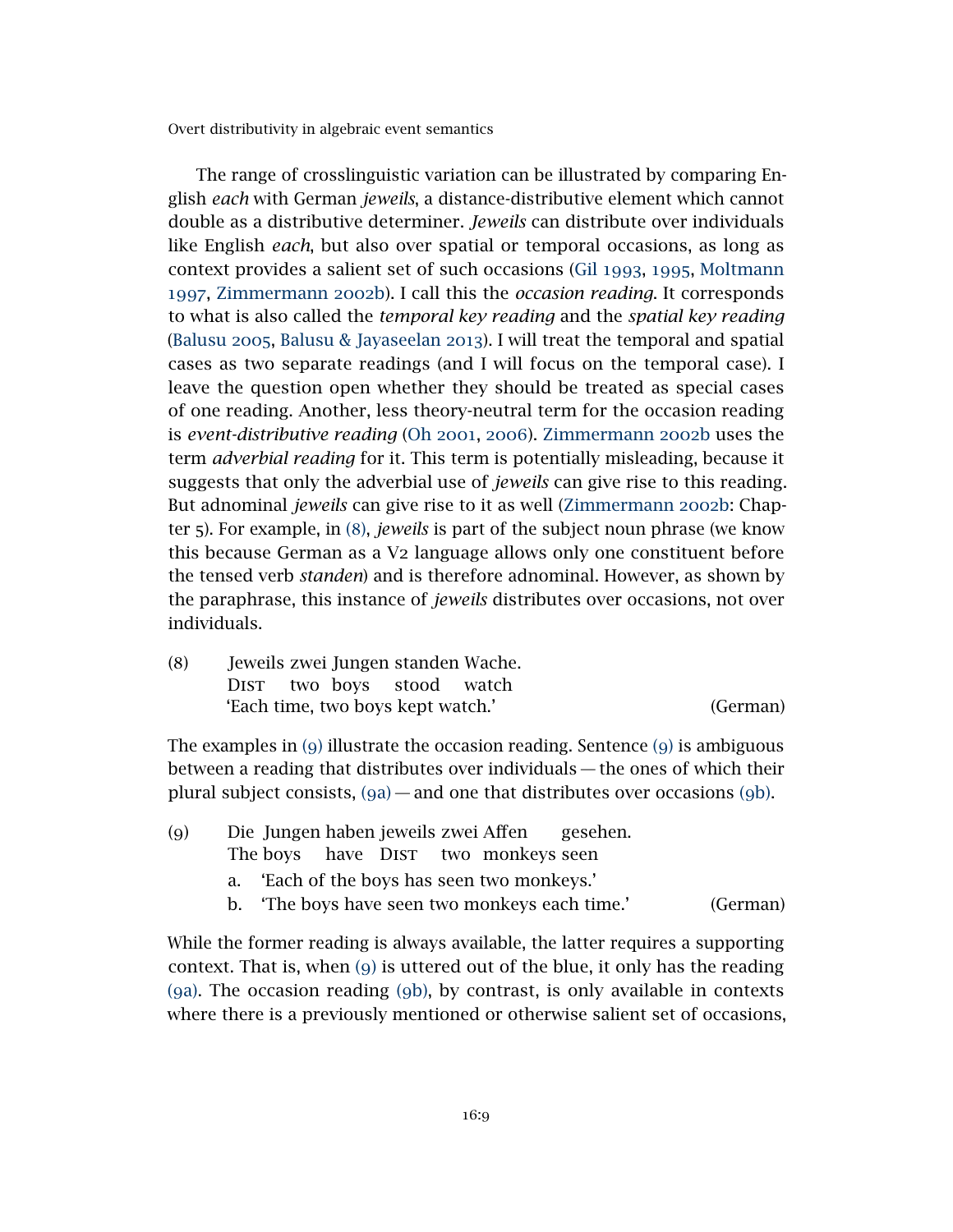such as contexts in which the boys have been to the zoo on several previous occasions.

Unlike *each*, *jeweils* can also occur with a singular subject, as in ([10](#page-9-0)), repeated here from ([2](#page-1-3)), which only has an occasion reading.

<span id="page-9-0"></span>(10) Hans hat jeweils zwei Affen Hans has DIST two monkeys seen gesehen. 'Hans has seen two monkeys on each occasion.' (German)

This sentence is odd out of the blue, and it requires supporting context in the same way as reading (9[b\)](#page-8-3) does. Its other potential reading would involve vacuous distribution over only one individual, Hans. This is presumably blocked through the Gricean maxim of manner "Be brief" or a nonvacuity presupposition or implicature or whatever else prevents vacuous distributivity [\(Roberts](#page-62-0) 1987: 219). For more on this point, and for a fuller discussion of the kinds of noun phrases that can license adnominal *each* in English, see [Champollion](#page-57-8) 2015a.

In the presence of contextual cues, *jeweils* is also able to distribute over nonatomic entities such as contextually salient groupings of atomic individuals:

(11) Beim Zoobesuch wurden die Jungen in Fünfergruppen At.the zoo.visit were the boys in quintuplet.groups aufgeteilt. Die Jungen sahen jeweils zwei Affen. divided The boys saw DIST two monkeys 'During the zoo visit, the boys were divided up into groups of five. Each of the boys (or: of the groups) saw two monkeys.' (German)

In this example, *jeweils* can be understood in two ways. Depending on how this ambiguity is resolved, the truth conditions require two monkey sightings per boy or per group of five boys. As discussed in [Champollion](#page-57-0) 2016a, I follow [Schwarzschild](#page-62-1) 1996 in treating such pluralities as salient nonatomic entities, rather than as "group atoms" in the sense of [Landman](#page-60-6) 1989. This allows me to treat *jeweils* on par with the Part operator in [Schwarzschild](#page-62-1) 1996, which also requires salience when it distributes over nonatomic entities. That operator is anaphoric on a contextually salient cover over the plurality in question, that is, a set of salient (and potentially plural) entities whose sum is that plurality.

The previous example suggests that a grouping of contextually salient pluralities (or occasions) is sufficient for nonatomic interpretations of *jeweils*.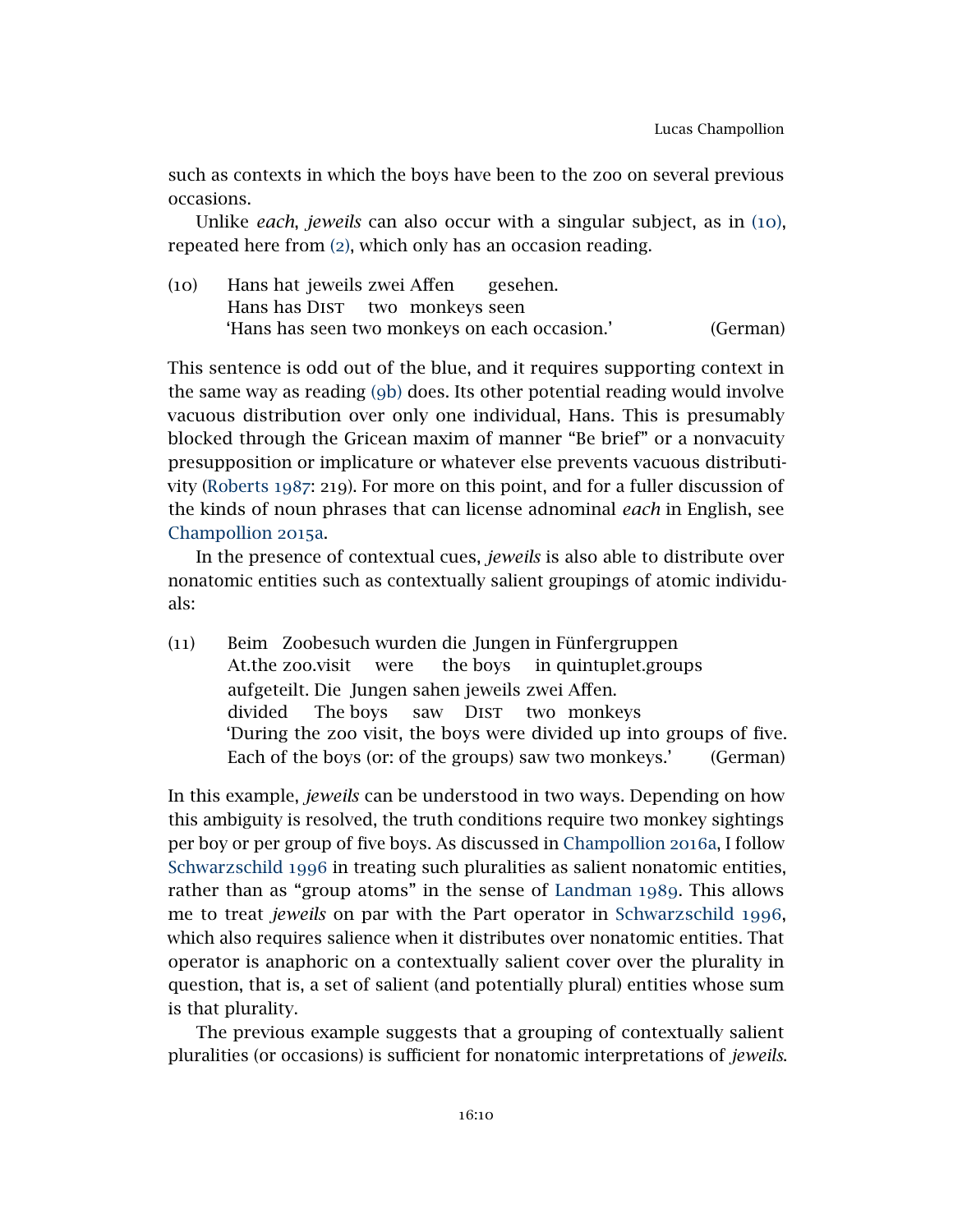In fact, it is a prerequisite. Out of the blue, *jeweils* is not able to distribute over nonatomic entities. This can be seen in sentence ([12](#page-10-0)), which is based on an example in [Gillon](#page-58-3) 1987:

<span id="page-10-0"></span>(12) Rodgers, Hammerstein und Hart haben jeweils ein Musical Rodgers, Hammerstein, and Hart have DIST a musical geschrieben. written 'Rodgers, Hammerstein, and Hart each wrote a musical.' (German)

Out of the blue, ([12](#page-10-0)) entails that each of the three composers wrote a musical, and cannot be interpreted as true in a scenario where Rodgers and Hammerstein wrote a musical together, Rodgers and Hart wrote another musical together, and no other musicals were written (see [Champollion](#page-57-0) 2016a for discussion of this scenario). In other words, the mere existence of a nonatomic cover is not sufficient to make a *jeweils* sentence true. If ([12](#page-10-0)) is uttered out of the blue, such a cover is not salient, and the putative reading on which the sentence would be true does not arise.

Given an appropriate context, *jeweils* can also distribute within the mass domain. This can be seen in example ([13](#page-10-1)), a variant of an example discussed in connection with the Part operator in [Champollion](#page-57-0) 2016a: §3:

<span id="page-10-1"></span>(13) Auf der Party wurden Milch und Limonade angeboten. Milch kostete At the party were milk and lemonade offered Milk cost jeweils fünfzig Cent und Limonade kostete jeweils einen Euro. **DIST** fifty cent and lemonade cost Dist one euro 'At the party, they sold milk and lemonade. Milk cost fifty cents, and lemonade cost one euro.' (German)

The predicates in question are distributed to a contextually salient level, namely the units in which the beverages are sold. (The last three examples were suggested by a reviewer.)

While *jeweils* allows distribution both over individuals and over salient nonatomic entities, this is not the case for all distance-distributive items [\(Zim](#page-63-0)[mermann](#page-63-0) 2002b). Across languages, many adnominal distance-distributive items can only distribute over individuals. For example, English adnominal *each* lacks the occasion reading:

- <span id="page-10-2"></span>(14) The boys saw two monkeys each.
	- a. *Available:* 'Each of the boys saw two monkeys.'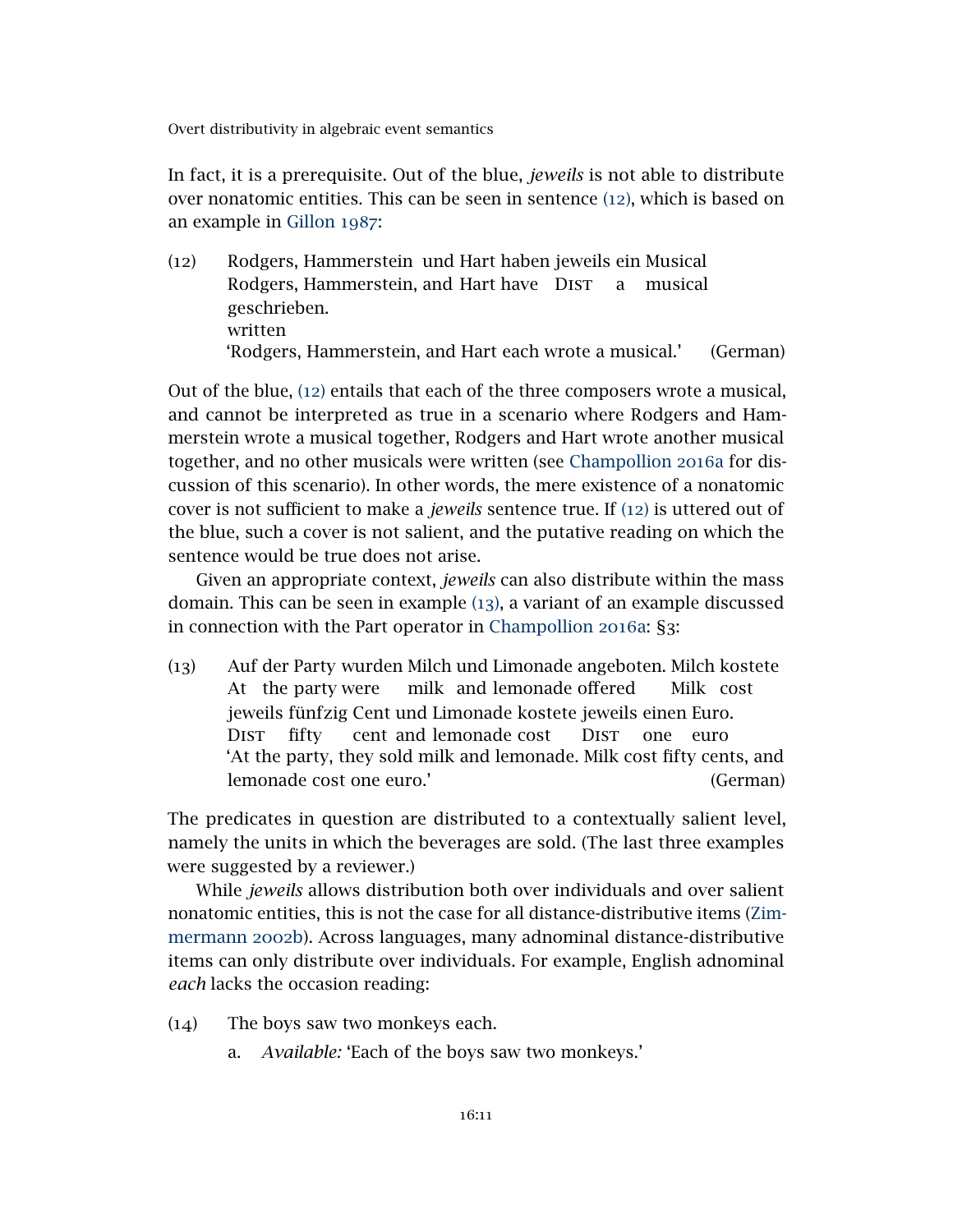b. *Unavailable:* 'The boys saw two monkeys on each occasion.'

When adnominal *each* is used in a sentence whose subject is singular, distribution over individuals is not possible, presumably for pragmatic reasons as mentioned:

(15) \*John saw two monkeys each.

Unlike ([10](#page-9-0)), this sentence lacks an occasion reading, even with supporting context. To make the occasion reading surface, one cannot just provide temporal antecedents, as in ([16](#page-11-0)a). Instead, one must add an overt noun like *time* as a complement of *each*, as in (16[b\).](#page-11-1)

- <span id="page-11-1"></span><span id="page-11-0"></span>(16) a. \*Yesterday and today John saw two monkeys each.
	- b. John saw two monkeys each time.

We have seen that English *each* also differs from German *jeweils* in that only the former can also be used as a determiner. Coming back to what I mentioned at the beginning of this section, Zimmermann postulates the following crosslinguistic generalization [\(Zimmermann](#page-63-0) 2002b):

## <span id="page-11-4"></span>(17) Zimmermann's generalization

All *each*-type distance-distributive items (i.e., those that can also be used as determiners) can only distribute over individuals. This contrasts with *jeweils*-type distance-distributive items, many of which can also distribute over salient spatial or temporal occasions.

This generalization is based in part on the following examples, which show that Albanian, Dutch, French, Icelandic, Italian, Japanese, Norwegian, Portuguese, Russian, and possibly Latin all have distance-distributive items that behave like English *each* in two ways: they can also be used as distributive determiners, and they lack the occasion reading, except in some cases when an extra noun with the meaning *time* (in the sense of *occasion*) is added. Many of the following examples are from [Zimmermann](#page-63-0) 2002b.

<span id="page-11-3"></span>(18) Fëmijët Children.DEF.NOM buy.AOR.3PL DIST.NOM two sausages blenë *secili* dy salsiçe. The children bought two sausages each.'  $(Albanian)^1$  $(Albanian)^1$ 

<span id="page-11-2"></span>1 Examples ([18](#page-11-3)) through ([20](#page-12-0)): Bujar Rushiti, p.c. to the author.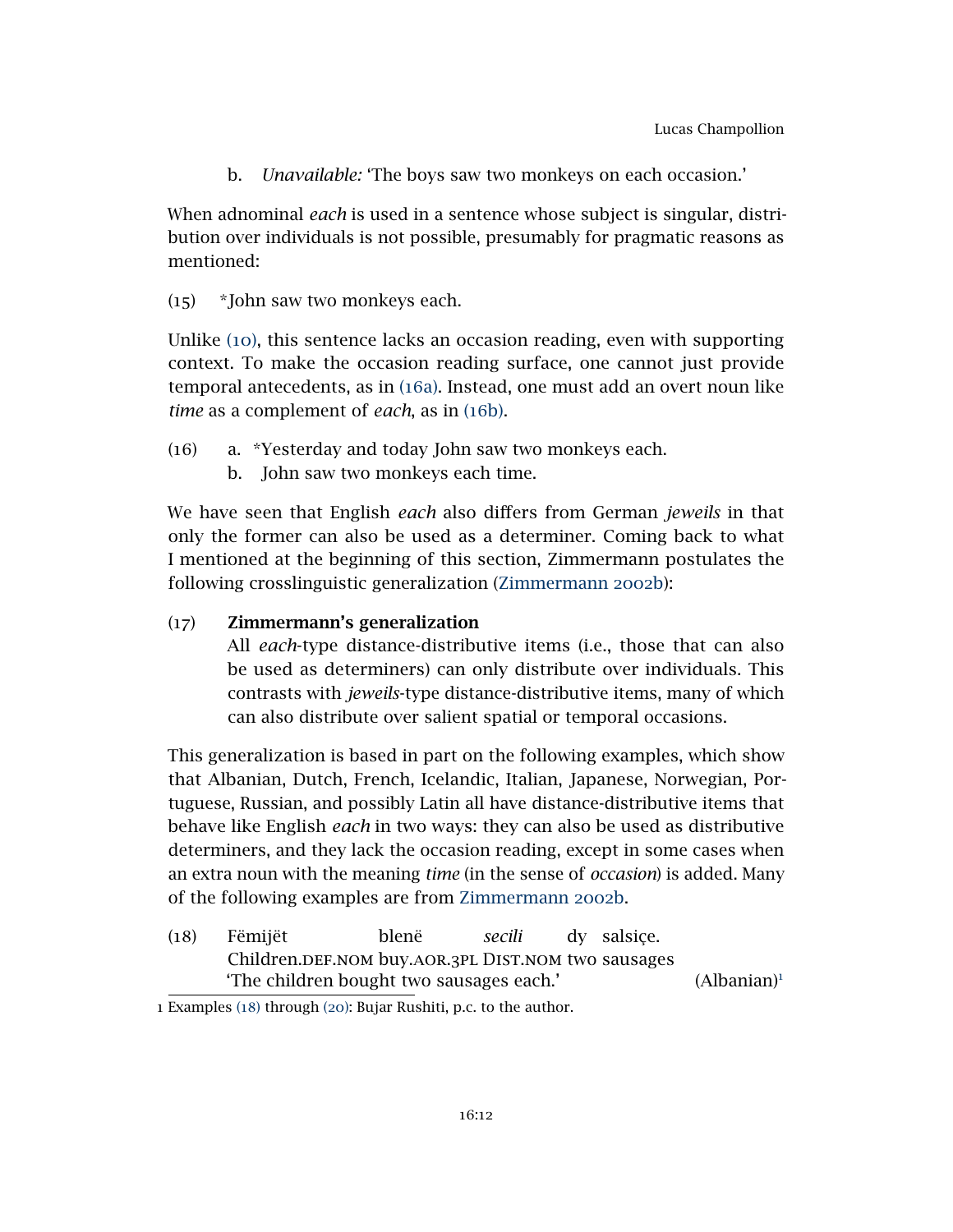<span id="page-12-0"></span>

| (19) | fëmijë ka blerë nga dy salsiçe.<br>Secili<br>DIST. NOM child. SG. NOM has bought DIST two sausages<br>'Each child bought two sausages.'                             | (Albanian)                    |
|------|---------------------------------------------------------------------------------------------------------------------------------------------------------------------|-------------------------------|
| (20) | ka blerë<br>secili<br>*Beni<br>dy salsice.<br>Ben.NOM has bought DIST.NOM two sausages<br>Intended: 'Ben bought two sausages each time.'                            | (Albanian)                    |
| (21) | De jongens hebben elk twee boeken gelezen.<br>DIST two books read<br>the boys<br>have<br>'The boys have read two books each.'                                       | (Dutch) <sup>2</sup>          |
| (22) | Elke jongen heeft twee boeken gelezen.<br>DIST boy has two books read<br>'Each boy has read two books.'                                                             | (Dutch) <sup>3</sup>          |
| (23) | Hans heeft <i>elke</i> *(keer) twee boeken gelezen.<br>Hans has DIST time two books read<br>'Hans has read two books each time.'                                    | (Dutch) <sup>4</sup>          |
| (24) | Les professeurs ont lu deux livres <i>chacun/chaque</i> .<br>the professors have read two books DIST<br>'The professors have read two books each.'                  | (French) <sup>5</sup>         |
| (25) | <i>Chaque</i> professeur a lu deux livres.<br>DIST professor has read two books<br>'Each professor has read two books.'                                             | $(French)^6$                  |
| (26) | Pierre a lu deux livres <i>chaque</i> *(fois) / * <i>chacun(e)</i> (fois).<br>Pierre has read two books DIST<br>time $/$ DIST<br>'Pierre read two books each time.' | time<br>(French) <sup>7</sup> |
| (27) | Strákarnir keyptu tvær pylsur<br>hver.<br>the.boys bought two sausages DIST<br>'The boys bought two sausages each.'                                                 | $(Icelandic)^8$               |

<span id="page-12-8"></span><span id="page-12-1"></span><sup>2</sup> [Zimmermann](#page-63-0) 2002b: 40.

<span id="page-12-2"></span><sup>3</sup> [Zimmermann](#page-63-0) 2002b: 44; corrections supplied by Floris Roelofsen, p.c. to the author.

<span id="page-12-3"></span><sup>4</sup> Floris Roelofsen, p.c. to the author.

<span id="page-12-4"></span><sup>5</sup> [Tellier & Valois](#page-63-1) 1993: 574, ex. 1a quoted in [Zimmermann](#page-63-0) 2002b: 41. *Chaque* is colloquial as an adnominal. While French adnominal *chacun* and determiner *chaque* are not exactly identical, they are historically related and can still be considered formally identical [\(Grevisse](#page-59-3) [1980](#page-59-3), [Junker](#page-59-4) 1995, [Zimmermann](#page-63-0) 2002b: 44, fn. 30).

<span id="page-12-5"></span><sup>6</sup> [Zimmermann](#page-63-0) 2002b: 44.

<span id="page-12-6"></span><sup>7</sup> Author's judgment, adapted from [Zimmermann](#page-63-0) 2002b: 47.

<span id="page-12-7"></span><sup>8</sup> Examples ([27](#page-12-8)) through ([29](#page-13-0)): Meike Baumann, Daði Hafþór Helgason, Hildur Hrólfsdóttir, Sverrir Kristinsson, Gunnar Ingi Valdimarsson, p.c. to the author.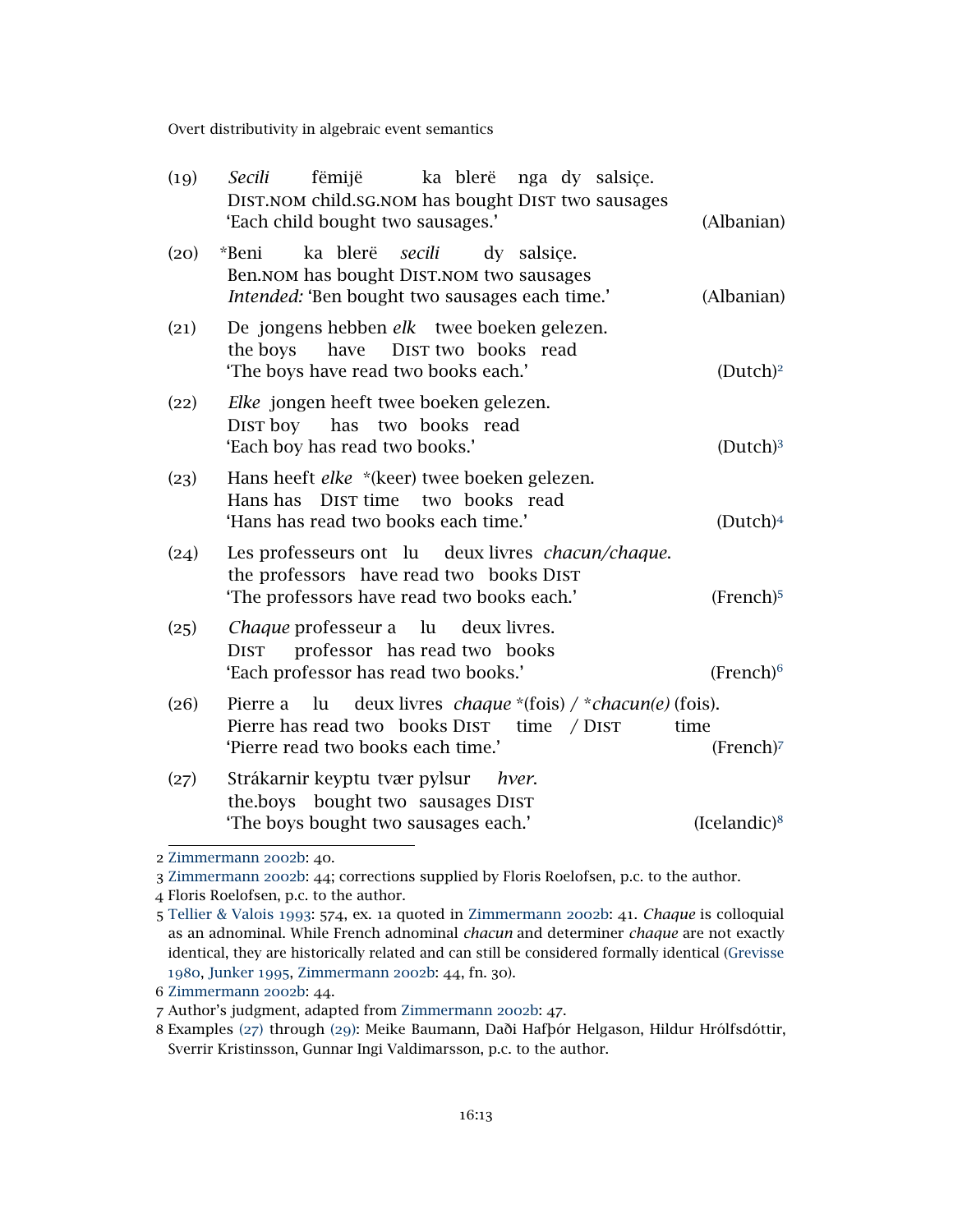<span id="page-13-0"></span>

| (28) | Hver strákur keypti tvær pylsur.<br>bought two sausages<br>DIST boy<br>'Each boy bought two sausages.'                                                                 | (Icelandic)        |
|------|------------------------------------------------------------------------------------------------------------------------------------------------------------------------|--------------------|
| (29) | Pétur keypti tvær pylsur <i>hvert</i> *(sinn).<br>Pétur bought two sausages DIST time<br>'Pétur bought two sausages each time.'                                        | (Icelandic)        |
| (30) | ragazzi comprarono un libro ciascuno.<br>L<br>the boys bought<br>a book DIST.SG.M<br>'The boys bought one book each.'                                                  | $(Italian)^9$      |
| (31) | Ciascun ragazzo ha comprato due salsicce.<br>has bought two sausage.PL.F<br>DIST.SG.M boy<br>'Each boy has bought two sausages.'                                       | $(Italian)^{10}$   |
| (32) | *Peter ha comprato due salsicce <i>ciascun/-o/-e.</i><br>Peter has bought two sausage.PL.F DIST.SG.M/DIST.SG.M/DIST.PL.F<br>Intended: 'Peter has bought two sausages.' | $(Italian)^{11}$   |
| (33) | Otoko-tati-ga sorezore huta-ri-no zyosei-o aisi-teiru koto.<br>two-CL-GEN women-ACC love-ASP fact<br>men-PL-NOM DIST<br>'The fact that the men love two women each.'   | $(Japanese)^{12}$  |
| (34) | Sorezore-no gakusei-ga iti-dai-no piano-o motiage-ta.<br>student-NOM one-CL-GEN piano-ACC lift-PAST<br>DIST-GEN<br>'Each student lifted one piano.'                    | $(Japanese)^{13}$  |
| (35) | Taroo-wa sorezore-?(de) iti-dai-no piano-o<br>motiage-ta.<br>Taroo-TOP DIST(-LOC) one-CL-GEN piano-ACC lift-PAST<br>'Taroo lifted one piano on each occasion.'         | $(Japanese)^{14}$  |
| (36) | Guttene har kjøpt to pølser hver.<br>the boys have bought two sausages DIST<br>'The boys bought two sausages each.'                                                    | $(Norwegian)^{15}$ |
| (37) | Hver gutt har kjøpt to pølser.<br>DIST boy has bought two sausages                                                                                                     |                    |

<span id="page-13-8"></span><span id="page-13-2"></span><span id="page-13-1"></span><sup>9</sup> [Burzio](#page-56-3) 1986: 198, ex. 50b quoted in [Zimmermann](#page-63-0) 2002b: 41.

<sup>10</sup> [Zimmermann](#page-63-0) 2002b: 44.

<span id="page-13-3"></span><sup>11</sup> Ivano Ciardelli, p.c. to the author.

<span id="page-13-4"></span><sup>12</sup> [Sakaguchi](#page-62-4) 1998: 115, ex. 1 quoted in [Zimmermann](#page-63-0) 2002b: 41.

<span id="page-13-6"></span><span id="page-13-5"></span><sup>13</sup> [Sakaguchi](#page-62-4) 1998: 4, ex. 7.

<sup>14</sup> Chigusa Kurumada, p.c. to the author. Kurumada comments that the sentence without *de* feels like an elliptical version of the sentence with *de*.

<span id="page-13-7"></span><sup>15</sup> Øystein Vangsnes, p.c. to [Zimmermann](#page-63-0) ([2002](#page-63-0)b: 40).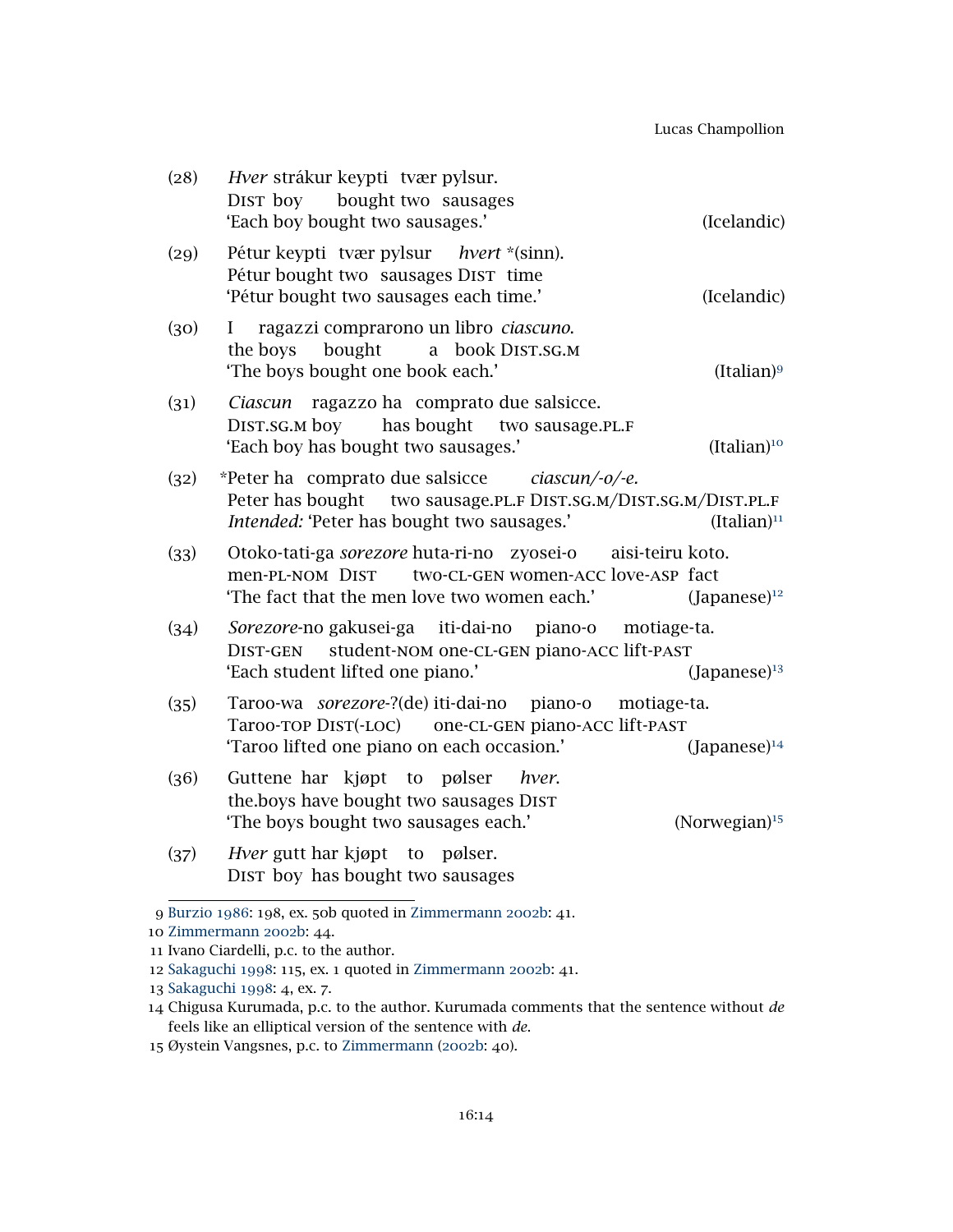<span id="page-14-9"></span><span id="page-14-8"></span>

|      | 'Each boy has bought two sausages.'                                                                                                                   | (Norwegian) $16$           |
|------|-------------------------------------------------------------------------------------------------------------------------------------------------------|----------------------------|
| (38) | Jon har kjøpt to pølser <i>hver</i> *(gang).<br>Jon has bought two sausages DIST time<br>'Jon has bought two sausages each time.'                     | $(Norwegian)^{17}$         |
| (39) | Os meninos compraram duas linguiças <i>cada</i> (um).<br>bought<br>The boys<br>two sausages DIST (one)<br>'The boys bought two sausages each.'        | (Portuguese) $18$          |
| (40) | Cada menino comprou duas linguiças.<br>bought two sausages<br>DIST boy<br>'Each boy bought two sausages.'                                             | (Portuguese) $19$          |
| (41) | João comprou duas linguiças <i>cada</i> *(vez).<br>João bought two sausages DIST time<br>'João bought two sausages each time.'                        | (Portuguese) <sup>20</sup> |
| (42) | Mal'chiki kupili<br>po dve sosiski <i>kazhdyj</i> .<br>boys. NOM buy. PFV. PAST. PL DIST two sausage DIST<br>'The boys bought two sausages each.'     | $(Russian)^{21}$           |
| (43) | Kazhdyj mal'chik kupil<br>dve sosiski.<br>buy.PFV.PAST.M.SG two sausage<br><b>DIST</b><br>boy<br>'Each boy bought two sausages.'                      | $(Russian)^{22}$           |
| (44) | Kazhdyj *(raz) Petja pokupal<br>dve sosiski.<br>(time) Petja buy.IPFV.PAST.M.SG two sausage<br><b>DIST</b><br>'Each time, Petya bought two sausages.' | (Russian) <sup>23</sup>    |

<span id="page-14-12"></span><span id="page-14-11"></span><span id="page-14-10"></span>To this list we may tentatively add Latin *quisque* 'each, any', which is described as lacking the occasion reading [\(Bortolussi](#page-56-7) 2013: 13, fn. 11) and which can function both as a distance-distributive item and as a determiner:

<span id="page-14-0"></span><sup>16</sup> [Zimmermann](#page-63-0) 2002b: 44.

<span id="page-14-1"></span><sup>17</sup> Kjell Johan Sæbø, p.c. to the author.

<span id="page-14-2"></span><sup>18</sup> Examples ([39](#page-14-8)) through ([41](#page-14-9)): Luciana Meinking Guimarães and Leonor Remédio, p.c. to the author. This example is given in Brazilian Portuguese. In European Portuguese, *boy(s)* would be translated more commonly as *rapaze(s)*.

<span id="page-14-3"></span><sup>19</sup> Brazilian Portuguese. See note [18](#page-14-2).

<span id="page-14-4"></span><sup>20</sup> Brazilian Portuguese. See note [18](#page-14-2). In European Portuguese, this would be translated as *O João comprou duas linguiças de cada \*(vez)*.

<span id="page-14-5"></span><sup>21</sup> Olga Borik, p.c. to [Zimmermann](#page-63-0) ([2002](#page-63-0)b: 41). On *po*, see also examples ([63](#page-17-0)) through ([65](#page-18-0)).

<span id="page-14-6"></span><sup>22</sup> Olga Borik, p.c. to [Zimmermann](#page-63-0) ([2002](#page-63-0)b: 44).

<span id="page-14-7"></span><sup>23</sup> Masha Esipova and Sonia Kasyanenko, p.c. to the author.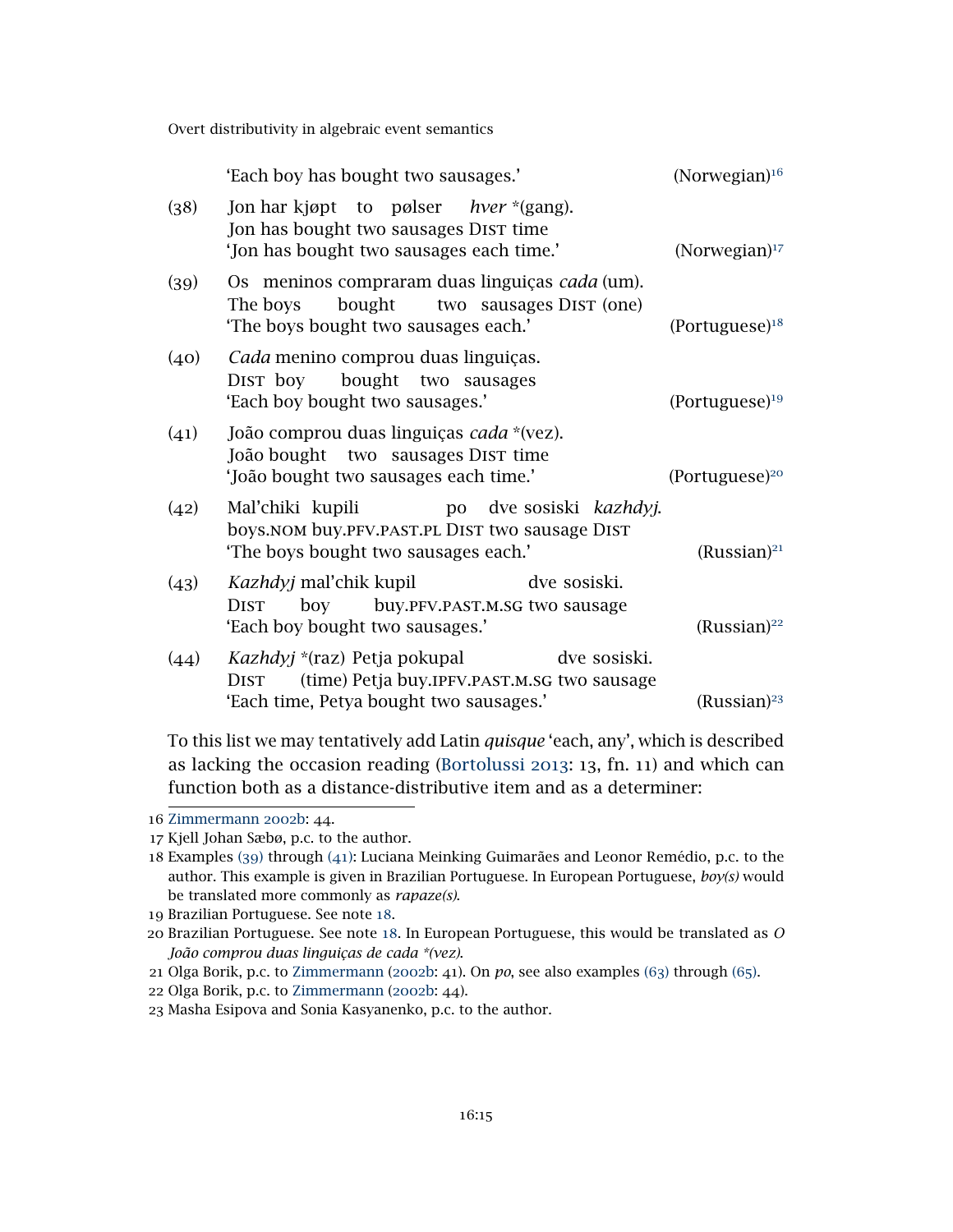$(45)$ two.N DIST.NOM.SG.M Alpine.NOM.PL.N sparkle.3PL.SG / *quisque* Alpina coruscant / gaesa javelin.NOM.PL.N hand.ABL.SG.F manu 'in each man's hand two Alpine javelins gleamed'  $(Latin)^{24}$  $(Latin)^{24}$  $(Latin)^{24}$ (46) quod *quisque* what DIST.NOM.SG.M general.NOM.SG.M have.3SG.PRES.SUBJ imperator habeat pecuniae money.gen.sg.f 'whatever money each/any general has'  $(Latin)^{25}$  $(Latin)^{25}$  $(Latin)^{25}$ 

Zimmermann's generalization states that every distance-distributive item that can be used as a determiner lacks the occasion reading. This is an implicational universal, not a biconditional. The opposite direction would be true if every distance-distributive item that lacks the occasion reading could be used as a determiner. Zimmermann considers Japanese as a counterexample to this opposite direction, but whether this is correct is not very clear. Zimmermann bases his view on the fact that the Japanese distance-distributive item *sorezore* differs formally from what he calls the Japanese distributive determiner-quantifier  $wh... + mo$ , which is illustrated in  $(47)$  $(47)$  $(47)$ .

<span id="page-15-2"></span>(47) *Dono* gakusei-*mo* sooseezi-o hutatu katta. which student-MO sausage-ACC two-CL bought 'Every student bought two sausages.'  $($  [Japanese)<sup>[26](#page-15-3)</sup>

However, *sorezore* can also be used in the position of a determiner, as example ([34](#page-13-8)) above shows. The syntactic status of *sorezore* in this example, and therefore the import of Japanese on Zimmermann's generalization, is debatable since Japanese is usually assumed to lack overt determiners. For a detailed semantic analysis of *sorezore*, see [Sakaguchi](#page-62-4) 1998: Chapter 3.

Setting *sorezore* aside, the inverse of Zimmermann's generalization seems to hold for many languages. That is, when adnominal distance-distributive items cannot be used as determiners, they tend to have occasion readings. In addition to German *jeweils*, adnominal distance-distributive items that belong to this class are found in Bulgarian, Czech, Korean, Polish, Romanian, and Russian. Many of these observations are due to [Zimmermann \(](#page-63-0)2002b).

<span id="page-15-0"></span><sup>24</sup> Vergil, *Aeneid* 8, 660–661, [Bortolussi](#page-56-7) 2013: 6. The slash stands for a line break in the Aeneid.

<span id="page-15-1"></span><sup>25</sup> Cicero, *De Lege Agraria* 1.10.8; see also [Spevak](#page-62-5) 2014: 51.

<span id="page-15-3"></span><sup>26</sup> Satoshi Tomioka, p.c. to [Zimmermann](#page-63-0) ([2002](#page-63-0)b: 45).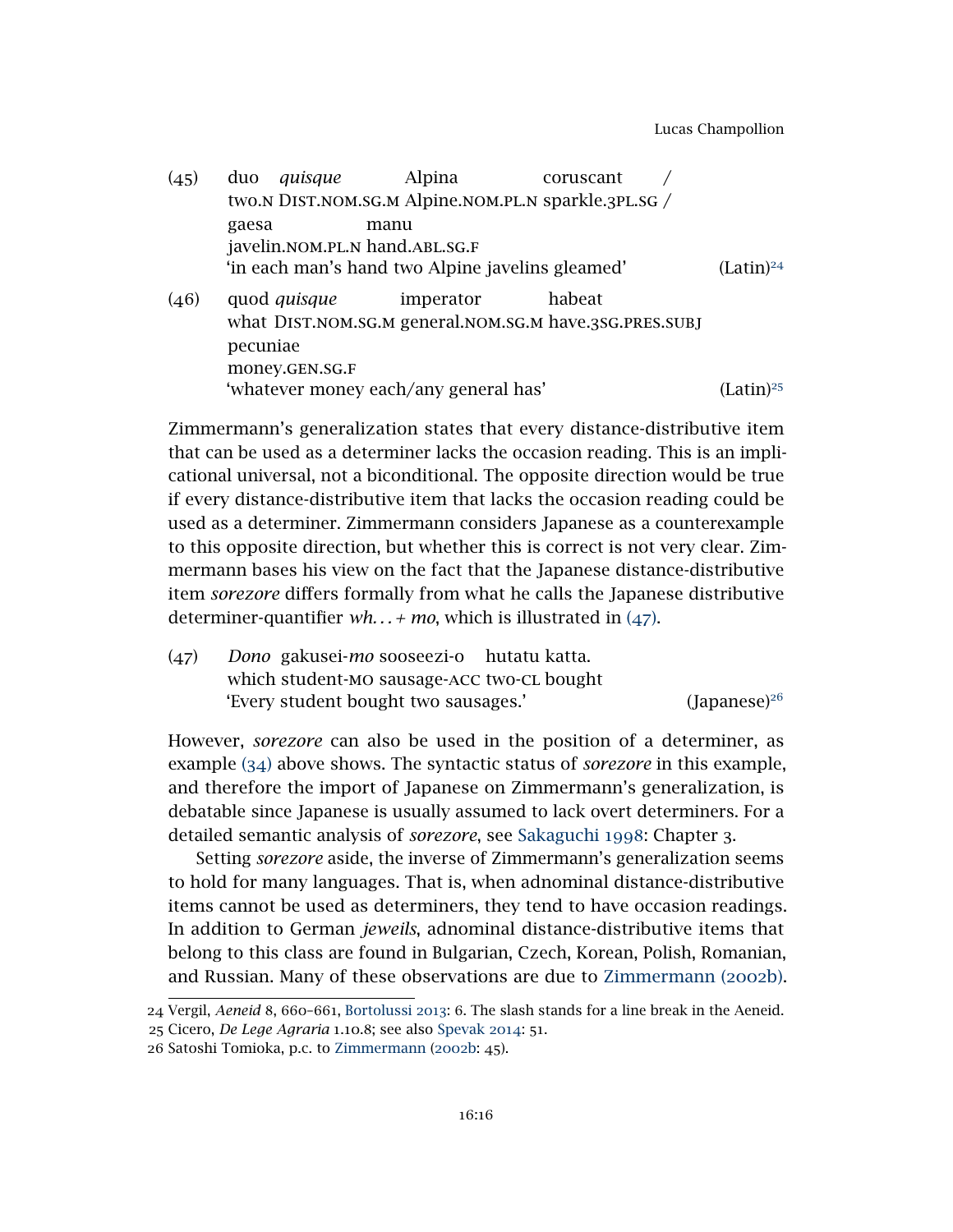The Korean case is discussed in depth by [Choe \(](#page-57-6)1987) and by Oh ([2001](#page-61-0), [2006](#page-61-1)), and the Polish case by [Piñón \(](#page-61-3)2000) and by [Przepiórkowski \(](#page-61-4)2013, [2014](#page-61-5)a[,b,](#page-61-6) [2015](#page-61-7)).

| (48) | John i Mary kupiha po edna tetradka.<br>John and Mary bought DIST one notebook<br>'John and Mary bought one notebook each.'                                          | (Bulgarian) $^{27}$       |
|------|----------------------------------------------------------------------------------------------------------------------------------------------------------------------|---------------------------|
| (49) | Vsjako/*Po momče kupi dve nadenici.<br>boy bought two sausages<br><b>DIST</b><br>'Each boy bought two sausages.'                                                     | (Bulgarian) <sup>28</sup> |
| (50) | Mary byaga po 5 mili predi zakuska.<br>Mary runs DIST 5 miles before breakfast<br>'Mary runs five miles before breakfast (every morning).' (Bulgarian) <sup>29</sup> |                           |
| (51) | Chlapci koupili <i>po</i> dvou párcích/párkách.<br>bought DIST two sausages.LOC<br>boys<br>'The boys bought two sausages each.'                                      | (Czech) <sup>30</sup>     |
| (52) | Každý/*Po chlapec koupil dva párky.<br>boy bought two sausages<br><b>DIST</b><br>'Each boy bought two sausages.'                                                     | $(Czech)^{31}$            |
| (53) | ženách vstupovalo do místnosti.<br>třech<br>$P_{O}$<br>DIST three.LOC women.LOC entered.3SG into room<br>'[Each time,] three women entered the room.'                | $(Czech)^{32}$            |
| (54) | Ai-tul-i phwungsen hana-ssik-ul sa-ess-ta.<br>child-PL-NOM balloon one-DIST-ACC bought<br>'The children bought one balloon each.'                                    | (Korean) <sup>33</sup>    |
| (55) | Sonyen- <i>mata</i> chayk-ul twu kwen-ssik sa-ess-ta.<br>boy-DIST book-ACC two CL-DIST bought<br>'Every boy bought two books.'                                       | $(Korean)$ <sup>34</sup>  |

<span id="page-16-0"></span><sup>27</sup> [Petrova \(](#page-61-8)2000) quoted in [Zimmermann](#page-63-0) 2002b: 47.

<span id="page-16-1"></span><sup>28</sup> Milena Petrova, p.c. to [Zimmermann](#page-63-0) ([2002](#page-63-0)b: 45); corrections supplied by Roumyana Pancheva, p.c. to the author.

<span id="page-16-2"></span><sup>29</sup> [Petrova](#page-61-8) ([2000](#page-61-8): ex. 3b) quoted in [Zimmermann](#page-63-0) 2002b: 47.

<span id="page-16-3"></span><sup>30</sup> Hana Filip, p.c. to [Zimmermann](#page-63-0) ([2002](#page-63-0)b: 41).

<span id="page-16-4"></span><sup>31</sup> Hana Filip, p.c. to [Zimmermann](#page-63-0) ([2002](#page-63-0)b: 45) and to the author.

<span id="page-16-5"></span><sup>32</sup> Hana Filip, p.c. to [Zimmermann](#page-63-0) ([2002](#page-63-0)b: 47) and to the author.

<span id="page-16-6"></span><sup>33</sup> [Choe](#page-57-6) ([1987](#page-57-6): 49, ex. 13) quoted in [Zimmermann](#page-63-0) 2002b: 41; corrections supplied by WooJin Chung and Songhee Kim, p.c. to the author.

<span id="page-16-7"></span><sup>34</sup> Kim, p.c. to [Zimmermann](#page-63-0) ([2002](#page-63-0)b: 45); corrections supplied by WooJin Chung and Songhee Kim, p.c. to the author.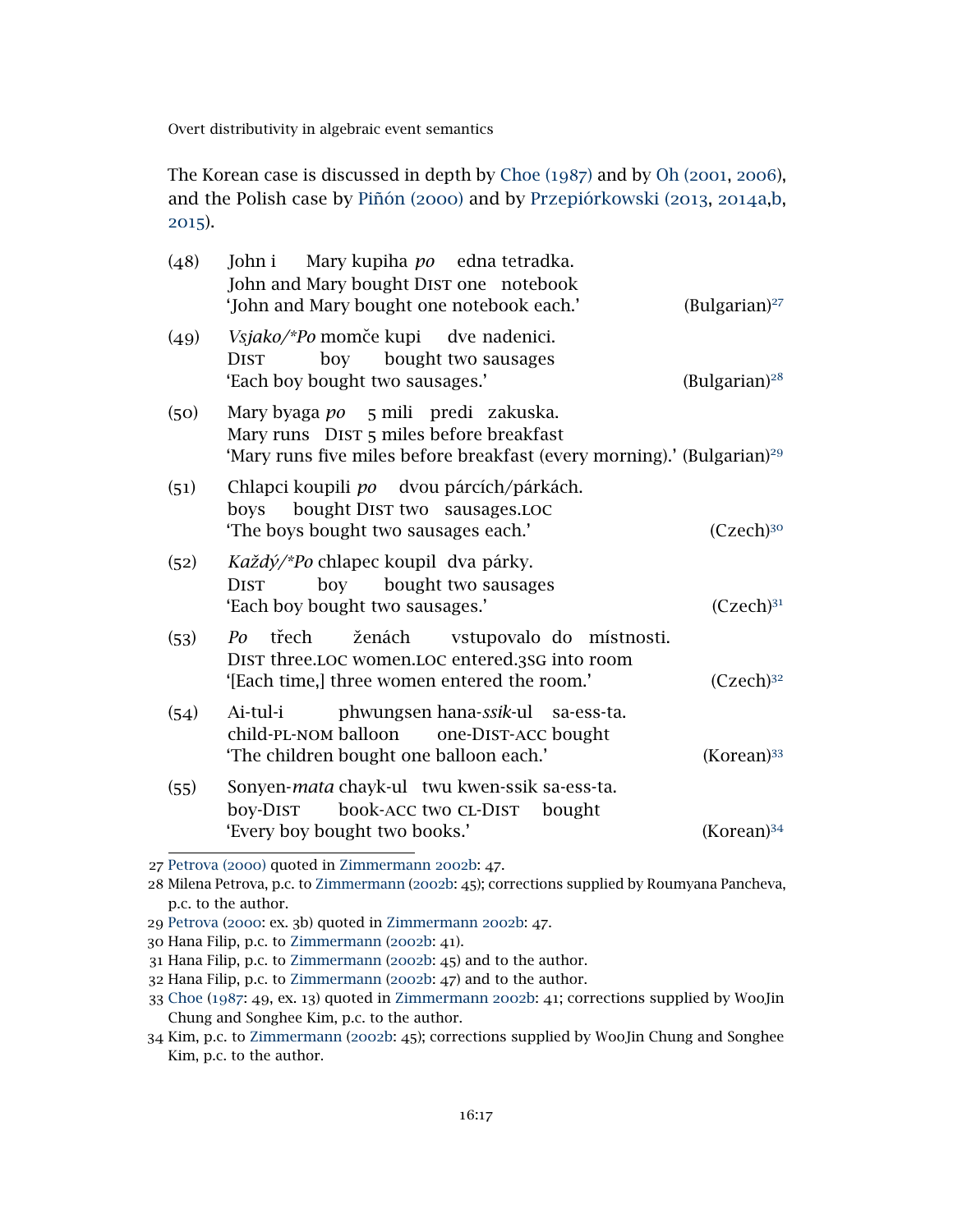| (56) | Na-nun phwungsen hana-ssik-ul sa-ess-ta.<br>I-TOP balloon one-DIST-ACC bought<br>'I bought a balloon (each time / each day / at each store).' (Korean) <sup>35</sup> |                            |
|------|----------------------------------------------------------------------------------------------------------------------------------------------------------------------|----------------------------|
| (57) | Chłopcy kupili po dwie kiełbaski.<br>bought DIST two sausages<br><b>Boys</b><br>'The boys bought two sausages each.'                                                 | $(Polish)^{36}$            |
| (58) | Każdy/*Po chłopak kupił dwie kiełbaski.<br>boy bought two sausages<br><b>DIST</b><br>'Each boy bought two sausages.'                                                 | $(Polish)^{37}$            |
| (59) | Papież zwiedzał po trzy kraje.<br>Pope visited DIST three countries<br>'The pope visited three countries each time.'                                                 | (Polish) <sup>38</sup>     |
| (60) | Doi oameni au cărat cîte trei valize.<br>two men have carried DIST three suitcases<br>'Two men have carried three suitcases each.'                                   | $(Romanian)$ <sup>39</sup> |
| (61) | Fiecare/*Cîte om cară<br>trei valize.<br>man carry-PRES.3SG three suitcases<br><b>DIST</b><br>'Each man is carrying three suitcases.'                                | (Romanian) $40$            |
| (62) | cîte trei valize.<br>Un om cară<br>one man carry-PRES.3SG DIST three suitcases<br>'One man carries three suitcases each time.'                                       | $(Romanian)^{41}$          |
| (63) | Mal'chiki kupili<br>po dve sosiski.<br>buy.PFV.PAST.PL DIST two sausages<br><b>boys</b><br>'The boys bought two sausages each.'                                      | $(Russian)^{42}$           |
| (64) | dve sosiski.<br>Kazhdyj/*Po mal'chik kupil<br>boy<br>buy.PFV.PAST.M.SG two sausages<br><b>DIST</b><br>'Each boy bought two sausages.'                                | $(Russian)^{43}$           |

<span id="page-17-1"></span><span id="page-17-0"></span><sup>35</sup> [Choe](#page-57-6) ([1987](#page-57-6): 52, ex. 18) quoted in [Zimmermann](#page-63-0) 2002b: 47; corrections supplied by WooJin Chung and Songhee Kim, p.c. to the author.

<span id="page-17-2"></span><sup>36</sup> Adam Przepiórkowski, p.c. to the author.

<span id="page-17-3"></span><sup>37</sup> Adam Przepiórkowski, p.c. to the author.

<span id="page-17-4"></span><sup>38</sup> [Przepiórkowski](#page-61-5) 2014a: 110.

<span id="page-17-5"></span><sup>39</sup> Gil [1982](#page-58-0): 18, ex. 1f, [Zimmermann](#page-63-0) 2002b: 41, Gil [1993](#page-58-1): 298, ex. 66b.

<span id="page-17-6"></span><sup>40</sup> Gianina Iordăchioaia, p.c. to the author. See also [Brasoveanu & Farkas](#page-56-8) ([2011](#page-56-8): 10).

<span id="page-17-7"></span><sup>41</sup> Gil [1993](#page-58-1): 298, ex. 66a, Gianina Iordăchioaia, p.c. to the author. See also Iordăchioaia & Soare [2015](#page-59-5): §4.

<span id="page-17-8"></span><sup>42</sup> Masha Esipova, p.c. to the author.

<span id="page-17-9"></span><sup>43</sup> Masha Esipova, p.c. to the author. See also example ([43](#page-14-10)).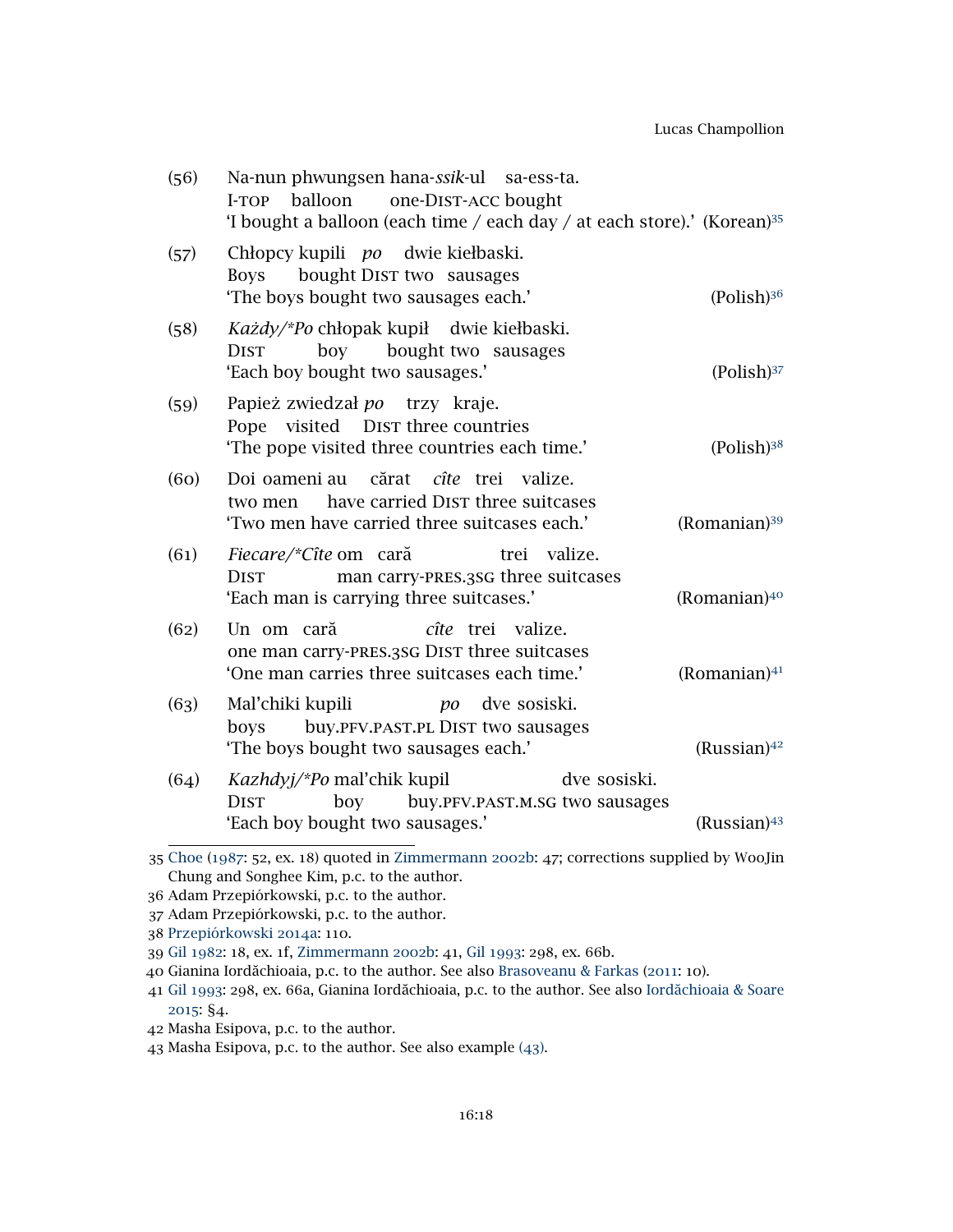<span id="page-18-0"></span>(65) Petja pokupal Petya buy.IPFV.PAST.M.SG DIST two sausages *po* dve sosiski. 'Petya bought two sausages on each occasion.' (Russian)[44](#page-18-1)

Since Zimmermann's generalization is not about languages but about items, it can sometimes be observed within one language. I have illustrated this by including examples ([42](#page-14-11)) through ([44](#page-14-12)), which show that Russian *kazhdyj* can be used as a determiner and lacks the occasion reading, as well as examples ([63](#page-17-0)) through ([65](#page-18-0)), which show that Russian *po* has the occasion reading and cannot be used as a determiner.

Many languages express adnominal distance distributivity by a bound morpheme that attaches to a numeral— most commonly, a reduplicative morpheme (Gil [1982](#page-58-0), [1993](#page-58-1), [2013](#page-58-4)). The import of this fact for Zimmermann's generalization is unclear, since bound morphemes are not expected to be able to act as determiners, hence their inability to do so is not surprising. I mention it here for completeness and because the compositional analysis given below extends to these morphemes. On the one hand, we find cases where reduplication does not give rise to occasion readings, such as Hungarian [\(Farkas](#page-58-5) 1997, [Szabolcsi](#page-62-6) 2010):

- (66) A The children two-two monkey.acc saw.3pl gyerekek *két-két* majmot láttak.
	- a. *Available:* 'Each of the children saw two monkeys.'
	- b. *Unavailable:* 'The children saw two monkeys each time.'

 $(Hungarian)<sup>45</sup>$  $(Hungarian)<sup>45</sup>$  $(Hungarian)<sup>45</sup>$ 

On the other hand, we find cases where bound morphemes do give rise to occasion readings, such as the reduplicative morphemes in Hausa [\(Zim](#page-63-2)[mermann](#page-63-2) 2008), Karitiana [\(Müller & Negrão](#page-61-9) 2012) and Telugu [\(Balusu](#page-55-1) 2005, [Balusu & Jayaseelan](#page-55-2) 2013) and the suffix in Tlingit [\(Cable](#page-56-6) 2014). All these cases are illustrated here and discussed in detail in their respective sources. For more examples and a typological overview, see Gil [1995](#page-58-2), [2013](#page-58-4).

(67) yâaraa *bìyar̃ bìyar̃* sun children five five 3PL.PERF come zoo. a. 'The children came in groups of five.'

<span id="page-18-1"></span><sup>44</sup> Masha Esipova, p.c. to the author.

<span id="page-18-2"></span><sup>45</sup> [Szabolcsi](#page-62-6) 2010: 138, ex. 99.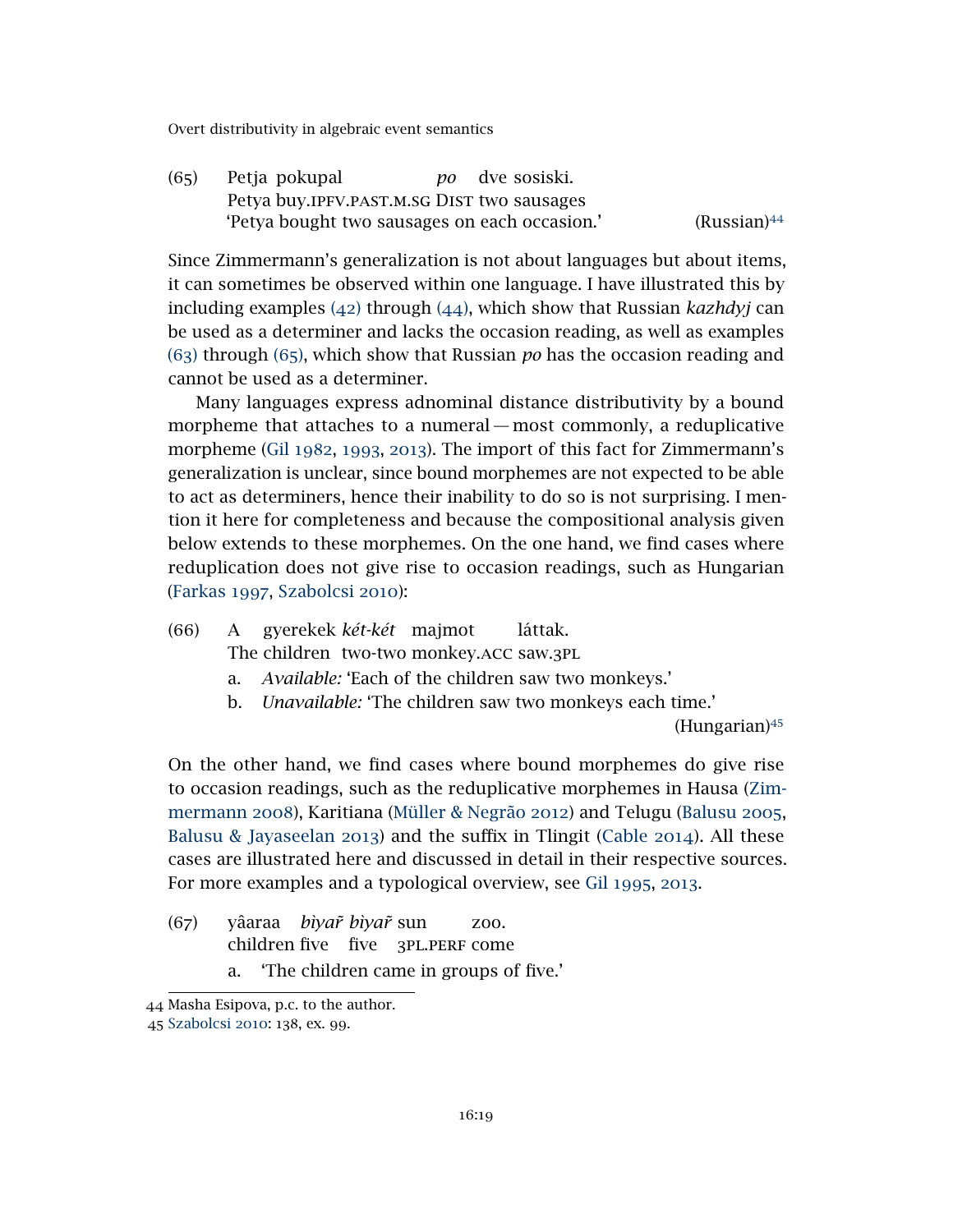|      |                                                                                                                                                                                                                                                        | Lucas Champollion         |
|------|--------------------------------------------------------------------------------------------------------------------------------------------------------------------------------------------------------------------------------------------------------|---------------------------|
|      | b. 'On each occasion, five children came.'                                                                                                                                                                                                             | (Hausa) <sup>46</sup>     |
| (68) | Audù yaa sàyi lèemoo uku uku.<br>Audu 3SG. PERF buy orange three three<br>'Audu bought oranges in threes.'                                                                                                                                             | (Hausa) <sup>47</sup>     |
| (69) | <i>Sypomp sypomp</i> nakam'at<br>gooj õwã.<br>two-OBL two-OBL 3-DECL-CAUS-build-NFUT canoe child<br>'Each child built two canoes.'<br>a <sub>z</sub><br>b. 'On each occasion, children built two canoes.'                                              | (Karitiana) <sup>48</sup> |
| (70) | pilla-lu renDu renDu kootu-lu-ni cuus-ee-ru.<br>monkey-PL-ACC see-PAST-3PL<br>kid-PL two<br>two<br>'The kids each saw two monkeys.'<br>a.<br>'The kids saw two monkeys each time.'<br>b.<br>'The kids saw monkeys in groups of two.'<br>$\mathbf{C}$ . | $(Telugu)^{49}$           |
| (71) | <i>Nás'gigáa</i> xáat has aawasháat.<br>three.DIST fish PL.3OBJ.PFV.3SUBJ.catch<br>'They caught three fish each.'<br>a.                                                                                                                                |                           |
|      | 'They caught three fish each time.'<br>b.                                                                                                                                                                                                              | (Tlingit) <sup>50</sup>   |

The facts discussed in this section suggest the following requirements for a semantic analysis of distance distributivity. First, the synonymy of the determiner, adnominal and adverbial uses of *each* in English should be captured, ideally by essentially identical lexical entries. Second, the fact that distance-distributive items across languages share some part of their meanings (namely their individual-distributive readings) should be represented, as well as the fact that some of them can also have occasion readings in suitable contexts. Third, the analysis should clarify the connections between distance-distributive items and distributivity theory more generally, and should capture the semantic variation across distance-distributive items. Finally, an explanation should be readily available for the crosslinguistic observation that distance-distributive items that can also be used as deter-

<span id="page-19-0"></span><sup>46</sup> [Zimmermann](#page-63-2) 2008: 462, ex. 98a.

<span id="page-19-1"></span><sup>47</sup> [Zimmermann](#page-63-2) 2008: 462, ex. 98b.

<span id="page-19-2"></span><sup>48</sup> [Müller & Negrão](#page-61-9) 2012: 160. The authors note that Karitiana bare nouns are number-neutral and not specified for definiteness.

<span id="page-19-3"></span><sup>49</sup> [Balusu & Jayaseelan](#page-55-2) 2013: 67, ex. 15a.

<span id="page-19-4"></span><sup>50</sup> [Cable](#page-56-6) 2014: 564, ex. 3b.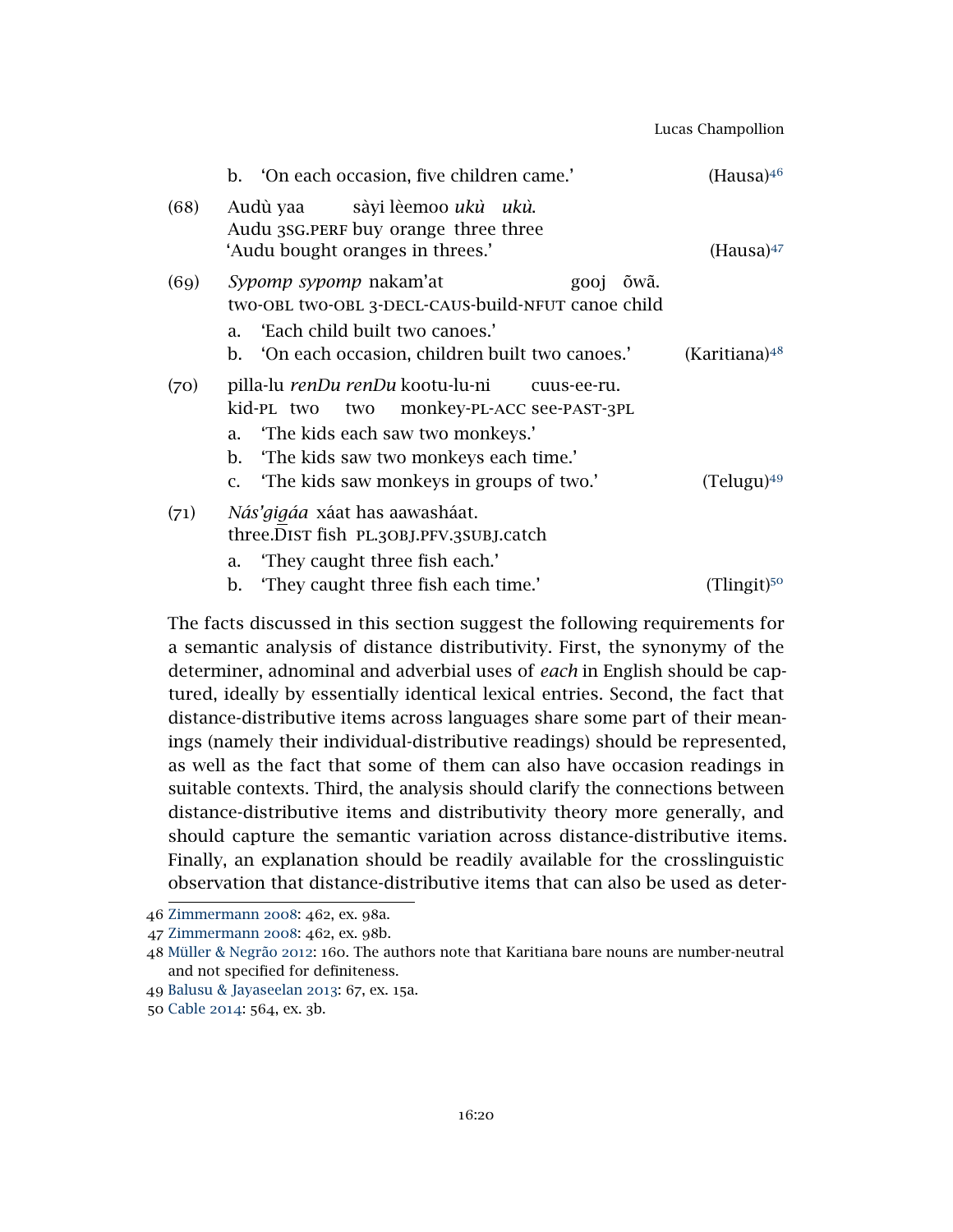miners can only distribute over individuals (Zimmermann's generalization). The rest of the paper develops an analysis that fulfills these requirements.

The analysis I will propose is semantic, and does not aim to explain crosslinguistic differences that are syntactic in nature. For example, Englishtype languages are less likely to allow for the inverse distribution of subject over object denotations than some German-type languages are:

- (72) \*One journalist each interviewed the politicians.
- (73) Jeweils ein Journalist interviewte die Politiker. D<sub>IST</sub> one journalist interviewed the politicians 'The politicians were interviewed by one journalist each.' (German)

See [Zimmermann](#page-63-0) 2002b: §5.4.2, §5.4.3 for an extensive discussion and an integrated syntactic and semantic approach. My own account does not specify the syntactic constraints that govern the *θ*-indexing of distributivity operators. A separate theory of *θ*-indexing could be developed to account for the locality constraints on adnominal *each* constructions. These conditions have been studied in detail (e.g., [Burzio](#page-56-3) 1986, [Safir & Stowell](#page-62-2) 1988, [Zimmer](#page-63-0)[mann](#page-63-0) 2002b: Chapter 3). Other examples of coindexation that are subject to syntactic locality constraints are familiar from binding theory [\(Chomsky](#page-57-7) [1981](#page-57-7), [Büring](#page-56-5) 2005). The crosslinguistic variation on locality conditions is also discussed in Section [4](#page-34-0).3.

#### <span id="page-20-0"></span>3 Relating overt and covert distributivity

The connection between the D operator from [Link](#page-60-0) 1987 and adverbial *each* that was illustrated in ([1](#page-1-0)) has been noted many times. I take adverbial and adnominal *each* and related distance-distributive items in Albanian, Dutch, French, Icelandic, Italian, Japanese, Norwegian, Portuguese, Russian, and possibly Latin to be essentially D operators. These are the languages mentioned in Section [2](#page-5-0) as being English-type. As for *jeweils* and its relatives in German-type languages like Bulgarian, Czech, Korean, Polish, Romanian, and Russian, we have seen that they can distribute over spatial and temporal intervals — arguably nonatomic entities. Link's D operator always distributes down to individual atoms and can therefore not be extended to these cases. I will connect them to the nonatomic distributivity operator Part from [Schwarz](#page-62-1)[schild](#page-62-1) 1996. For the sake of brevity, I will only execute the analysis for English *each* and German *jeweils*, but it should be clear how to extend it to other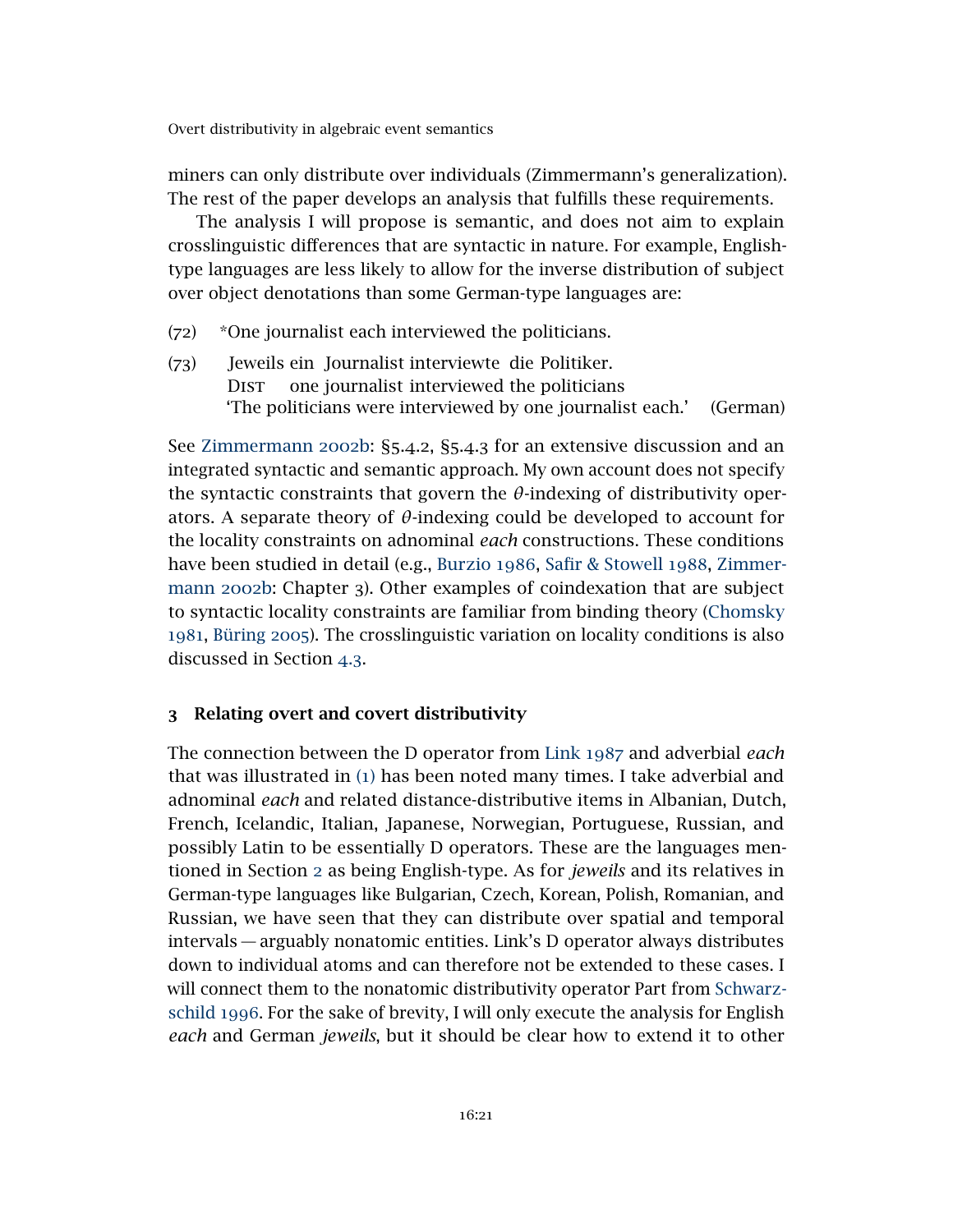distributive items depending on which one of these two they pattern with. I will only show how to model the individual-distributive and the temporal occasion readings. The extension from the temporal to the spatial occasion reading is straightforward.

The guiding idea of the analysis is that overt distributive items include two versions of the distributivity operator. *Each* includes the atomic distributivity operator D, which can distribute only over count domains because only those domains have atoms. *Jeweils* includes the nonatomic distributivity operator Part. I argue in [Champollion](#page-57-0) 2016a that the latter operator can also distribute over noncount domains like time. I adopt the strata-theoretic perspective from [Champollion](#page-56-0) 2010b, [2015](#page-57-3)c. According to this theory, distributivity is a property with two parameters: dimension and granularity. I will suggest that *each*, just like the D operator, comes prespecified for "granularity=atom". This blocks the setting "dimension=time", hence distributivity over occasions is unavailable. By contrast, *jeweils* does not come prespecified for anything but is anaphoric on the context. It can therefore distribute over salient covers, or salient stretches of time, just like the Part operator.

In claiming that *each* is an overt form of the D operator, I loosely follow proposals made for German *jeweils* and its short form *je* by [Link \(](#page-60-0)1987, [1998](#page-60-7)b) and for English *each* by [Roberts \(](#page-62-0)1987). While Link and Roberts did not give explicit compositional implementations and did not fully consider the crosslinguistic picture, this paper can be seen as an update to their ideas which benefits from later work on algebraic semantics, nonatomic distributivity, and compositional implementations.

Arriving at the meaning of *each* from the meaning of distributivity operators is somewhat the reverse of the process by which Schwarzschild arrived at his Part operator, which "was based on a generalization of [Dowty & Brodie'](#page-58-6)s ([1984](#page-58-6)) account of floated quantifiers as verb phrase modifiers" [\(Schwarzschild](#page-62-1) [1996](#page-62-1): 137). Schwarzschild himself notes that the history of Part should not be taken for an endorsement that floated quantifiers are related to it, and argues that floated quantifiers should be distinguished from distributivity operators because he takes reciprocals to be licensed by distributivity operators, but not by adverbial *each*. He gives the examples in ([74](#page-21-0)) to support this claim. These kinds of examples, as well as the idea that reciprocals are licensed by distributivity operators of some kind or other, go back to [Heim, Lasnik & May](#page-59-6) [1991](#page-59-6).

<span id="page-21-0"></span>(74) a. They*<sup>j</sup>* Part*<sup>i</sup>* [saw each other*j,i*].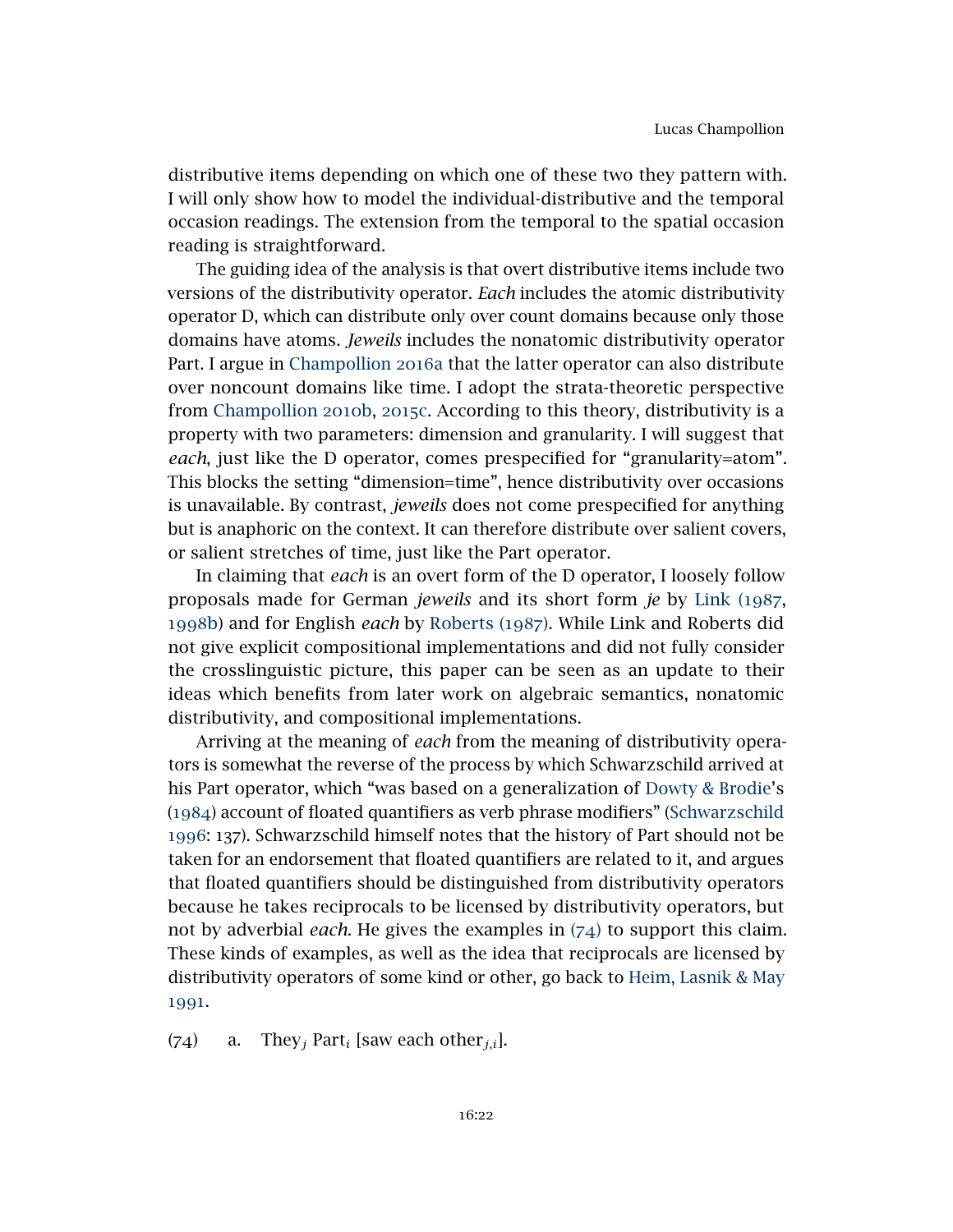b. \*They<sub>*i*</sub> each<sub>*i*</sub> saw each other<sub>*i,i*</sub>.

Schwarzschild's argument rests on the assumption that reciprocals are licensed by VP-level distributivity operators. But then we should expect that all VPs with reciprocals in them are interpreted distributively, contrary to fact (see Dotlačil 2013 and references therein):

- (75) a. John and Mary wrote to each other on two cold days. ?? under the reading 'John wrote to Mary on two cold days and Mary wrote to John on two other cold days' [\(Moltmann](#page-60-8) 1992)
	- b. The doctors gave each other a new nose. ?? under the reading 'each doctor gave the other doctor a different new nose' [\(E. Williams](#page-63-3) 1991)
	- c. The two children gave each other a Christmas present. ?? under the reading 'each child giving a different present' [\(E. Williams](#page-63-3) 1991)

Since neither overt nor covert adverbial distributive operators seem to be able to license reciprocals, nothing stands in the way of a unified analysis, to which I turn now.

I will adopt the framework of [Champollion](#page-57-0) 2016a, including the following assumptions: singular count nouns involve reference to atoms, thematic roles are cumulative partial functions, verbs are cumulative event predicates. I use the following typing conventions: *t* for truth values, *e* for ordinary objects, *v* for events, and *i* for times. The symbols  $x, y, z, x', y', z'$  and so on stand for variables that range over ordinary objects, and the symbols  $e, e', e'',$  for events. I use *P* for (variables that range over) predicates of type  $\langle e, t \rangle$ , *V* for predicates of type  $\langle v, t \rangle$ , and  $\theta$  as well as  $\Theta$  for functions of type  $\langle v, e \rangle$ . Some variables range over objects of different types; when the types are clear from context, I will continue to use the symbols above. For example, the range of *θ* will also include runtime, a function from events to times. I assume that ordinary objects, events, and intervals are each closed under mereological sum formation [\(Link](#page-60-9) 1998a, [Champollion & Krifka](#page-57-5) 2016). Intuitively, this means that these categories include plural entities. The lowercase variables just mentioned should therefore be taken to range over both singular and plural entities. In the literature on plurals, the distinction between singular and plural entities is often indicated by lowercase and uppercase variables. Since almost all the variables in my representations range over potentially plural entities, I do not follow this convention.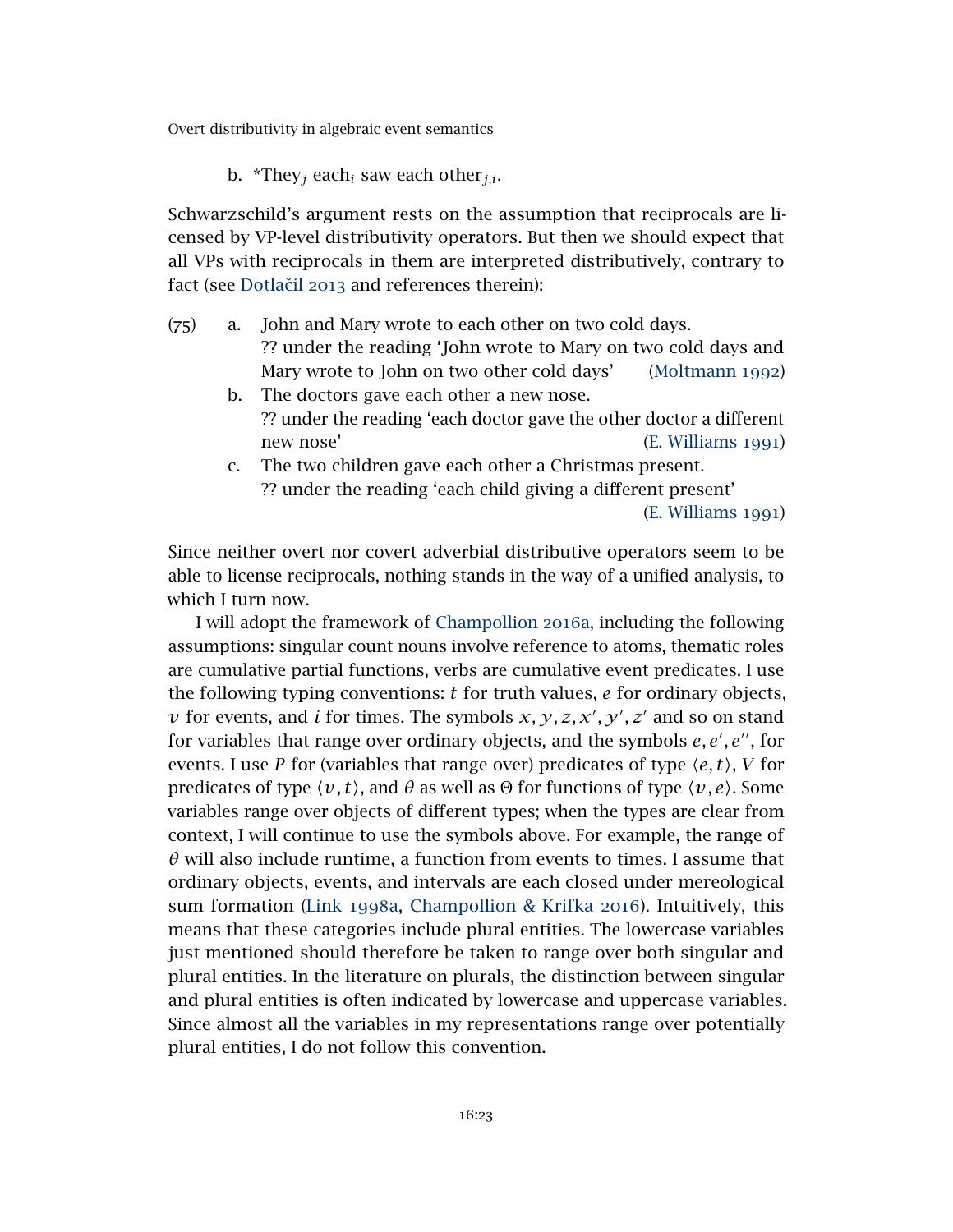I assume that noun phrases are interpreted in situ, because I do not consider quantifier raising in this paper. Silent *θ*-heads denote thematic roles, typically of type  $\langle v, e \rangle$  (event to individual). These heads are located between noun phrases and verbal projections. The one that denotes the agent role can be either thought of as a silent case-marker-like part of the noun phrase, or as little *v* or Voice, depending on whether it first combines with the subject noun phrase or with the verb phrase. The heads that denote the theme and goal roles bear some conceptual similarity with applicative heads [\(Pylkkänen](#page-61-10) 2008a). I will occasionally omit or abbreviate these heads in my LFs but they should always be assumed to be there. The precise nature of the compositional process is not essential, but it affects the types of the lexical entries of distance-distributive items so let me make it concrete. I assume that the following type shifters apply first to the  $\theta$ -head, then to the noun phrase, and finally to the verbal projection:

- <span id="page-23-2"></span><span id="page-23-0"></span>(76) a. Type shifter for definites: *λθλxλe.θ(e)* = *x*
	- b. Type shifter for indefinites: *λθλPλe.P (θ(e))*

Each of these type shifters combines a noun phrase with its *θ*-head to build an event predicate of type  $\langle v, t \rangle$  which can combine with other predicates of the same type via intersection. These type shifters can easily be modified if one wishes to accommodate alternative theoretical assumptions, for example that the *θ*-head combines first with the verbal projection and then with the noun phrase it belongs to. It does not matter for the purposes of this paper whether or not these type shifters are only inserted in the semantic derivation or also have silent syntactic counterparts; for a discussion of the differences between these two options, see [Pylkkänen](#page-61-11) 2008b.

After the noun phrases *the boys* (definite) and *two monkeys* (indefinite) combine with the  $\theta$ -heads [agent] and [theme] via the type shifters in ([76](#page-23-0)), their denotations are as follows.

- <span id="page-23-3"></span><span id="page-23-1"></span> $(77)$  [[agent] the boys] =  $\lambda e$ [\*agent $(e) = \bigoplus$  boy]
- (78) *[*theme*]* two monkeys  $= \lambda e[| * \text{theme}(e)| = 2 \wedge * \text{monkey}( * \text{theme}(e))]$

The notation in ([78](#page-23-1)) might look surprising at first sight because it does not use an existential quantifier for the indefinite. That quantifier is implicit in the notation, however: <sup>∗</sup>monkey*(* <sup>∗</sup>theme*(e))* is logically equivalent to ∃*x.*<sup>∗</sup>monkey*(x)* ∧ <sup>∗</sup>theme*(e)* = *x*.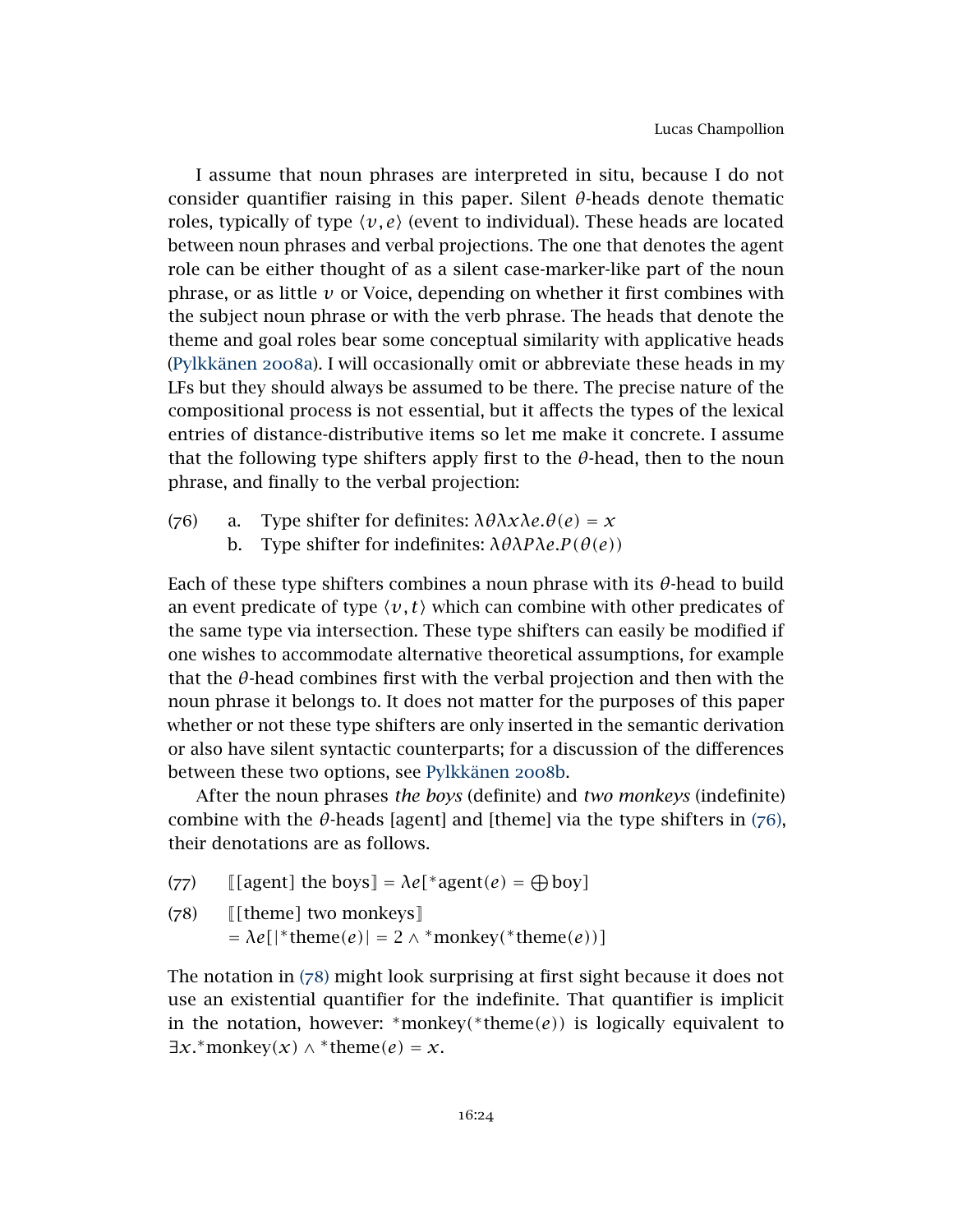After the verb has combined with all its arguments, the event variable is existentially bound if the sentence is uttered out of the blue. If the sentence is understood as referring to a specific event, the event variable is instead resolved to that event. If the noun phrases combine directly with the verb, we get a scopeless reading as in ([79](#page-24-0)). Here and below, I write *two-monkeys* as a shorthand for  $\lambda x[|x| = 2 \wedge^*$ monkey $(x)$ ] and similarly for other cases.

<span id="page-24-0"></span>(79) [The boys saw two monkeys]  
= 
$$
\exists e[^*agent(e) = \bigoplus
$$
 boy  $\wedge$  \*see(e)  $\wedge$  two-monkeys(\*theme(e))]

To generate distributive readings, we use Link's D operator, reformulated in [Champollion](#page-57-0) 2016a and repeated here as ([80](#page-24-1)). As explained there, I assume that the D operator is coindexed with the thematic role of its target.

<span id="page-24-1"></span>(80) Definition: Event-based D operator  $\llbracket D_\theta \rrbracket \stackrel{\text{def}}{=} \lambda V \lambda e \llbracket e \in {}^* \lambda e'(V(e') \ \wedge \ \text{Atom}(\theta(e'))) \rrbracket$ 

As an example, the distributive reading of ([79](#page-24-0)) is derived like this:

(81) 
$$
\begin{aligned}\n\left[\text{[agent] The boys}\right] & \left[\text{boys}\right] & \left[\text{bay} \left[\text{[theme] two monkeys}\right]\right]\right] \\
&= \exists e[\text{*agent}(e) = \bigoplus \text{boy} \land e \in [\llbracket D_{agent} \rrbracket] \land e'[\text{*see}(e') \land \text{two-monkeys}(\text{*them}(e'))]\right)] \\
&= \exists e[\text{*agent}(e) = \bigoplus \text{boy} \land e \in \text{*}\lambda e'[\text{*see}(e') \land \text{two-monkeys}(\text{*them}(e')) \land \text{Atom}(agent(e'))]\n\end{aligned}
$$

This formula is true just in case there is an event *e* whose agent is the boys, and which consists of seeing-two-monkeys events whose agents are atomic. As discussed in [Champollion](#page-57-0) 2016a, the background assumptions of algebraic semantics ensure that the seeing-two-monkeys events have boys as agents even though the formula does not explicitly state this. I come back to this point at the end of this section.

Here are the entries for adverbial and adnominal *each*; determiner *each* is discussed in Section [5](#page-38-0). An explanation follows. An illustration of the derivation of a basic sentence like *The boys saw two monkeys each* is shown in Figure [1](#page-25-0). Adverbial *each* works similarly.

- <span id="page-24-3"></span><span id="page-24-2"></span> $(82)$   $\left[ \text{each}_{\theta} \right]_{\text{adverbial}} = \left[ \text{D}_{\theta} \right] = (80)$  $\left[ \text{each}_{\theta} \right]_{\text{adverbial}} = \left[ \text{D}_{\theta} \right] = (80)$  $\left[ \text{each}_{\theta} \right]_{\text{adverbial}} = \left[ \text{D}_{\theta} \right] = (80)$
- (83)  $[each_{\theta}]_{\text{adnominal}} = \lambda P \lambda \Theta \lambda e[e \in [D_{\theta}] (\lambda e'.P(\Theta(e')))]$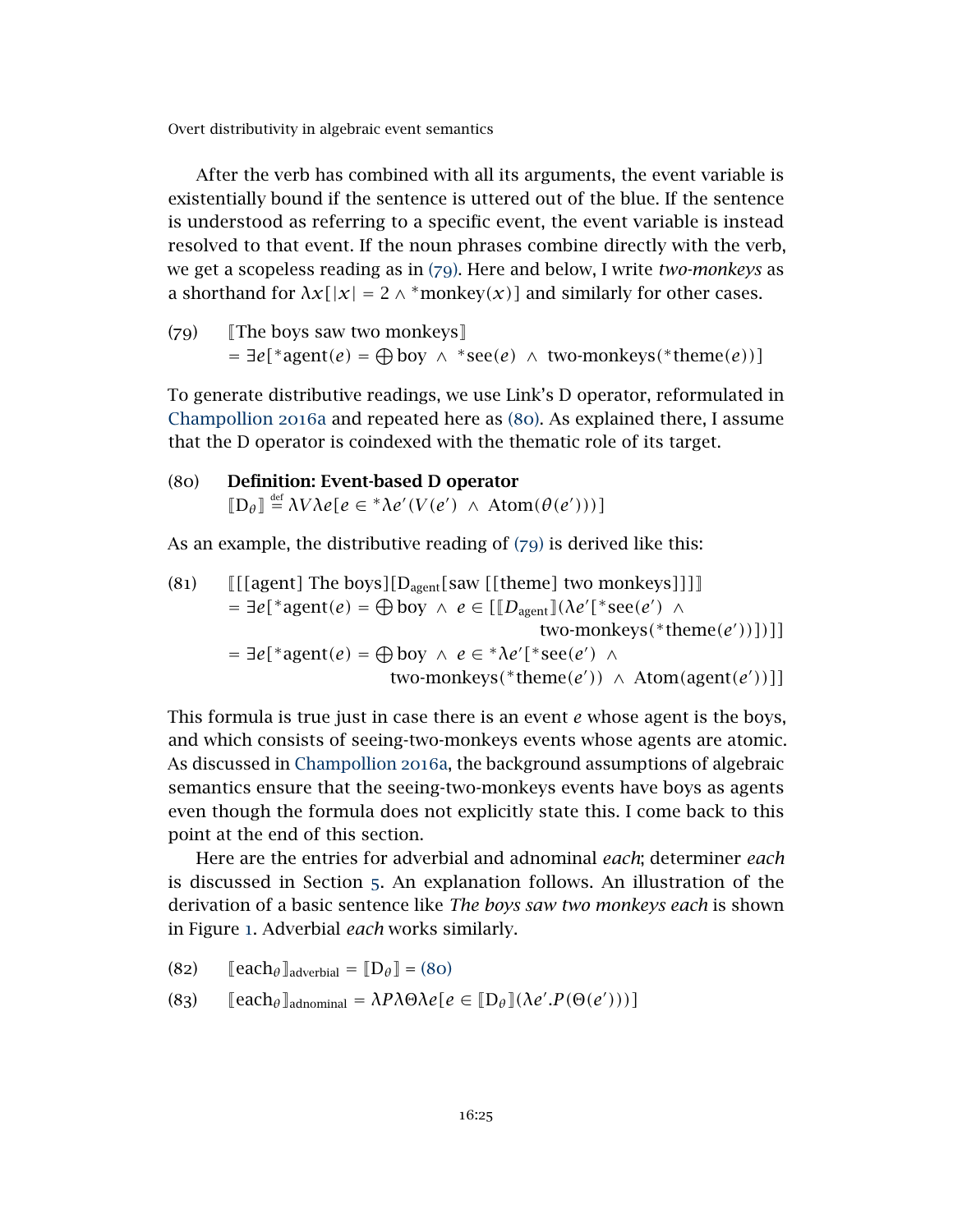

<span id="page-25-0"></span>Figure 1 Deriving *The boys saw two monkeys each*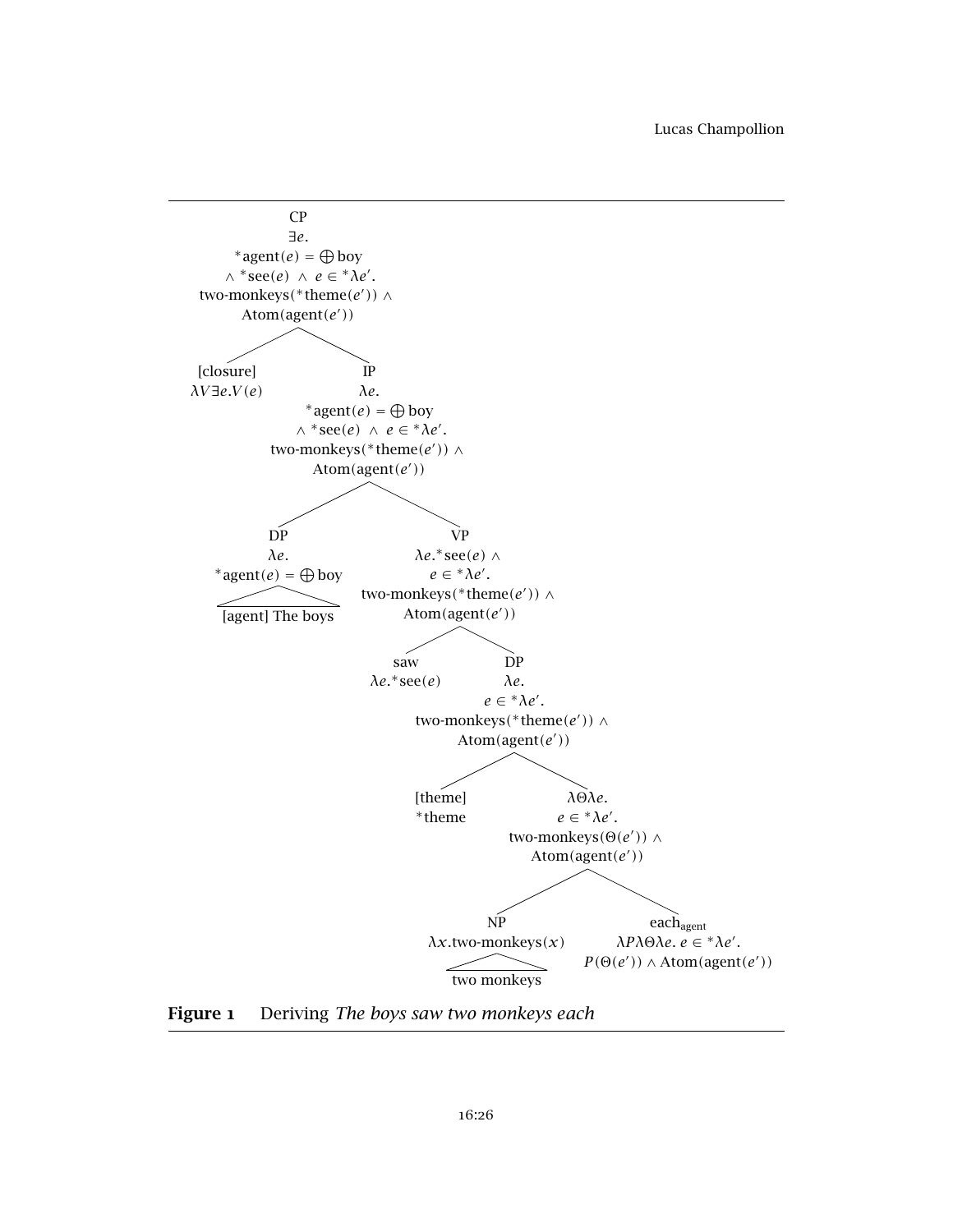I assume that adverbial *each*, as shown in ([82](#page-24-2)), is a verb phrase modifier just like the D operator, and can therefore be given the same entry as that operator. I adopt for concreteness the assumption that adverbial *each* is an adverb adjoined to VP. This is similar to what has been argued for floating quantifiers in general by [Dowty & Brodie \(](#page-58-6)1984), [Bobaljik \(](#page-56-9)1995) and [Doetjes](#page-58-8) ([1997](#page-58-8)). Another view analyzes floating quantifiers as the remaining part of a noun phrase the rest of which has moved away from it (e.g., [Safir & Stowell](#page-62-2) [1988](#page-62-2), [Sportiche](#page-62-3) 1988). The movement view makes a formal link between *each* and its antecedent available for independent reasons since there is a movement relation between them. The adverbial view leaves it open whether a formal link is created (for example via *θ*-indexing, as I assume here for English *each*) or whether the target of *each* is determined in some other way, for example by choosing from a small inventory of thematic roles and similar functions. In Section [4](#page-34-0).3, I consider this possibility for German *jeweils*.

On the present view, adverbial *each* is synonymous with the D operator, and adnominal *each* is essentially a type-shifted D operator. This captures the fact that they are essentially synonymous to each other. As shown in ([83](#page-24-3)), adnominal *each* carries an index, which I assume is *θ*-indexed with the thematic role of its antecedent, written as  $\theta$ . In the compositional derivation, adnominal *each* first combines with its host predicate *P* (e.g., *two monkeys*), and then with the  $\theta$ -head of its host, written as  $\Theta$  (not to be confused with the *θ*-role of its antecedent). Afterwards, it combines intersectively with the verbal projection to which its host attaches (for example the verb *see*). This means that adnominal *each* takes scope over its complement but— unlike adverbial *each* — not over the verbal projection [\(Dotlaˇcil](#page-58-9) 2011, [2012](#page-58-10), [LaTerza](#page-60-4) [2014](#page-60-4)a[,b\)](#page-60-5). A previous version of my theory, [Champollion](#page-56-1) 2012, gave adnominal *each* scope over the verb phrase as well. This leads to wrong predictions as discussed in [LaTerza](#page-60-4) 2014a[,b,](#page-60-5) and has been fixed here. The problem can be illustrated with the minimal pair in  $(84)$  $(84)$  $(84)$  [\(LaTerza](#page-60-5) 2014b):

<span id="page-26-2"></span><span id="page-26-1"></span><span id="page-26-0"></span>(84) a. John and Bill served [[four meals] each] to (exactly) three judges. b. John and Bill [each [served four meals to (exactly) three judges]].

As LaTerza reports, speakers judge ([84](#page-26-1)a) true of situations where there are at most three judges, while  $(84b)$  $(84b)$  $(84b)$  is true in situations which allow up to six different judges. This suggests that adnominal and adverbial *each* take scope as indicated by the square brackets in these examples. Sentence ([84](#page-26-1)a) can be derived as in Figure [2](#page-27-0).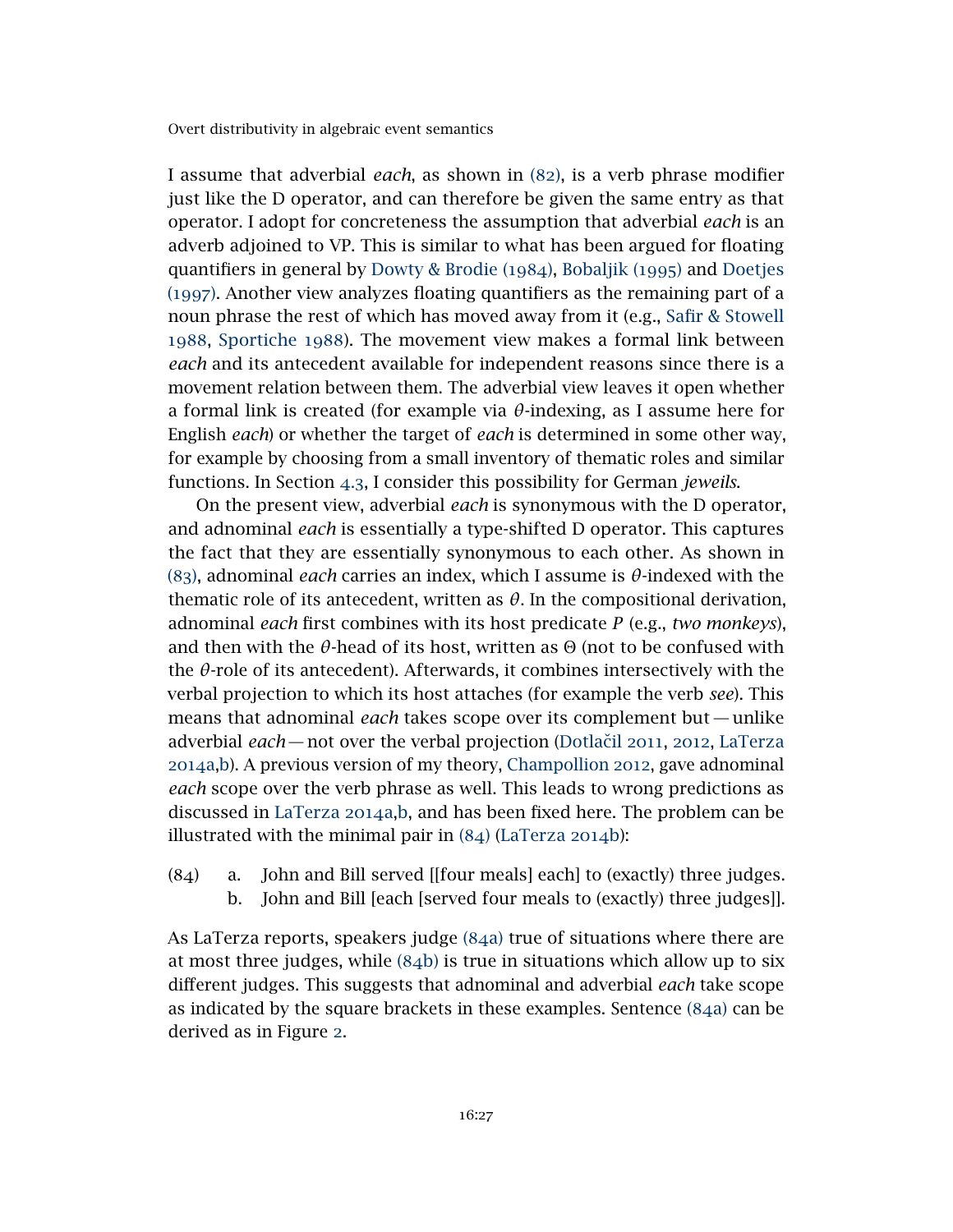

<span id="page-27-0"></span>Figure 2 Deriving *John and Bill served four meals each to exactly three judges*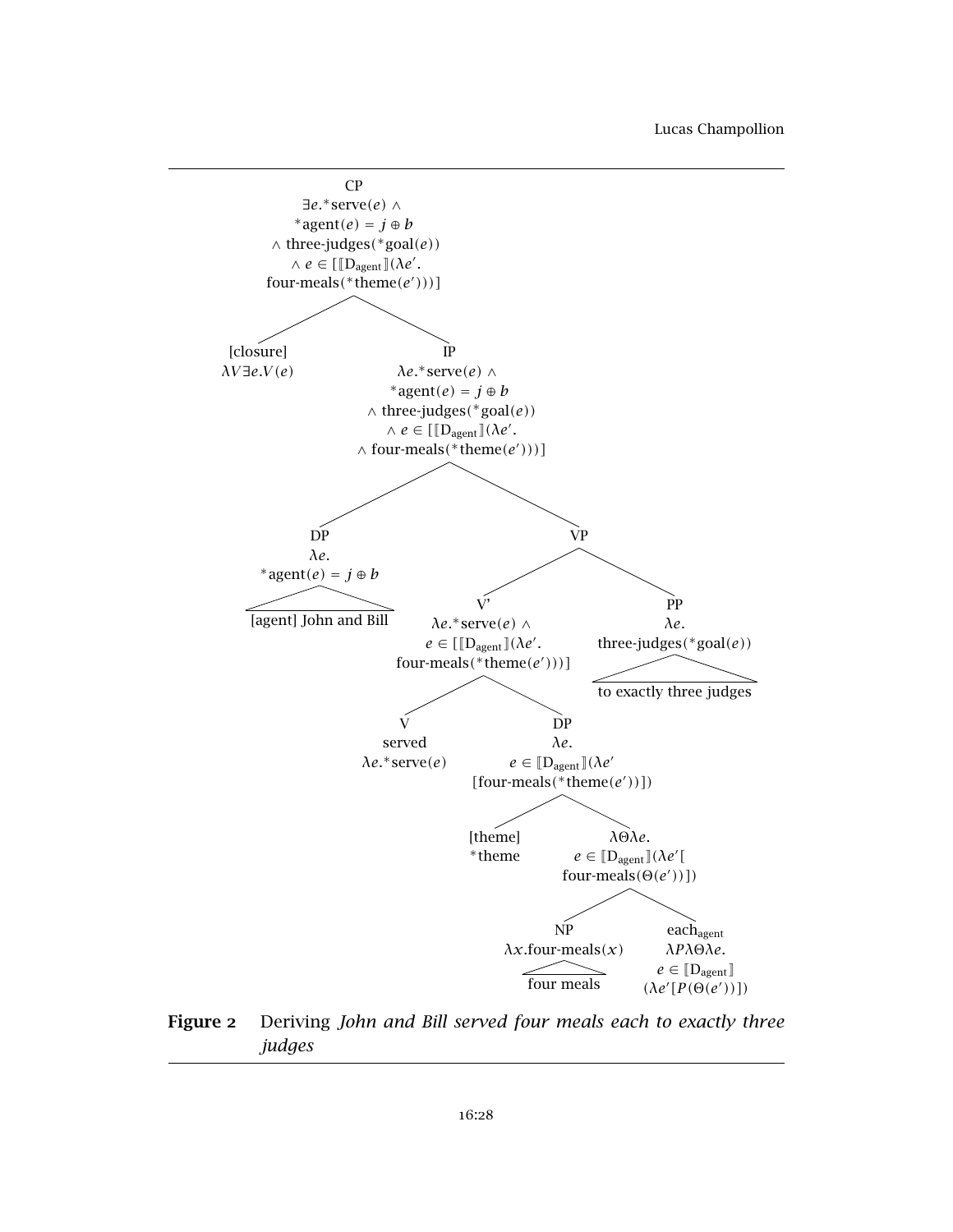My entry for adnominal *each* combines with its host in two steps, in order to give it access to both the predicate and the *θ*-head. This is not essential, but it allows us to ensure that the type of the predicate is  $\langle e, t \rangle$ . I do so to provide a hook on which to build future accounts of the "counting quantifier requirement" that prevents such phrases as *\*most men each* [\(Safir & Stowell](#page-62-2) [1988](#page-62-2), [Sutton](#page-62-7) 1993, [Szabolcsi](#page-62-6) 2010: §10.5). The theory in this paper does not aim to provide an account of this requirement and will not rule out bare plurals as in *\*They saw monkeys each*, as pointed out in [Cable](#page-56-6) 2014. If an independent account of these kinds of mismatches can be provided that does not need separate access to the host predicate and its *θ*-role, it may not be necessary to place *each* between the host predicate and the *θ*-head after all.

Turning now to *jeweils*, my reformulation of the Part operator in [Cham](#page-57-0)[pollion](#page-57-0) 2016a, repeated here as ([85](#page-28-0)), provides the basis for its lexical entries.

## <span id="page-28-0"></span>(85) Definition: Event-based Part operator

 $[\text{Part}_{\theta, C}] \stackrel{\text{def}}{=} \lambda V \lambda e[e \in {}^* \lambda e'(V(e') \wedge C(\theta(e')))]$ (Takes an event predicate *V* and returns a predicate that holds of any event *e* which can be divided into events that are in *V* and whose *θ*s satisfy the contextually salient predicate *C*.)

<span id="page-28-1"></span>Adverbial *jeweils* is treated as in ([86](#page-28-1)).

(86) [jeweils<sub> $\theta$ ,C</sub>]<sub>adverbial</sub>  $= \lambda V \lambda e\left[\left[\text{Part}_{\theta, C}\right](V)(e) \ \wedge \ (C \neq \text{Atom} \rightarrow \bigoplus C = \theta(e))\right]$  $= \lambda V \lambda e [e \in {}^* \lambda e'(V(e') \wedge C(\theta(e'))) \wedge (C \neq \text{Atom} \rightarrow \bigoplus C = \theta(e))]$ 

As in the case of *each*, I assume that the free variable *θ* can be resolved through coindexation with a thematic relation. Unlike *each*, however, this is not required. In other cases to be discussed shortly, I will assume that it can also be resolved to other values such as *τ* (runtime) or *id* (the identity function). As for the free variable *C*, I assume that pragmatics ensures that it is either resolved to *Atom* or to a set whose elements are contextually familiar (see [Schwarzschild](#page-62-1) 1996, [Champollion](#page-57-0) 2016a). In the latter case, the second conjunct of ([86](#page-28-1)) ensures that *C* is an exact cover of  $\theta(e)$ , in the sense that the members of *C* sum up exactly to  $\theta(e)$  as opposed to some entity that properly contains  $\theta(e)$ ; the point of this requirement will become clear at the end of this section. In the case of *each*, it was not necessary to state it because *each* only distributes over atoms in the first place. Atoms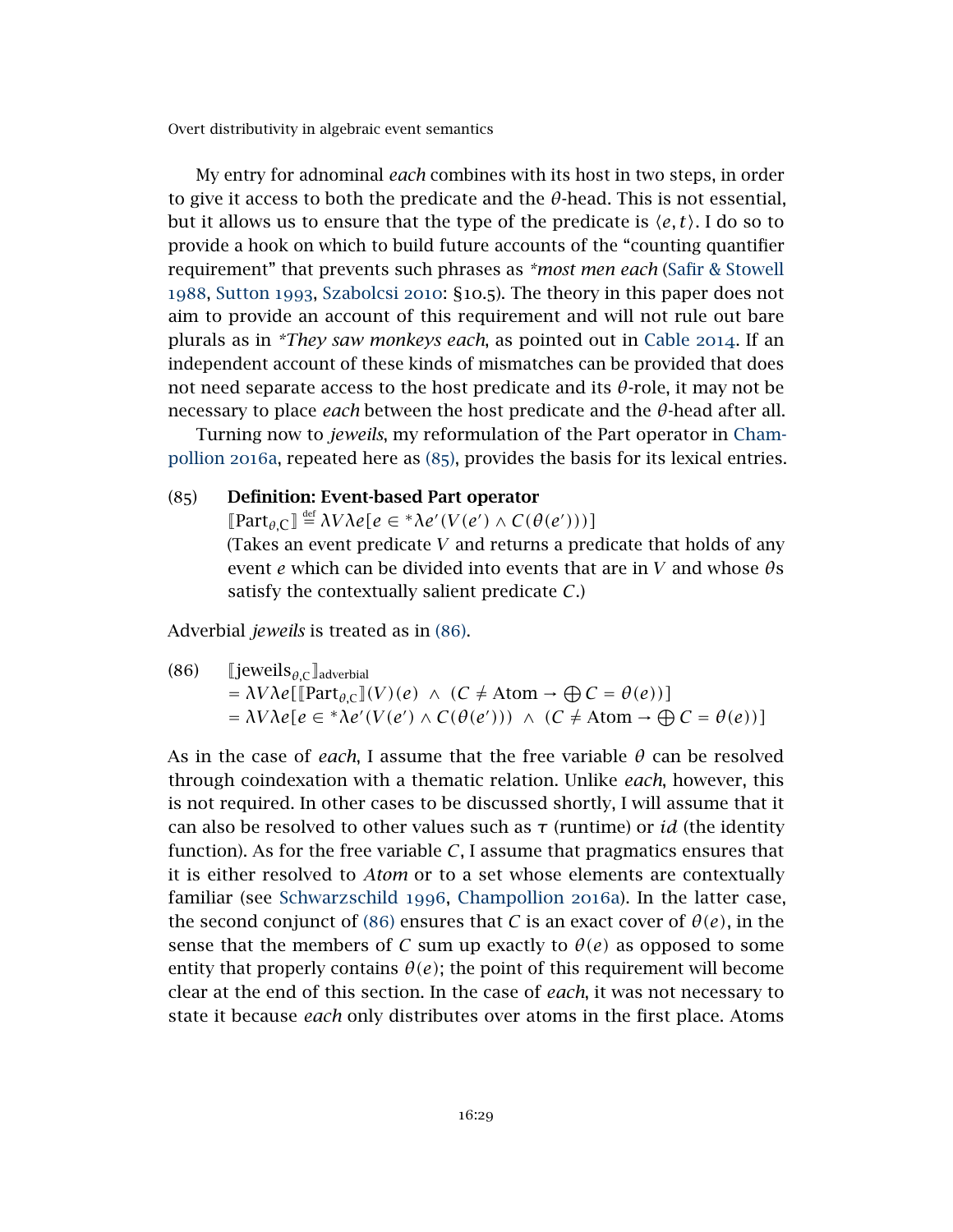are stipulated to be exempt from this requirement because the set of atoms covers most of the domain of discourse.

The same type shift as in ([83](#page-24-3)), modulo the exact-cover requirement, brings us from ([86](#page-28-1)) to adnominal *jeweils*:

(87) [jeweils<sub>$$
\theta
$$</sub>,<sub>C</sub>]<sub>adnominal</sub>  
\n=  $\lambda P \lambda \Theta \lambda e$ [  
\n[Part <sub>$\theta$</sub> ,<sub>C</sub>]( $\lambda e'$ [ $P(\Theta(e'))$ ])( $e$ )  $\wedge$  ( $C \neq$ Atom  $\rightarrow \bigoplus C = \theta(e)$ )]  
\n=  $\lambda P \lambda \Theta \lambda e$ [  
\n $e \in {}^* \lambda e'$ [ $P(\Theta(e')) \wedge C(\theta(e'))$ ]  $\wedge$  ( $C \neq$ Atom  $\rightarrow \bigoplus C = \theta(e)$ )]

In Section [4](#page-37-0).4, we will encounter another instance of adnominal *jeweils*, whose meaning is identical to adverbial *jeweils* except that it distributes over individuals rather than events. One could easily unify it with ([86](#page-28-1)) by treating its variables as untyped or type-polymorphic. More generally, it should be obvious that all these lexical entries have the same semantic common core. Still, they differ in their types and in the number and types of their arguments because they are formulated in a way that allows them to be used in syntax trees that correspond closely to the surface forms of sentences. This seems to me to be a reasonable tradeoff. For a related account, which makes the lexical entries of various distance-distributive items even more similar at the cost of adding more empty elements to the syntax, see [LaTerza](#page-60-4) 2014a.

As in the case of the Part operator, the granularity parameter *C* of *jeweils* can be set to *Atom* so long as its dimension parameter  $\theta$  is set to a function into a count domain, such as *agent*. In that case, Part distributes over individuals and is equivalent to the D operator, as explained in [Champollion](#page-57-0) 2016a. This accounts for the fact that when *jeweils* distributes over individuals, it is equivalent to *each*, as this German sentence illustrates:

<span id="page-29-0"></span>(88) Die Jungen haben jeweils*agent,Atom* zwei Affen The boys have DIST two monkeys seen gesehen. 'The boys have each seen two monkeys.'  $= (9)$  $= (9)$  $= (9)$ 

If — and only if — there is a supporting context, the anaphoric predicate *C* can be set to a salient antecedent other than *Atom*. In that case, *θ* is free to adopt values with nonatomic ranges, such as *τ* (runtime). This leads to occasion readings. Suppose for example that ([88](#page-29-0)) is uttered in a context where it is in the common ground that the boys have been to the zoo three times recently. The set that contains these three time intervals, call it *zoovisit*, is salient in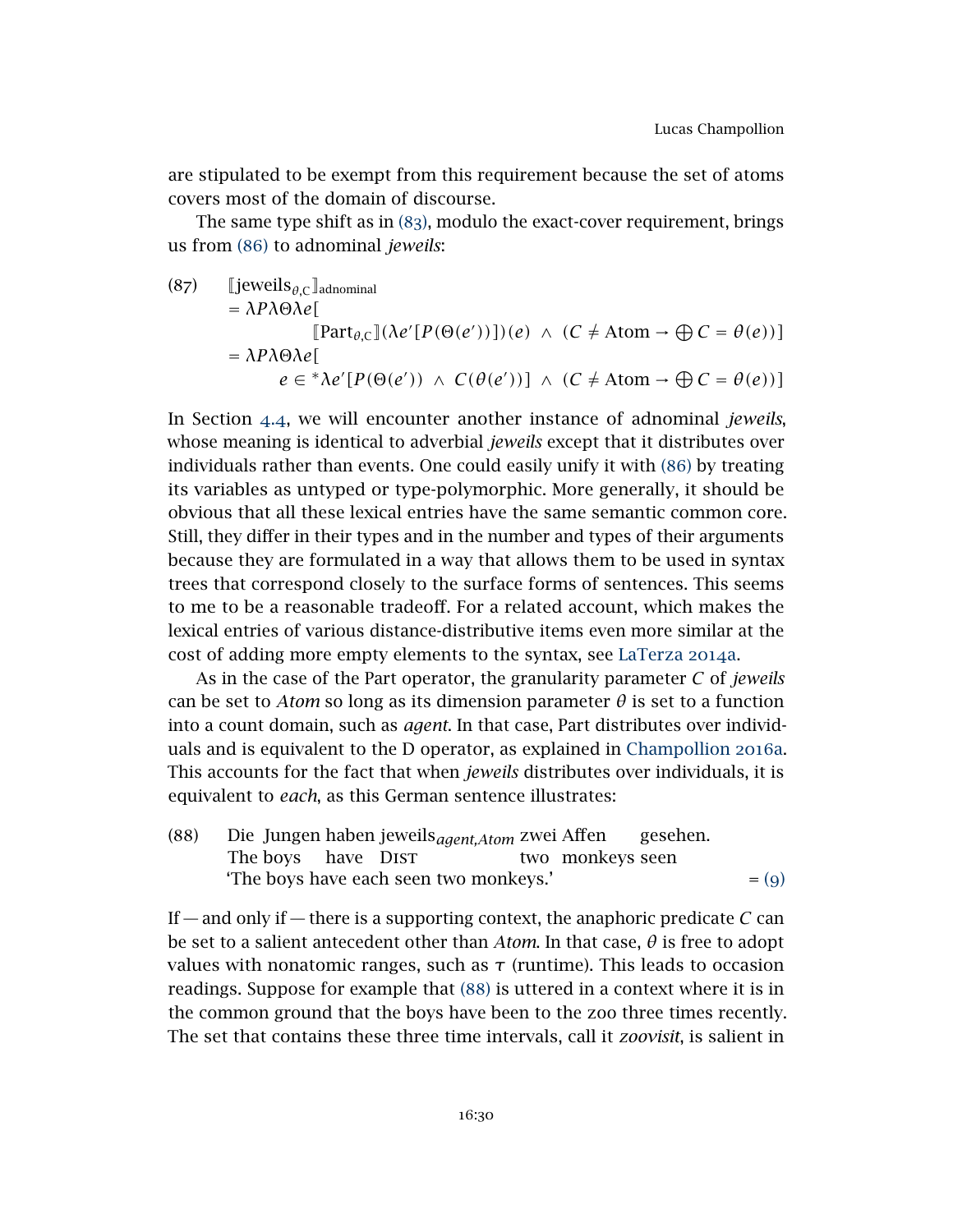this context. The derivation proceeds along similar lines to what is shown in Figure [1](#page-25-0) and yields the result shown in  $(89)$  $(89)$  $(89)$ :

<span id="page-30-1"></span>(89) Die Jungen haben jeweils*τ,zoovisit* zwei Affen gesehen*.* =  $\exists e[{}^*agent(e) = \bigoplus$  boy  $\wedge {}^*see(e)$  $\land$   $e \in {}^* \lambda e'$ <sup>[|\*</sup>theme $(e')$ ] = 2  $\land$  \*monkey(\*theme $(e')$ )  $\land$  zoovisit( $\tau(e')$ )]  $\land \bigoplus$  zoovisit =  $\tau(e)$ ] 'The boys have seen two monkeys on each salient occasion (that is, on each of the three zoo visits).'

Since *zoovisit* is salient, *C* can be resolved to it rather than to *Atom*. Since there are no atoms in time, it is only now that  $θ$  can be set to  $τ$ , rather than to *agent* as in ([88](#page-29-0)). What ([89](#page-30-1)) asserts in this context is that there is an event *e* whose (discontinuous) runtime is the sum of the three zoo visits; that this event has the boys as its agents; that it can be divided into subevents, each of whose runtimes is the time of a zoo visit; and that each of these subevents is an event whose theme is two monkeys. That these subevents are seeing events is entailed by the fact that *see* is lexically distributive on its theme argument, which in turn is formally represented as a meaning postulate, as discussed in [Champollion](#page-57-0) 2016a. I assume that runtime is closed under sum just like other thematic roles ( $\tau = \tau$ ), or in other words, it is a sum homomorphism [\(Champollion](#page-57-0) 2016a). This means that any way of dividing *e* must result in parts whose runtimes sum up to *τ(e)*. The conjunct  $\bigoplus$  zoovisit =  $\tau(e)$  makes sure that  $\tau(e)$  is the sum of the times of the three zoo visits in question. Hence each of these zoo visits must be the runtime of one of the seeing-two-monkeys events. This improves on an earlier version of this theory which lacked the conjunct in question [\(Champollion](#page-56-1) 2012). Without it, ([89](#page-30-1)) would be predicted true even if the boys failed to see two monkeys on some of the salient zoo visits.

#### <span id="page-30-0"></span>4 Some more complicated cases

To demonstrate the viability and versatility of the present analysis, I will now apply it to a few configurations that are more complicated than those discussed so far. The subsequent sections do not depend on this section. Detailed syntactic and semantic analyses of many of the configurations discussed here (and many others) are found in [Zimmermann](#page-63-0) 2002b. Section [7](#page-49-0) is devoted to a critical review of the semantic aspects of that account.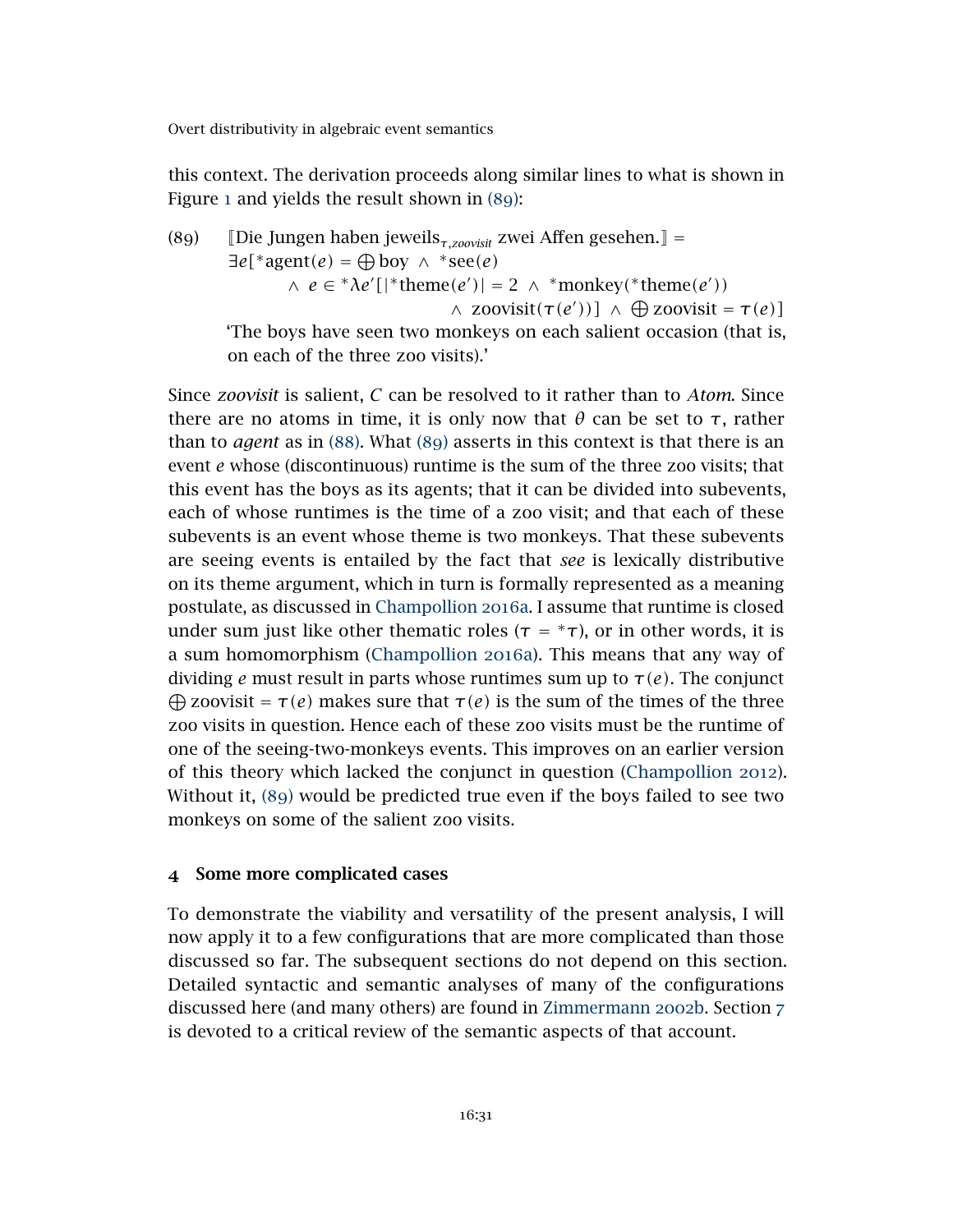### 4.1 *Each* as a PP modifier

*Each* can occur as the modifier of a prepositional phrase. Example ([90](#page-31-0)) is a simple case. Example ([91](#page-31-1)) plays an important role in [Schein](#page-62-8) 1993 and has not received a compositional semantic analysis so far.

- <span id="page-31-1"></span><span id="page-31-0"></span>(90) Mary put the books each back on the bookshelf. [\(Maling](#page-60-10) 1976)
- (91) 300 quilt patches covered two workbenches each with two bed-spreads. [\(Schein](#page-62-8) 1993)

To analyze these sentences, I assume that *each* modifies the prepositional phrase to its right, similarly to the adverb *back* in *back at the farm*, rather than the noun phrase to its left. (As ([90](#page-31-0)) shows, these modifiers can be stacked.) My assumption is plausible because adnominal *each* cannot modify definite plurals like *the books*. I assume for concreteness that the syntactic structure of these sentences is [[V DP] PP] rather than [V [DP PP]]; for discussion on the choice between these two analyses, see [Janke & Neeleman](#page-59-7) 2012.

Example ([91](#page-31-1)) has a reading according to which there are a total of two workbenches and a total of four bedspreads that cover them. The workbenches stand in a cumulative relation with the 300 quilt patches. The following formula captures this reading:

<span id="page-31-2"></span>(92) ∃*e.*<sup>∗</sup>cover*(e)*

∧ <sup>∗</sup>quilt-patch*(* <sup>∗</sup>theme*(e))* ∧ |<sup>∗</sup>theme*(e)*| = 300

∧ <sup>∗</sup>workbench*(* <sup>∗</sup>goal*(e))* ∧ |<sup>∗</sup>goal*(e)*| = 2

 $\wedge$   $e \in {}^* \lambda e'$ <sup>[\*</sup>bedspread(\*instrument $(e')$ )

 $\wedge$  |\*instrument(*e'*)| = 2 ∧ Atom(goal(*e'*))]

(There is a sum of covering events whose themes sum up to 300 quilt patches, whose goals sum up to two workbenches, and which can be divided into two smaller sum events, each of which involves two bedspreads and one of the workbenches.)

Formula ([92](#page-31-2)) is derived as follows. I have used shortcuts like *300-quilt-patches* for better readability. The derivation is straightforward and does not make use of any new ingredients. The entry for *each* is the same as the adverbial one, even though it modifies a prepositional phrase and not a verb phrase. This works because the prepositional phrase is represented as an event predicate, just like a verb phrase.

(93)  $[each_{goal}] = \lambda V \lambda e.e \in \lambda e'[V(e') \wedge Atom(goal(e'))]$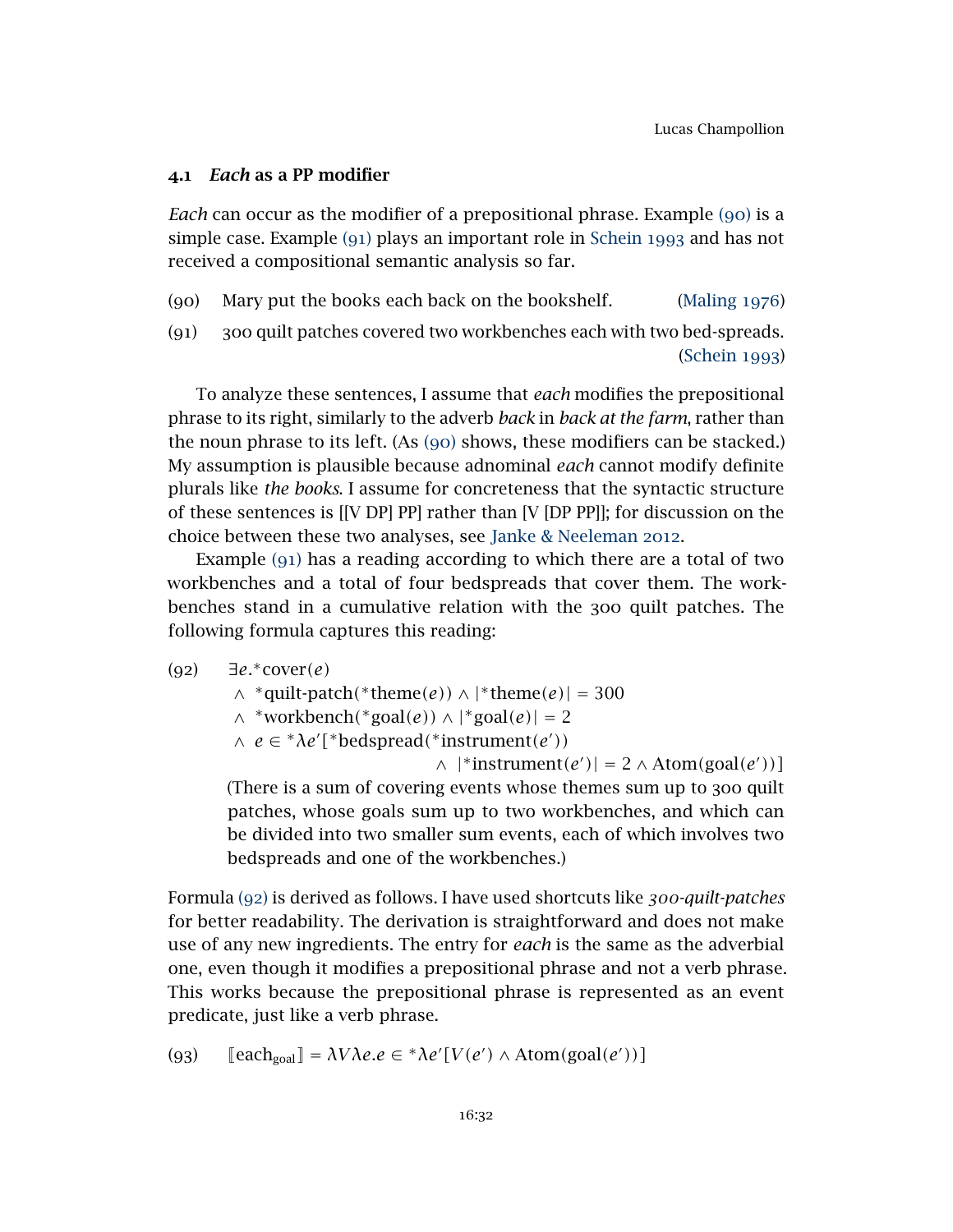- <span id="page-32-2"></span> $(94)$  [with two bedspreads] =  $\lambda e$ .two-bedspreads(\*instrument(*e*))
- (95) [each<sub>goal</sub> with two bedspreads]  $= \lambda e.e \in \lambda e'$ [two-bedspreads(\*instrument(*e'*))  $\wedge$  Atom(goal(*e'*))]
- <span id="page-32-1"></span>(96) *[*goal*]* covered two workbenches  $= \lambda e.*cover(e) \wedge two-workbenches(*goal(e))$
- <span id="page-32-0"></span>(97) **[[theme]** 300 quilt patches] =  $\lambda e$ .300-quilt-patches(\*theme(*e*))
- (98)  $[(91)] = \exists e.e \in (97) \cap (96) \cap (95) = (92)$  $[(91)] = \exists e.e \in (97) \cap (96) \cap (95) = (92)$  $[(91)] = \exists e.e \in (97) \cap (96) \cap (95) = (92)$  $[(91)] = \exists e.e \in (97) \cap (96) \cap (95) = (92)$  $[(91)] = \exists e.e \in (97) \cap (96) \cap (95) = (92)$  $[(91)] = \exists e.e \in (97) \cap (96) \cap (95) = (92)$  $[(91)] = \exists e.e \in (97) \cap (96) \cap (95) = (92)$  $[(91)] = \exists e.e \in (97) \cap (96) \cap (95) = (92)$  $[(91)] = \exists e.e \in (97) \cap (96) \cap (95) = (92)$  $[(91)] = \exists e.e \in (97) \cap (96) \cap (95) = (92)$  $[(91)] = \exists e.e \in (97) \cap (96) \cap (95) = (92)$

## 4.2 *Jeweils* distributing over a conjunction of verbs

German *jeweils* can take a conjunction of verbs as its antecedent and distribute over the two events described by the conjuncts [\(Moltmann](#page-60-1) 1997: 207). This results in a meaning for which English uses the word *respectively*:

<span id="page-32-3"></span>(99) Peter kritisierte und lobte Peter criticized and praised Mary for DIST Maria aus jeweils zwei Gründen. two reasons 'Peter criticized and praised Mary for two reasons respectively.' [\(Zimmermann](#page-63-0) 2002b: 46)

As for English *each*, it cannot be used for that purpose:

(100) \*Peter criticized and praised Mary for two reasons each.

[\(Zimmermann](#page-63-0) 2002b: 134)

According to [Zimmermann](#page-63-0) ([2002](#page-63-0)b: 143f.), other languages that pattern with English in this respect include Bulgarian, Czech, Dutch, French, Italian, Norwegian, and Russian. As we saw in Section [2](#page-5-0), this list includes many languages with distance-distributive items that can also be used as determiners and lack the occasion reading. I have suggested earlier that the occasion reading is only possible if the granularity parameter can be set to a nonatomic value. Therefore, distributivity over conjuncts is predicted to be impossible as long as the events described by the two conjuncts are nonatomic (contrary to [Zimmermann](#page-63-4) 2002a). There is ample reason to assume that they are indeed nonatomic. For one thing, *praise* and *criticize* are atelic predicates, so any praising event that goes on for five minutes will have parts that take less than five minutes. As another example, sentence ([101](#page-33-0)) (suggested by a reviewer) entails that each of the six students was either praised or criticized, which means that the two verbs are lexically distributive on their themes [\(Champol-](#page-57-0)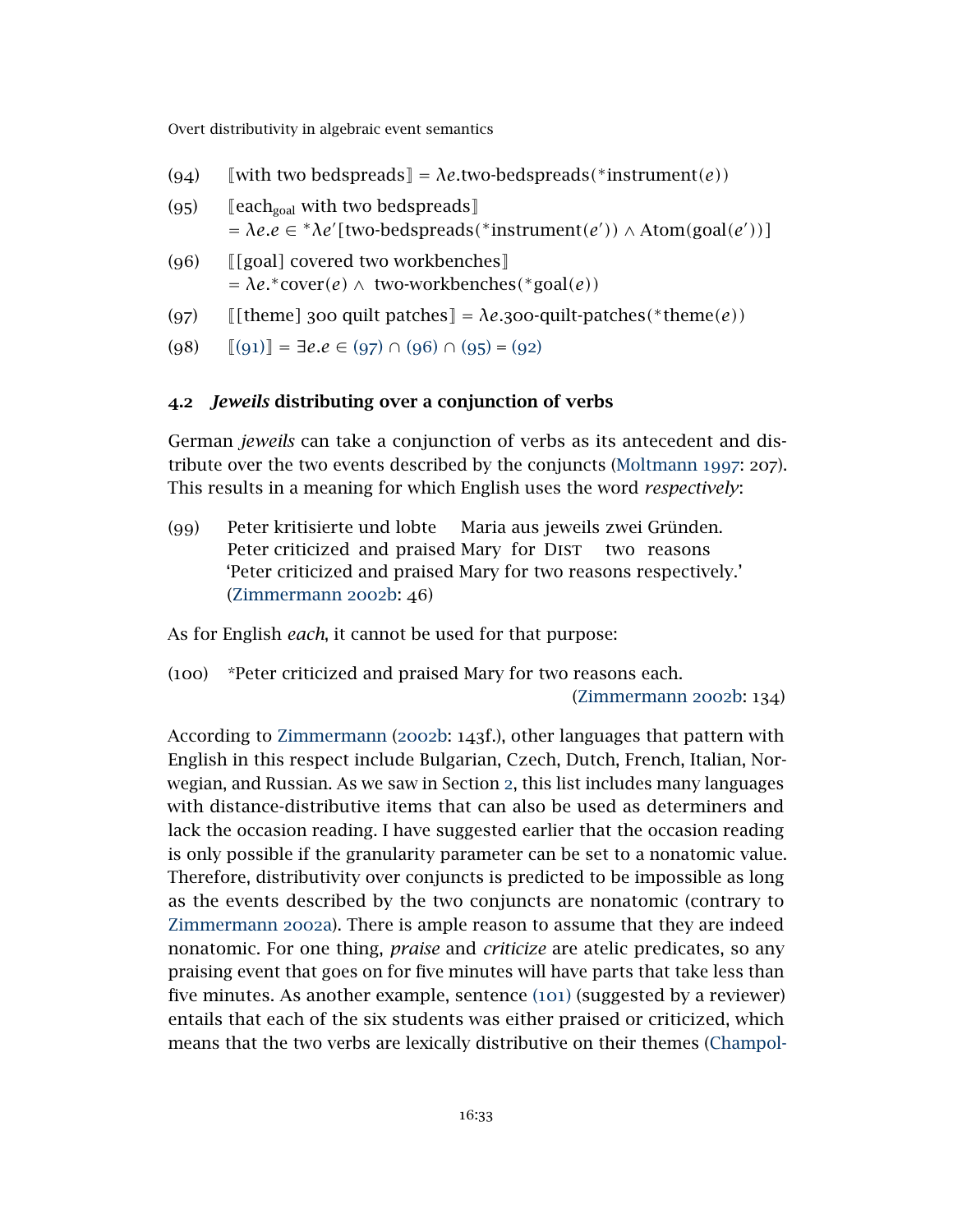lion [2016](#page-57-0)a). This in turn means that the praising event in ([101](#page-33-0)) consists of three praising subevents, and similarly for the criticizing event.

<span id="page-33-0"></span> $(101)$ The professor has DIST three students praised and criticized Professor hat jeweils drei Studenten gelobt und kritisiert. 'The professor praised three students and criticized three students.' (German)

This explanation will work for most of the languages just mentioned, but not for all of them. As we saw in Section [2](#page-5-0), in Bulgarian and Czech the distance-distributive item *po* can be used to distribute over salient occasions and cannot be used as a distributive determiner. We would therefore expect that this item allows distribution over conjuncts, but it does not. Like Zimmermann, I have no explanation for this fact.

To derive ([99](#page-32-3)) compositionally, I assume that the dimension parameter *θ* of *jeweils* is resolved to the identity function *id* rather than to a thematic role. As *jeweils* is not syntactically required to be coindexed with a thematic role, it is natural to assume that there are other salient functions that are licit values to be picked up by its dimension parameter. I also assume that the cover variable C is resolved to the pragmatically salient cover  $\{e_c, e_p\}$ where  $e_c$  is the salient criticizing-for-two-reasons event and  $e_p$  is the salient praising-for-two-reasons event.

- (102) [*jeweils*<sub>*id,C*</sub> adnominal  $= \lambda P \lambda \Theta \lambda e [e \in {}^* (P(\Theta(e')) \land C(e')) \land (C \neq \text{Atom} \rightarrow \bigoplus C = e)]$
- (103) jeweils*id,*{*e<sup>c</sup> ,ep*} zwei Gründen  $= \lambda \Theta \lambda e$ .  $e \in {^*\lambda e'}$ [2-reasons( $\Theta(e')$ )  $\wedge e' \in {e_c, e_p}$ ]  $\wedge e_c \oplus e_p = e$

I assume that *aus* (in this context) denotes a function from events to their causes (or whatever is the relation between a praising/criticizing event and its reason).

- $(104)$  **aus** =  $\lambda e^*$  cause $(e)$
- (105) aus jeweils*id,*{*e<sup>c</sup> ,ep*} zwei Gründen  $= \lambda e$ .  $e \in {}^*\lambda e'$ [2-reasons( ${}^*\text{cause}(e')$ )  $\wedge e' \in \{e_c, e_p\}$ ]  $\wedge e_c \oplus e_p = e$

I represent the denotation of the verbal conjunction using sum formation as in ([106](#page-34-1)). I remain noncommittal about the compositional derivation of this conjunction. For present purposes, we do not need to choose between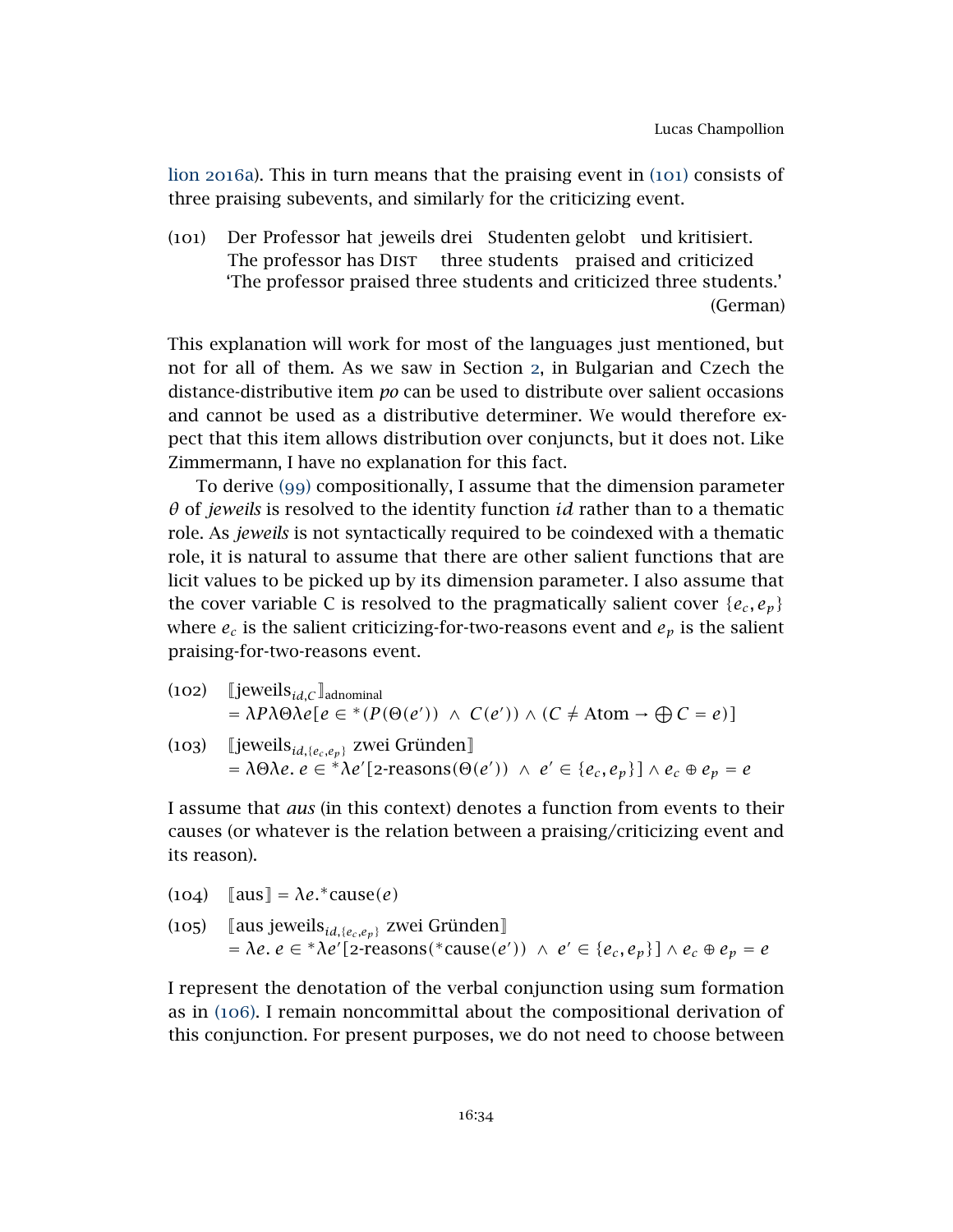a sum-based denotation of *and*, as in [Lasersohn](#page-60-11) 1995, and an intersective denotation that involves Montague-lifting the two event predicates and then minimizing their intersection, as in [Winter](#page-63-5) 2001, [Champollion](#page-57-9) 2015d, and [Champollion](#page-57-10) 2016b.

<span id="page-34-1"></span> $(106)$  [kritisierte und lobte]  $= \lambda e \exists e_1 \exists e_2$ <sup>\*</sup> criticize(*e*<sub>1</sub>) ∧ \* praise(*e*<sub>2</sub>) ∧ *e* = *e*<sub>1</sub> ⊕ *e*<sub>2</sub>

Once all these building blocks have been put together and conjoined with the agent and theme, the result is as follows:

(107) 
$$
[[99]] = \exists e.\text{agent}(e) = \text{peter } \land \text{ theme}(e) = \text{maria}
$$

$$
\land \exists e_1 \exists e_2^* \text{criticize}(e_1) \land \text{*praise}(e_2) \land e = e_1 \oplus e_2
$$

$$
\land e \in \text{*}\lambda e'[2\text{-reasons}(\text{*cause}(e')) \land e' \in \{e_c, e_p\}]
$$

$$
\land e_c \oplus e_p = e
$$

This is true just in case there is an event whose agent is Peter, whose theme is Maria, and which consists of two subevents *e<sup>c</sup>* and *e<sup>p</sup>* such that one of them is a criticizing event, the other one is a praising event, and each of these subevents is caused by two reasons. By thematic uniqueness, each of these two events has Peter as agent and Maria as theme.

## <span id="page-34-0"></span>4.3 *Jeweils* in subject position

As we have already seen in ([8](#page-8-0)), German adnominal *jeweils* can occur as part of the subject of a clause [\(Zimmermann](#page-63-0) 2002b: 27):

<span id="page-34-2"></span>(108) Jeweils ein Offizier begleitete D<sub>IST</sub> one officer accompanied the ballerinas to die Ballerinen nach Hause. home 'The ballerinas were accompanied home by one officer each.'

[\(Zimmermann](#page-63-0) 2002b)

When the subject is at the beginning of the clause, as in ([8](#page-8-0)) and ([108](#page-34-2)), one may speak of "backwards distributivity" since the antecedent of *jeweils* occurs to its right. In English, backwards distributivity appears to be restricted to passives [\(Burzio](#page-56-3) 1986, [Safir & Stowell](#page-62-2) 1988) and unaccusatives:

<span id="page-34-4"></span>(109) \*One officer each accompanied the ballerinas home.

[\(Zimmermann](#page-63-0) 2002b)

<span id="page-34-3"></span>(110) ?One interpreter each was assigned to the visitors. [\(Burzio](#page-56-3) 1986: 200)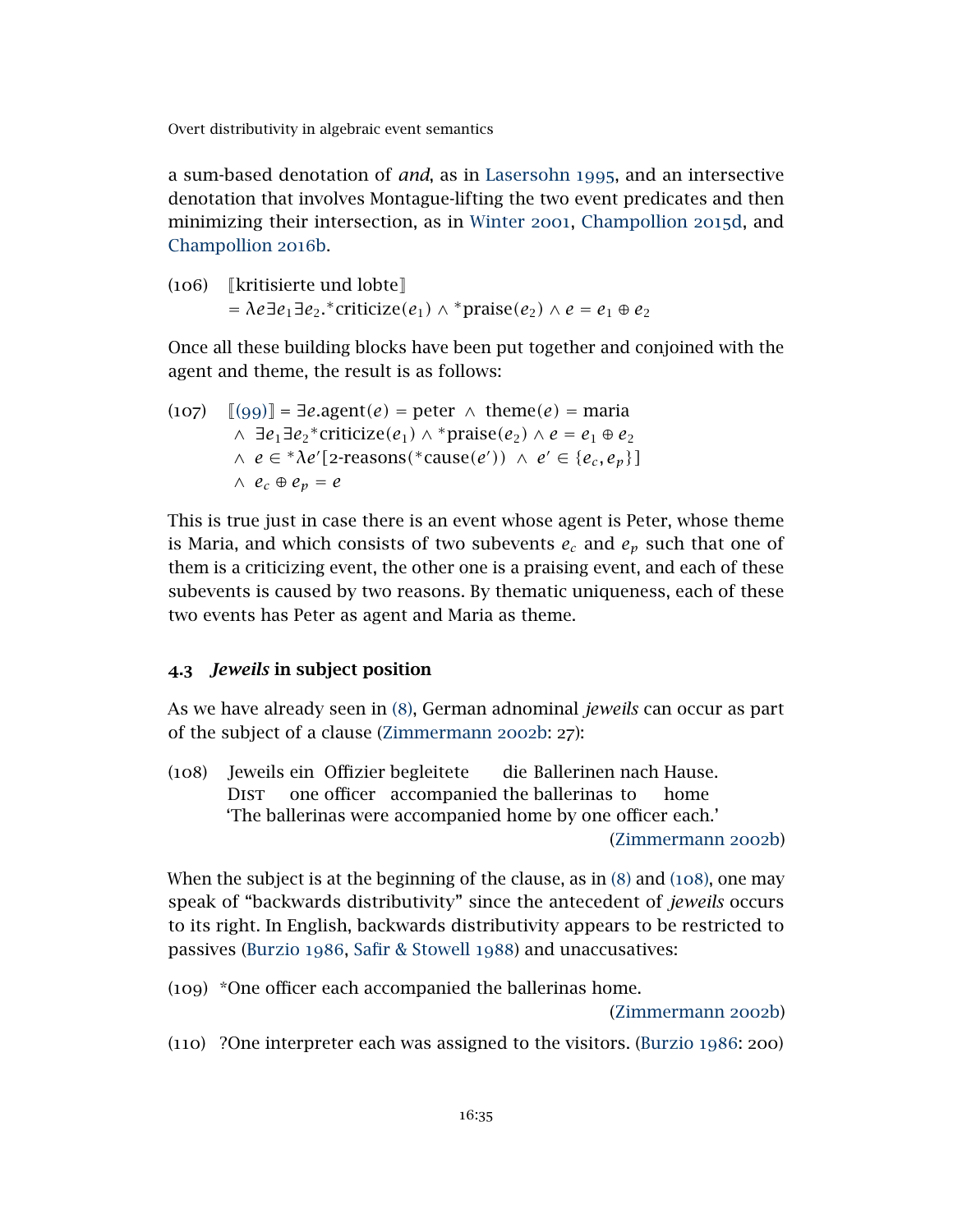- (111) Table 3 shows the dissertation topics for those holding earned doctorates. [. . . ] Three dissertations each dealt with assessment, transfer, trustees, and technical education. Two dissertations each were on accreditation, counseling, effectiveness, and mission. One dissertation each focused on economic development, learning resources, performing arts, and strategic planning.[51](#page-35-0)
- <span id="page-35-2"></span>(112) Indeed, Mr. Mitsotakis commanded only 144 seats [. . . ] The Socialists won 125 seats [. . . ] and one seat each went to a conservative independent and to an ethnic Turk from Thrace, near the Turkish border.[52](#page-35-1)

I do not have a semantic explanation for the restriction against backwards distributivity in English. As in the case of locality constraints, I assume that this restriction can be dealt with by syntactic accounts such as the ones already proposed, for example by [Safir & Stowell \(](#page-62-2)1988). As one reviewer suggests, one might expect *θ*-indexing to turn out to obey a hierarchy comparable to the hierarchies of thematic roles that are sometimes claimed to be at work in binding theory [\(Jackendoff](#page-59-8) 1972: 148, see also [Büring](#page-56-5) 2005: 16). If correct, this may help explain why attested cases of inverse distribution in English, such as the ones we have seen in ([111](#page-34-3)) and ([112](#page-35-2)), tend to involve nonagent subjects.

For the German case, where there is no restriction, my account can easily be used to derive the meaning of  $(108)$  $(108)$  $(108)$  if we assume that the dimension parameter of *jeweils* is provided by the thematic role of *die Ballerinen*. Here are the core elements of the derivation; I assume that *ein Offizier* is interpreted predicatively. Here and below, I omit the exact-cover conjunct  $(C ≠ Atom → ⊕ C = e)$  whenever it is vacuously true.

- (113) [jeweils<sub>theme,Atom</sub>]adnominal  $= \lambda P \lambda \Theta \lambda e.e \in {}^* \lambda e'.P(\Theta(e')) \land \text{Atom}(\text{theme}(e'))$
- (114)  $\llbracket$  [agent] jeweils<sub>theme,Atom</sub> ein Offizier]  $= \lambda e.e \in \lambda e'.$  officer(agent(*e'*))  $\wedge$  Atom(theme(*e'*))
- (115) begleitet *[*theme*]* die Ballerinen  $= \lambda e^*$  accompany $(e) \wedge^*$ theme $(e) = \bigoplus$  ballerina

<span id="page-35-3"></span><span id="page-35-0"></span>51 Attested example. [Keim & Murray](#page-59-9) 2008: 125f..

<span id="page-35-1"></span><sup>52</sup> Attested example. New York Times, "Greek Conservative Is Seeking Coalition", June 20, 1989.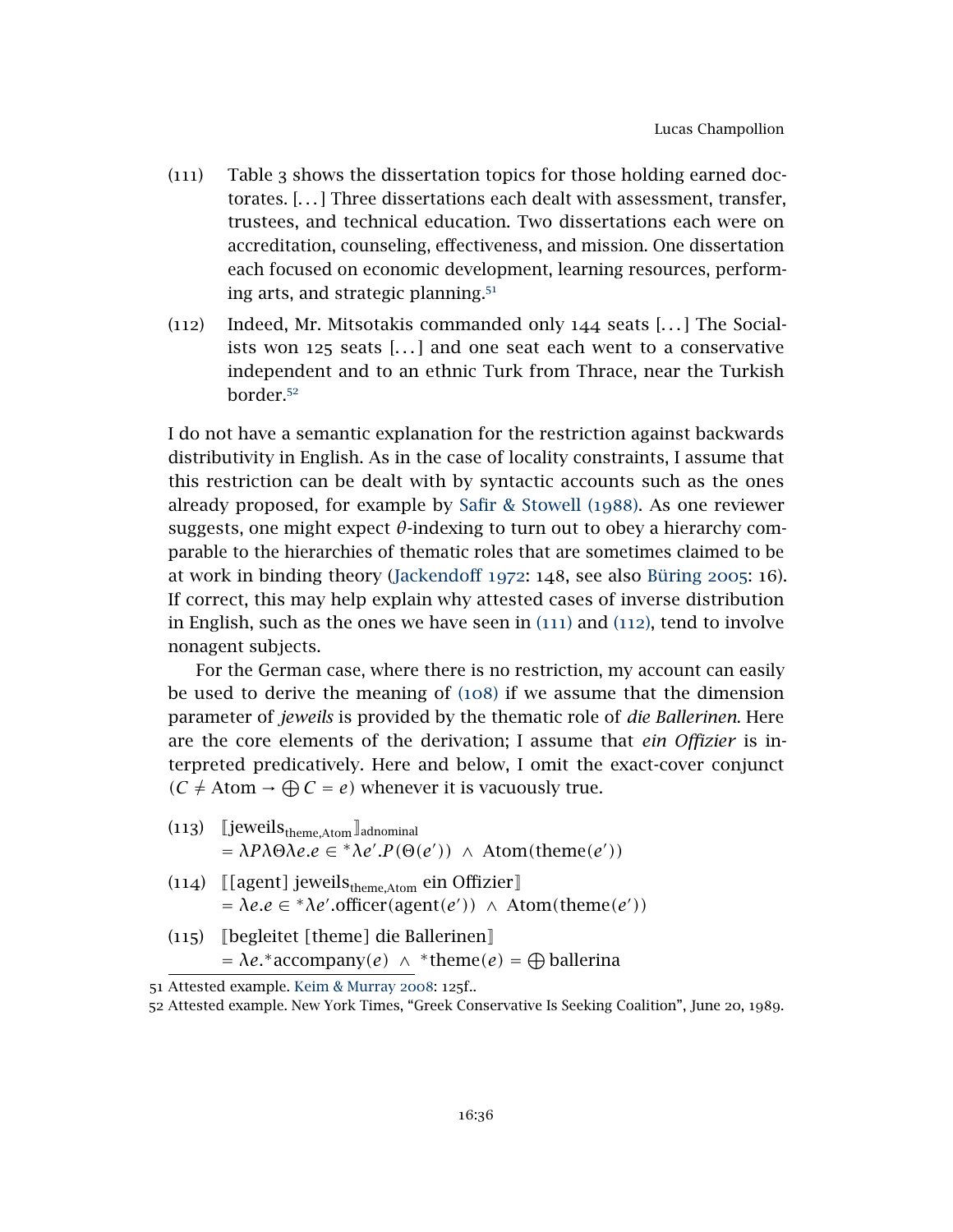(116) **[[agent]** jeweils<sub>theme,Atom ein Offizier begleitet [theme] die Ballerinen]</sub>  $= \exists e.^*$ accompany*(e)* ∧  $*$ theme*(e)* =  $\bigoplus$  ballerina

 $\land$  *e* ∈ \* $\lambda e'$ .officer(agent(*e'*))  $\land$  Atom(theme(*e'*))

What ([116](#page-35-3)) says is that there is a sum of accompanying events whose themes sum up to the ballerinas and which consists of parts *e'* such that each e' has an atomic theme and an officer as its agent.

These are the correct truth conditions for the German sentence ([108](#page-34-2)). But given that its English counterpart ([109](#page-34-4)) is ruled out, why is ([108](#page-34-2)) acceptable? This question needs to be answered by a syntactic theory, and I can only offer speculation. One possible explanation is that there are language-specific constraints on *θ*-indexing. This is consistent with the fact that even in German, there appears to be a clausemate requirement between *jeweils* and its antecedent [\(Zimmermann](#page-63-0) 2002b: 26f.). Another possibility is that distancedistributive items differ across languages in whether they require *θ*-indexing in order to distribute over another element in the sentence. (The clausemate requirement must then be due to something else than a formal link between *jeweils* and its antecedent. For example, it could be due to a requirement that they modify the same event.) On this view, *jeweils* in ([108](#page-34-2)) is not actually coindexed with the *θ*-role of the ballerinas. Rather, it distributes over a set of occasions which stand in a one-to-one relation with the ballerinas and which are made salient by the fact that the ballerinas are mentioned in the sentence. If this is correct, there is no formal link between *jeweils* and the ballerinas. This makes an interesting prediction: the languages that allow distance-distributive items in subject position should be just the ones that allow distribution over salient entities that need not be overtly mentioned and need not be atomic. This prediction indeed appears to be borne out [\(Zimmermann](#page-63-0) 2002b: 48–50): besides German, at least Bulgarian, Czech, Korean and Polish have distance-distributive items that can occur in subject position (for Polish, see [Przepiórkowski](#page-61-4) 2013). Besides English, at least Dutch, French, Icelandic, Italian, Norwegian, and Russian have distance-distributive items that cannot occur in subject position (setting aside English passives and unaccusatives). We saw in Section [2](#page-5-0) that distance-distributive items in the first set of languages allow distribution over salient nonatomic entities, while those in the second set do not.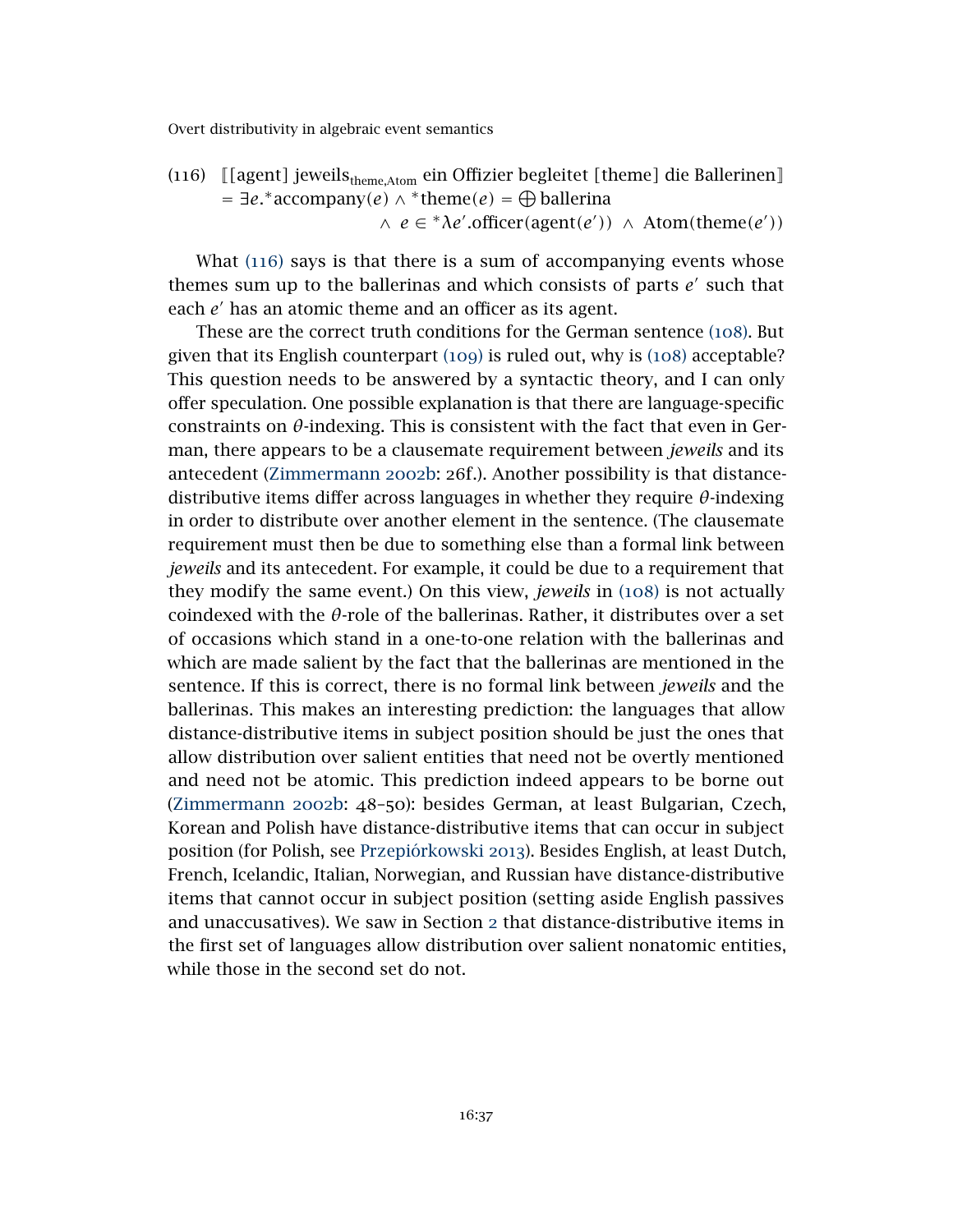## <span id="page-37-0"></span>4.4 Reverse DP-internal distributivity

The analysis can be extended to a configuration halfway between the adverbial and adnominal case: backwards distributivity within a noun phrase. I illustrate this case with a German example:

<span id="page-37-3"></span> $(117)$ The parliament has DIST two representatives from the.ACC.PL Parlament hat jeweils zwei Abgeordnete aus den drei baltischen Staaten eingeladen. three Baltic states invited 'From each of the three Baltic states, two representatives were invited by the parliament.' (German)

A parallel construction is available with Polish distributive *po*; both in German and in Polish, this configuration poses a problem for the account in [Zimmermann](#page-63-0) 2002b, as discussed in detail by [Przepiórkowski \(](#page-61-5)2014a, [2015](#page-61-7)). As I show here, the present account can be extended straightforwardly to this kind of configuration. For a semantic analysis in a different framework, see also [Przepiórkowski](#page-61-5) 2014a[,b.](#page-61-6)

I write *es* ⊕ *la* ⊕ *li* for the sum of the three Baltic states, Estonia, Latvia, and Lithuania. I assume that in this context, *aus* ('from') denotes a function that maps individuals to their origins, and that is closed under sum:

(118)  $\left[\text{aus}\right] = \lambda y \lambda x.*$ origin $(x) = y$ 

The prepositional phrase then denotes the set of all plural individuals whose origins are the three Baltic states:

<span id="page-37-1"></span>(119) aus den drei baltischen Staaten  $\mathbb{I} = \lambda x.*$ origin $(x) = e$ s  $\oplus$  *la*  $\oplus$  *li* 

The complex noun phrase denotes a sum of six representatives consisting of three pairs, with each pair coming from one of the three Baltic states. Although this instance of *jeweils* is adnominal, it has the denotation of adverbial *jeweils* in ([85](#page-28-0)) except that it ranges over individuals instead of events. In the sentence at hand, its dimension parameter is set to the *origin* function I used as the denotation of *aus*, and its granularity parameter to *Atom* (since each pair of representatives comes from a single Baltic state).

<span id="page-37-2"></span>(120) [jeweils<sub>origin,Atom</sub>] = 
$$
\lambda P \lambda x . x \in {^*}\lambda y . P(y) \wedge \text{Atom}(origin(y))
$$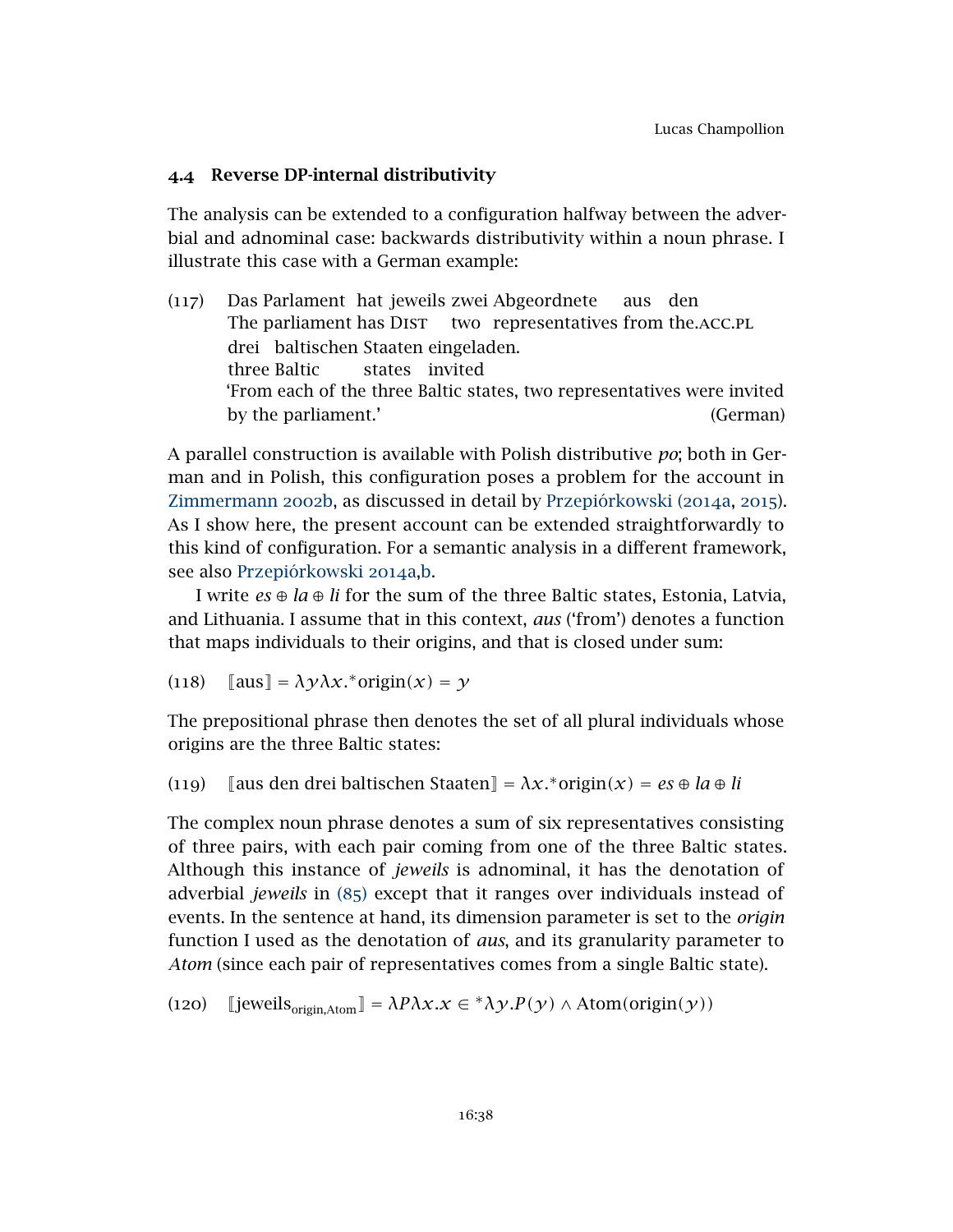(121) [jeweils<sub>origin,Atom</sub> zwei Abgeordnete]  $= \lambda x.x \in {}^*\lambda \gamma$ . $|\gamma| = 2 \wedge {}^*$ representative $(\gamma) \wedge$  Atom $($ origin $(\gamma)$ )

The denotation of the complex noun phrase is the intersection of ([119](#page-37-1)) and ([121](#page-37-2)). After it combines with the *theme θ*-head via the type shifter in (76[b\),](#page-23-2) the result is this:

(122) *[*theme*]* jeweils zwei Abgeordnete aus den drei baltischen Staaten  $= \lambda e.*$ origin(\*theme $(e)$ ) =  $es \oplus la \oplus li \wedge$ <sup>∗</sup>theme(*e*) ∈ <sup>\*</sup> $λy.|y| = 2$  ∧ <sup>\*</sup>representative(*y*) ∧ Atom(origin(*y*))

After combining with the main verb *eingeladen* and with the subject *Das Parlament*, the final result is as follows:

(123) 
$$
[[117]]
$$
  
=  $\exists e$  \* agent(*e*) = *tx*[parlament(*x*)] ∧  
\*invite(*e*) ∧ \* origin(\*theme(*e*)) = *es* ⊕ *la* ⊕ *li* ∧  
\*theme(*e*) ∈ \*λ*y*.|*y*| = 2 ∧ \*representative(*y*) ∧ Atom(origin(*y*))

This says that there is an inviting event whose agent is the parliament, and whose theme has the following properties: its origins sum up to the three Baltic states, and it consists of sums of two representatives, each of which has a single country as its origin. These are the desired truth conditions.

The present analysis could no doubt be improved, for example by generalizing the dimension parameter from functions to relations so that its values are not restricted to thematic roles, functions like runtime, and functiondenoting prepositions like *aus* 'from'. This would further increase its empirical coverage. I have not done so because my goals here do not include accounting for every possible syntactic configuration in which distancedistributive items can be used.

While the analysis so far focused on adnominal and adverbial *each* and their counterparts across languages, it is possible to assimilate distributive determiners such as *each* and *every* to these items. I turn to them now.

#### <span id="page-38-0"></span>5 Distributive determiners

As we have seen, English *each* along with some of its crosslinguistic relatives can be used adnominally, adverbially, and as a determiner. I have suggested that the synonymy of these uses should be captured, ideally by essentially identical lexical entries. Another distributive determiner in English is *every*.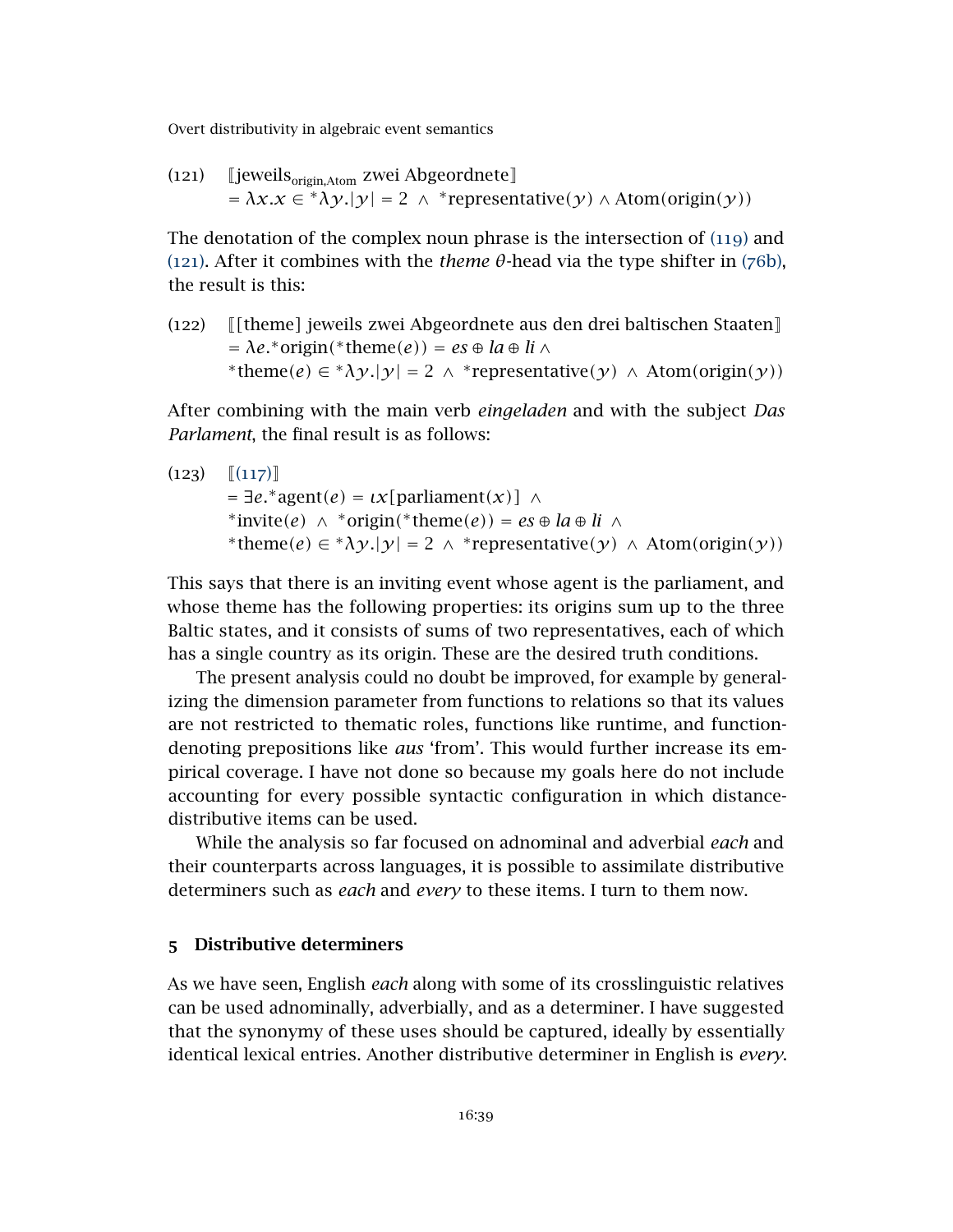As shown by their incompatibility with collective predicates, both *every* and *each* are distributive:

 $(124)$  #Every/#Each soldier surrounded the castle. [\(Kroch](#page-59-10) 1974: Chapter 5)

Traditionally, the determiners *every* and *each* are analyzed in terms of universal quantification (e.g., [Montague](#page-60-12) 1973):

<span id="page-39-0"></span> $(125)$  [every boy]<sub>traditional</sub> =  $\lambda P \forall x$ [boy $(x) \rightarrow P(x)$ ]

This style of analysis is especially useful when one is interested in comparing them with other determiners from the perspective of generalized quantifier theory (e.g., [Barwise & Cooper](#page-55-3) 1981). This paper, however, focuses on the parallels between determiner *each* and its adnominal and adverbial counterparts. Therefore, instead of the traditional approach I will reuse the analyses of adverbial and adnominal *each* that we have already encountered. Since the differences between *each* and *every* are not a core concern of this paper, I will adopt the same analysis for both determiners. This is not to deny that there are differences between them. To mention some examples, determiner *each*, unlike *every*, is not clause-bounded [\(Szabolcsi](#page-62-6) 2010: 107). It has a strong preference for taking wide scope over its environment, more so than *every* (e.g., [Ioup](#page-59-11) 1975, [Beghelli](#page-55-4) 1997, [Beghelli & Stowell](#page-55-5) 1997, [Tunstall](#page-63-6) [1998](#page-63-6)). Relatedly, *each* appears to impose a differentiation requirement on its subevents [\(Tunstall](#page-63-6) 1998, Brasoveanu & Dotlačil 2015, [Thomas & Sudo](#page-63-7) 2016):

- (126) a. A helper dyed every shirt. *both scopal orders possible* b. A helper dyed each shirt. *inverse scope strongly preferred*
- (127) Jake photographed { every /  $\#$ each } student in the class, but not individually.

Another difference is that *each* can but *every* cannot readily be used to quantify over a set having only two members:

(128) a.  $\{$  #Every one / Each } of the two ... [\(Vendler](#page-63-8) 1967: 77)

b. Cromwell held a bible in  $\{ \text{ \#every} \}/$  each  $\}$  hand.

[\(Aldridge](#page-55-6) 1982: 218)

Conversely, a variety of environments tolerate *every* but not *each*:

(129) a. { Every / ?Each } ten weeks, he visits Spain. [\(Aldridge](#page-55-6) 1982: 221)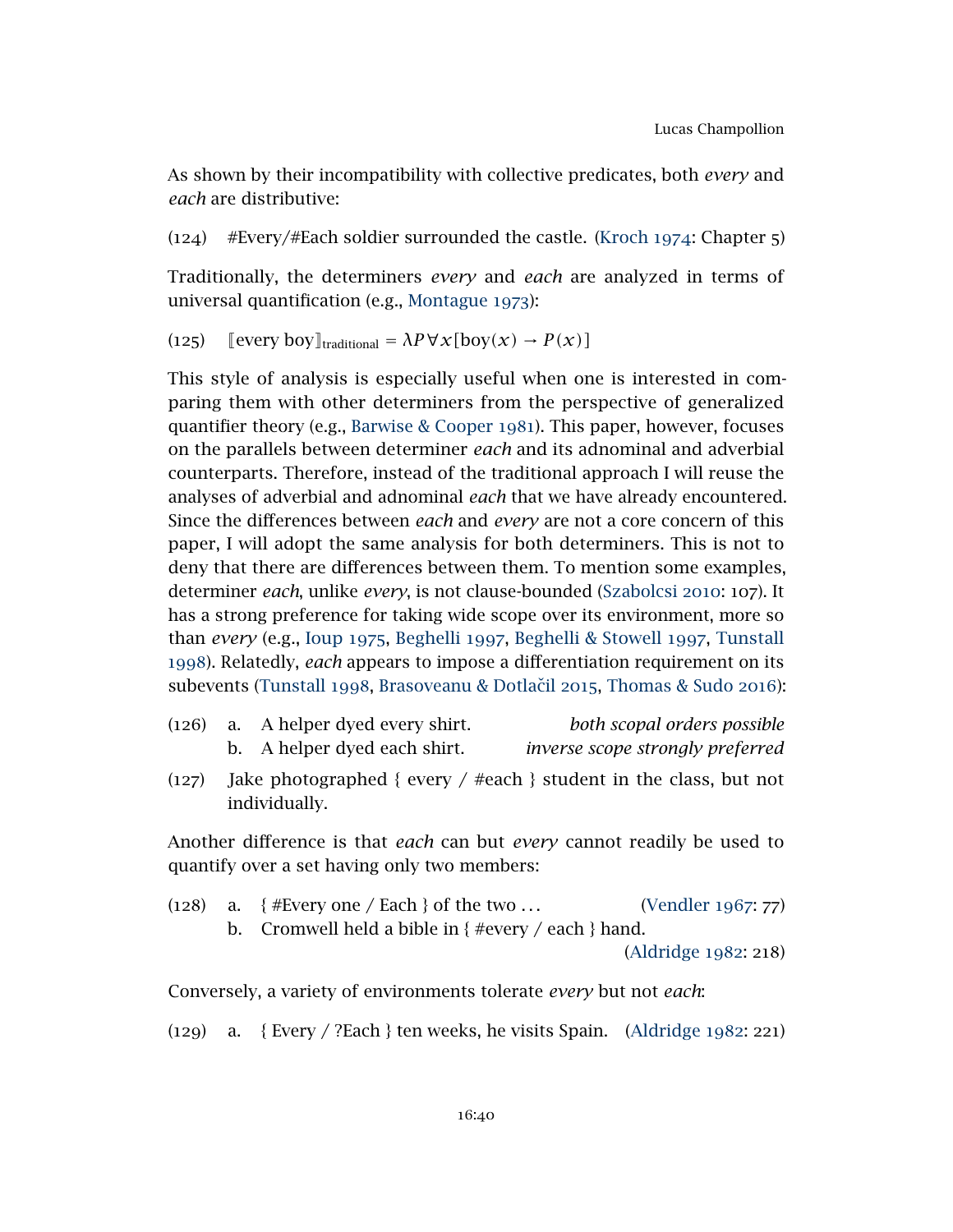b. It took { every /  $*$ each } boy to lift the piano.

c. Not { every / \*each } boy ate an ice-cream cone.

d. Almost { every / \*each } student left the room. [\(Farkas](#page-58-5) 1997: §3)

Discussions of these and further differences between *every* and *each* can be found in [Vendler](#page-63-8) 1967: 76–79, [Hogg](#page-59-12) 1977: 135–139, [Aldridge](#page-55-6) 1982: 217– 222, [Tunstall](#page-63-6) 1998: §4, [Beghelli](#page-55-4) 1997, and [Beghelli & Stowell](#page-55-5) 1997: 98–104. The latter two papers also contain a comprehensive syntactic proposal that addresses many of the facts above. Having surveyed the differences between *each* and *every*, I will set them aside and focus on their common core. The analysis I will adopt is closely related to those in [Kratzer](#page-59-13) 2000, [Ferreira](#page-58-11) 2005, and [Thomas](#page-63-9) 2015, but it is more concise than these analyses and makes the connection to the D operator prominent:

<span id="page-40-2"></span>(130)  $\left[\text{each}\right]_{\text{determiner}} = \left[\text{every}\right]$  $= \lambda P \lambda \theta \lambda V \lambda e \left[ \theta(e) = \bigoplus P \wedge [D_{\theta}](V)(e) \right]$  $= \lambda P \lambda \theta \lambda V \lambda e \left[ \theta(e) = \bigoplus P \wedge e \in {^*\lambda e'} [V(e') \wedge \text{Atom}(\theta(e'))] \right]$ 

I assume that the determiner combines first with a nominal (of type  $\langle e, t \rangle$ ) and then with a *θ*-head. Unlike its adnominal and adverbial counterparts, determiner *each* is not coindexed with anything because it is not a distancedistributive item. The thematic relation is contributed by the *θ*-head. The result has the modifier type  $\langle vt, vt \rangle$  and is ready to combine with the verb phrase or other verbal projection *V*. A sample noun phrase denotation is shown in ([131](#page-40-0)), and a sample sentence in ([132](#page-40-1)).

- <span id="page-40-0"></span>(131) *[*agent*]* every boy  $= \lambda V \lambda e[$ <sup>\*</sup> agent $(e) = \bigoplus$  boy  $\wedge e \in {}^* \lambda e'[V(e') \wedge \text{Atom}(agent(e'))]$ ] (Takes an event predicate *V* and returns a predicate that holds of any event *e* whose agent is all the boys and which consists entirely of events that are in *V* and whose agents are individual boys.)
- <span id="page-40-1"></span>(132) *[*agent*]* every boy carried three suitcases  $= \exists e[^*agent(e) = \bigoplus \text{boy} \land e \in ^* \lambda e'[^*carry(e') \land Atom(agent(e')) \land e$  $|\n$ {\*}theme $(e')| = 3 \wedge \n$ {\*}suitcase $(\n$ {\*}theme $(e'))$ ]

This says that there is an event *e* whose agent is all the boys and which consists entirely of carrying events whose agents are individual boys and whose

[<sup>\(</sup>Beghelli & Stowell](#page-55-5) 1997: 98)

[<sup>\(</sup>Beghelli & Stowell](#page-55-5) 1997: 99)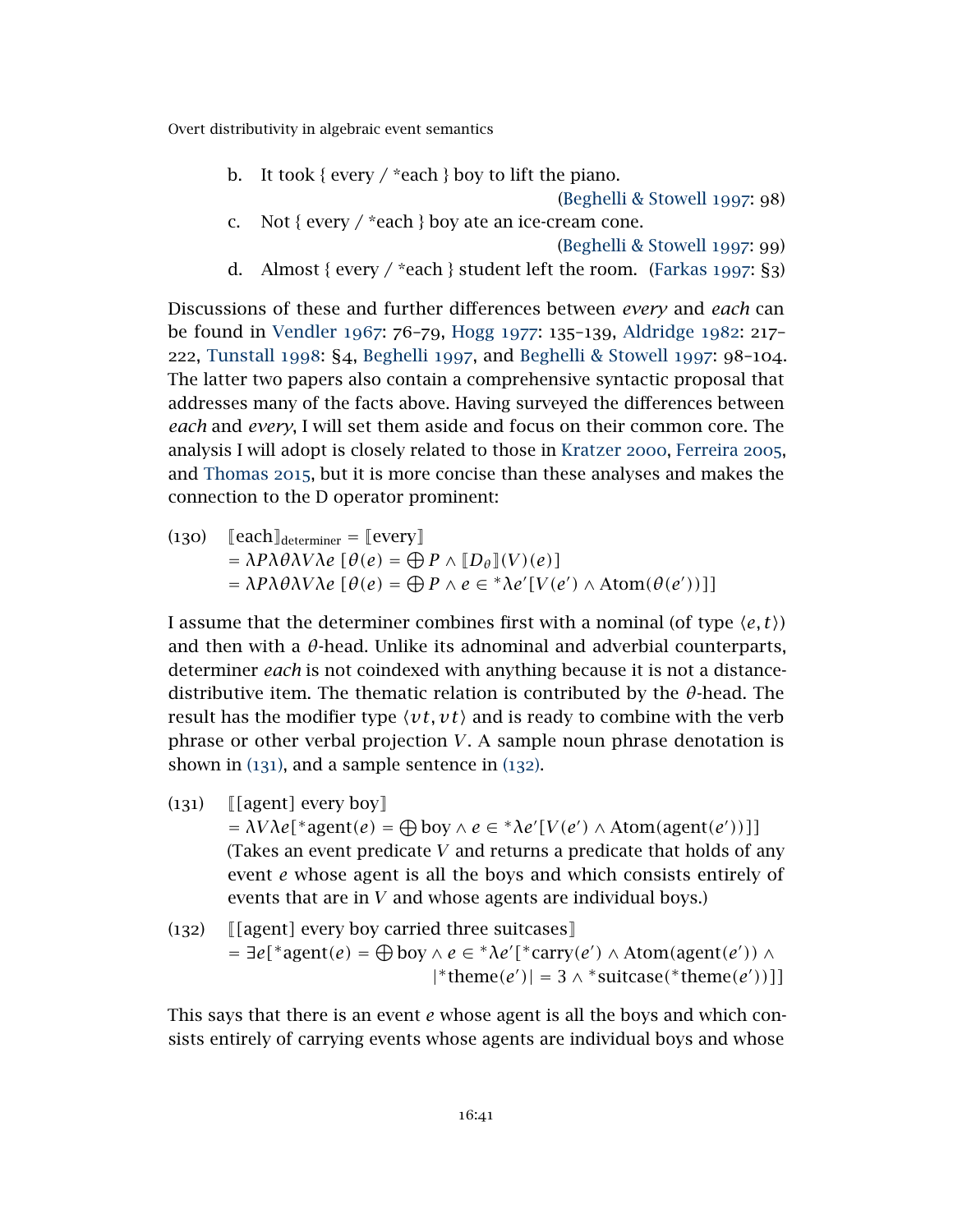themes are sums of three suitcases. From this and from the assumption that the agent role is a sum homomorphism, we can conclude that every boy carried three suitcases.

Treating *every* and *each* as involving distributivity operators in a Neo-Davidsonian event semantic framework like the present one avoids problems in connection with examples like the following [\(Taylor](#page-63-10) 1985, [Schein](#page-62-8) 1993, [Kratzer](#page-59-13) 2000, [Ferreira](#page-58-11) 2005, [Champollion](#page-56-11) 2010a, [Thomas](#page-63-9) 2015):

- <span id="page-41-0"></span>(133) a. Unharmoniously, every organ student sustained a note on the Wurlitzer for sixteen measures. [\(Schein](#page-62-8) 1993)
	- b. In a complete lack of harmony, each monk started to sing the Kyrie in a different mode. [\(Thomas](#page-63-9) 2015)

The event modifiers in these examples need access to the sum of the events whose agents are the individuals quantified over by *every* and *each*. For reasons analogous to those discussed in [Champollion](#page-57-0) 2016a in connection with leakage, the modified event must not be larger than that sum [\(Ferreira](#page-58-11) [2005](#page-58-11): 23). The entry in ([130](#page-40-2)) allows us to analyze ([133](#page-41-0)a) correctly and concisely:

(134) ([133](#page-41-0)a) = ∃*e[*unharmonious*(e)* ∧ <sup>∗</sup>agent*(e)* = Lorgan.student ∧  $e \in {}^*\lambda e'$ [<sup>\*</sup>sustain $(e') \wedge$ note $($ theme $(e')$ ) $\wedge$ Atom $($ agent $(e'))$ ]] (There is an unharmonious event *e* whose agent is all the students and which consists entirely of note-sustaining events whose agents are individual students.)

Building on insights by [Schein \(](#page-62-8)1993) and [Kratzer \(](#page-59-13)2000), we can also use the sum event to account for cumulative readings of *every* and *each* such as the ones available in ([135](#page-41-1)a) and ([135](#page-41-2)b).

- <span id="page-41-3"></span><span id="page-41-2"></span><span id="page-41-1"></span>(135) a. Three video games taught every quarterback two new plays. [\(Schein](#page-62-8) 1993)
	- b. Three copy editors caught every mistake (in the manuscript). [\(Kratzer](#page-59-13) 2000)
	- c. Two farmers sold each sheep to one customer.

[\(Thomas & Sudo](#page-63-7) 2016)

Such configurations cause problems for the traditional analysis in ([125](#page-39-0)), which does not provide us with access to this sum event. Just as the adverbial modifier *unharmoniously* needs access to the sum of all the individual events in ([133](#page-41-0)a), so do the subject noun phrases in ([135](#page-41-3)). For example, the cumulative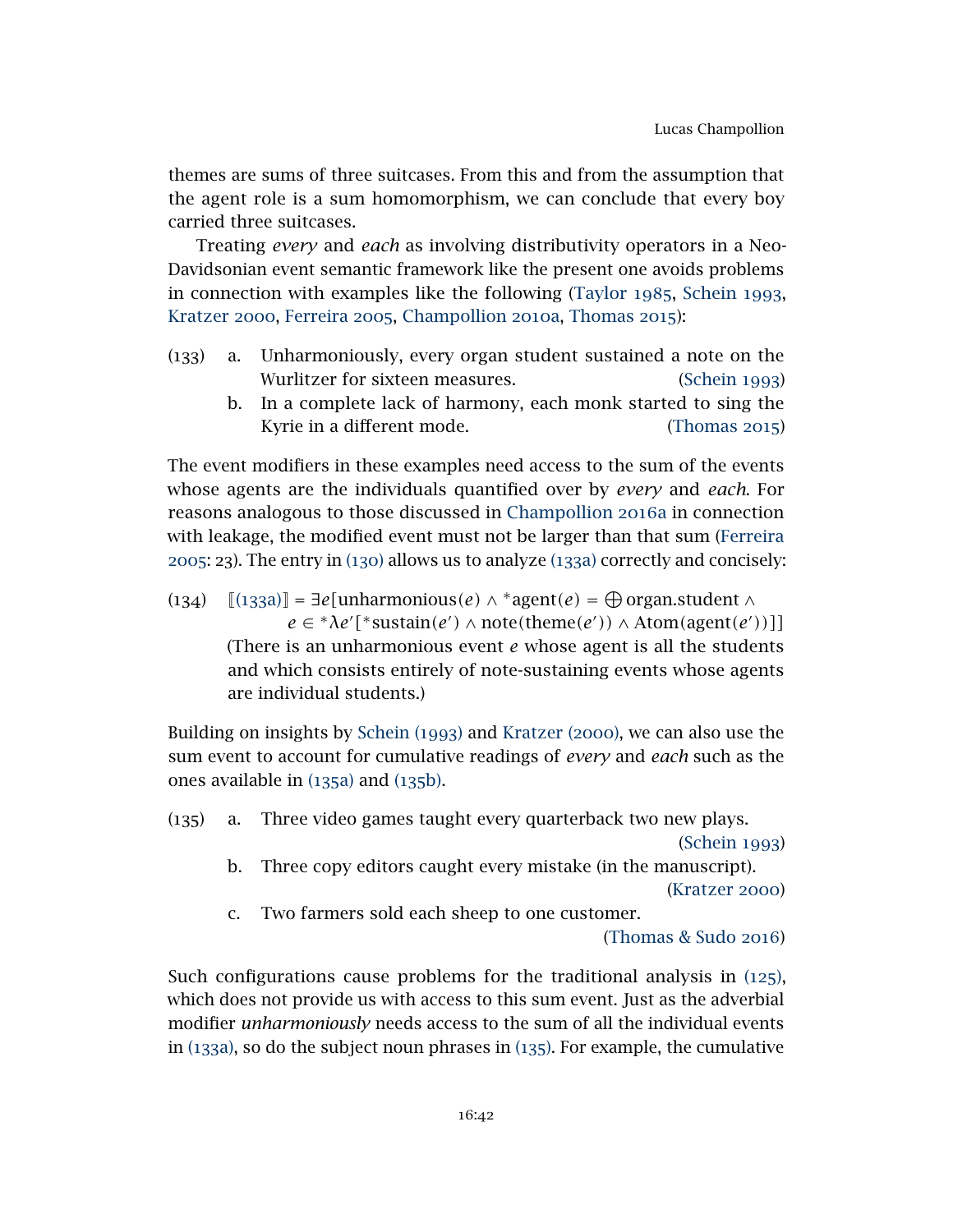reading of ([135](#page-41-2)b) can be paraphrased roughly as 'There is a sum of mistakecatching events, whose agents sum up to three copy editors, and every mistake was caught in at least one of these events' [\(Schein](#page-62-8) 1993, [Kratzer](#page-59-13) [2000](#page-59-13), [Champollion](#page-56-11) 2010a). In this reading, the relationship between the two verbal arguments is cumulative and symmetric. There is no entailment that any mistake was caught by more than one copy editor, as would be expected if *every mistake* took scope either above or below *three copy editors*. My analysis of this reading is as follows.

 $(136)$   $[(135b)]$  $[(135b)]$  $[(135b)]$  $= \exists e[|*_\text{agent}(e)| = 3 \land *_\text{copy-editor}(*\text{agent}(e)) \land$ <sup>\*</sup> theme(*e*) =  $\bigoplus$  mistake ∧ *e* ∈ <sup>\*</sup> $\lambda e'$ [<sup>\*</sup>catch(*e'*) ∧ Atom(theme(*e'*))]]

This formula says that there is an event whose agents sum up to three copy editors, whose themes sum up to all the mistakes, and which consists of catching events with atomic themes. That these themes are individual mistakes follows from cumulativity of thematic roles.

It appears that *every* can never enter a cumulative relation with an argument in its syntactic scope [\(Champollion](#page-56-11) 2010a). For example, ([137](#page-42-0)) does not have a cumulative reading, in contrast to ([135](#page-41-2)b) [\(Kratzer](#page-59-13) 2000).

<span id="page-42-0"></span>(137) Every copy editor caught 500 mistakes.

Likewise, [Bayer \(](#page-55-7)1997) judges ([138](#page-42-1)a) to be "clearly bizarre" because scripts cannot be written more than once, but reports that ([138](#page-42-2)b) has a reading where every screenwriter in Hollywood contributed to the writing of the movie.

<span id="page-42-2"></span><span id="page-42-1"></span>(138) a. Every screenwriter in Hollywood wrote *Gone with the Wind*.

b. *Gone with the Wind* was written by every screenwriter in Hollywood.

Assuming that *Gone with the Wind* denotes a sum entity, we can represent ([138](#page-42-2)b) as a cumulative reading. Similarly, [Zweig \(](#page-63-11)2008) reports that ([139](#page-42-3)a) entails that each game was won by both teams at once, but ([139](#page-42-4)b) has a cumulative reading, in which either team won games and every game was won by only one of the teams.

- <span id="page-42-4"></span><span id="page-42-3"></span>(139) a. Every game was won by the Fijians and the Peruvians.
	- b. The Fijians and the Peruvians won every game.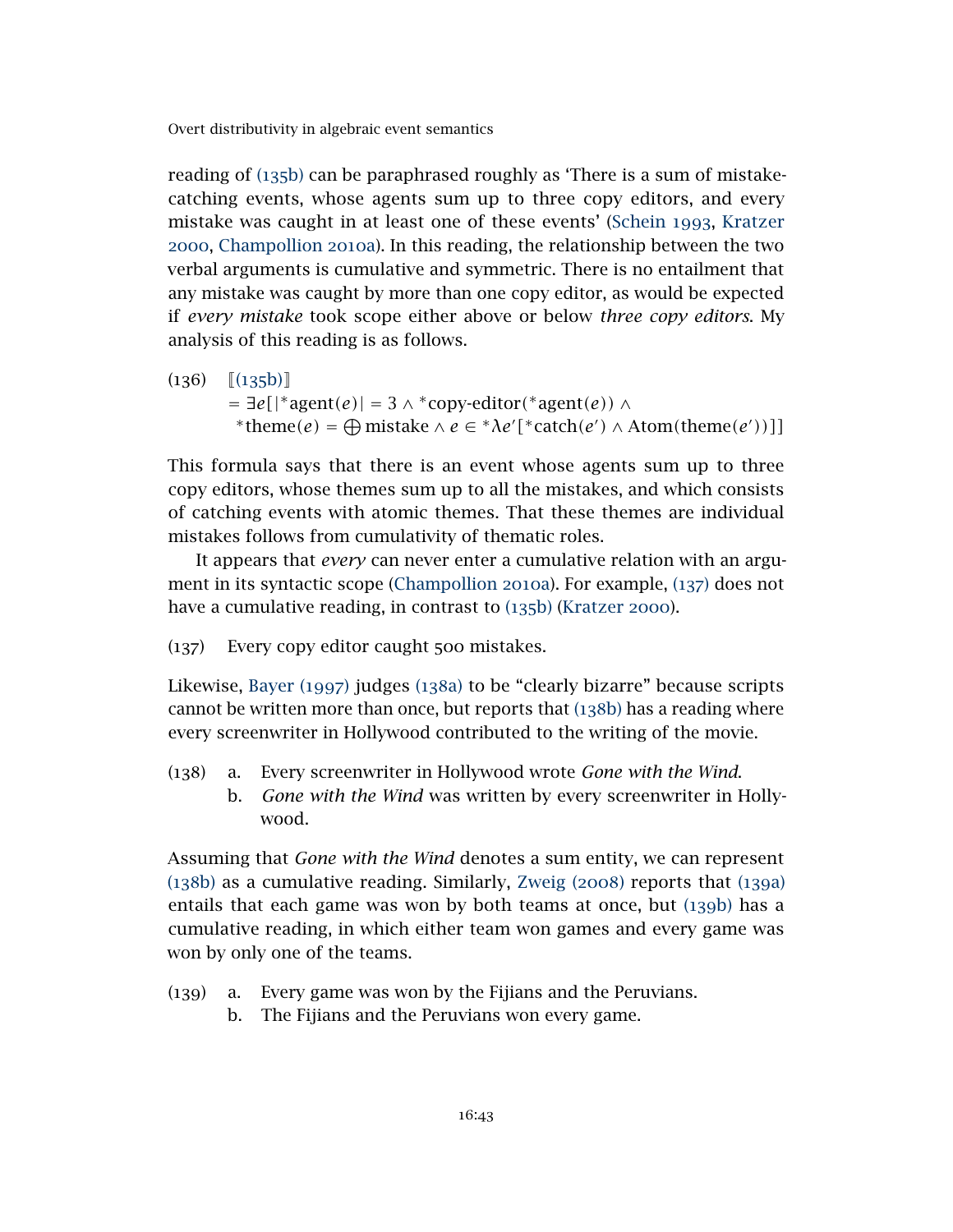These facts are in line with what we would expect, since *every* distributes over its syntactic scope but makes the sum event available for arguments or adverbs further up the tree. In ([138](#page-42-1)a) and ([139](#page-42-3)a), the syntactic scope of the argument headed by *every* is the entire verb phrase. The verb phrase includes the other argument, which is then related as a whole to each of the individual screenwriters or games. As a result, the *every*-phrase takes scope over its coargument and a cumulative reading is ruled out.

 $(140)$   $[(138a)]$  $[(138a)]$  $[(138a)]$  $= \exists e[{}^*agent(e) = \bigoplus$  screenwriter  $∧ e ∈ *λe'[*write(e') ∧ Atom(agent(e'))$  $\wedge$  \*theme(*e'*) = [Gone with the Wind]]]  $(141)$   $[(139a)]$  $[(139a)]$  $[(139a)]$  $= \exists e[{}^*$ theme $(e) = \bigoplus$  game  $\wedge$   $e \in {^*\lambda}e'$  [\*win $(e') \wedge$  Atom(theme $(e')$ )

∧ <sup>∗</sup>agent*(e*<sup>0</sup> *)* = the Fijians and the Peruvians*]]*

By contrast, in ([138](#page-42-2)b) and ([139](#page-42-4)b), the syntactic scope of the *every*-phrase only includes the verb. For this reason, it does not distribute over the other argument, and a cumulative reading is possible. Distributing over the verb does not amount to anything much in ([139](#page-42-4)b) since *win* is already distributive on its theme.

(142) 
$$
\begin{aligned} \n\left[ (138b) \right] &= \exists e [^* \text{ theme}(e) = \llbracket \text{Gone with the Wind} \rrbracket \\ \n\wedge \begin{array}{c} * \text{agent}(e) = \bigoplus \text{screenwriter} \\ \n\wedge \quad e \in \sqrt[k]{e'[\text{write}(e')} \wedge \text{Atom}(\text{agent}(e'))] \n\end{array} \n\end{aligned}
$$

 $(143)$   $[(139b)]$  $[(139b)]$  $[(139b)]$  $= \exists e[^*agent(e) = [$  the Fijians and the Peruvians  $]\wedge$ \* theme(*e*) =  $\bigoplus$  game ∧ *e* ∈ \* $\lambda e'$ [\*win(*e'*) ∧ Atom(theme(*e'*))]]

[Kratzer](#page-59-13) 2000 claims that the availability of cumulative readings depends on the thematic role of the coargument of the *every*-phrase. According to her, cumulativity is only possible when the coargument plays the agent role. However, ([138](#page-42-2)b), where the role of the coargument is theme, is a counterexample [\(Champollion](#page-56-11) 2010a).

The entry for *each/every* in ([130](#page-40-2)) can be refined in various ways. For example, the subformula  $\theta(e) = \bigoplus P$  could be replaced by a contextually supplied variable that specifies the domain of quantification (see e.g., [Stanley](#page-62-9)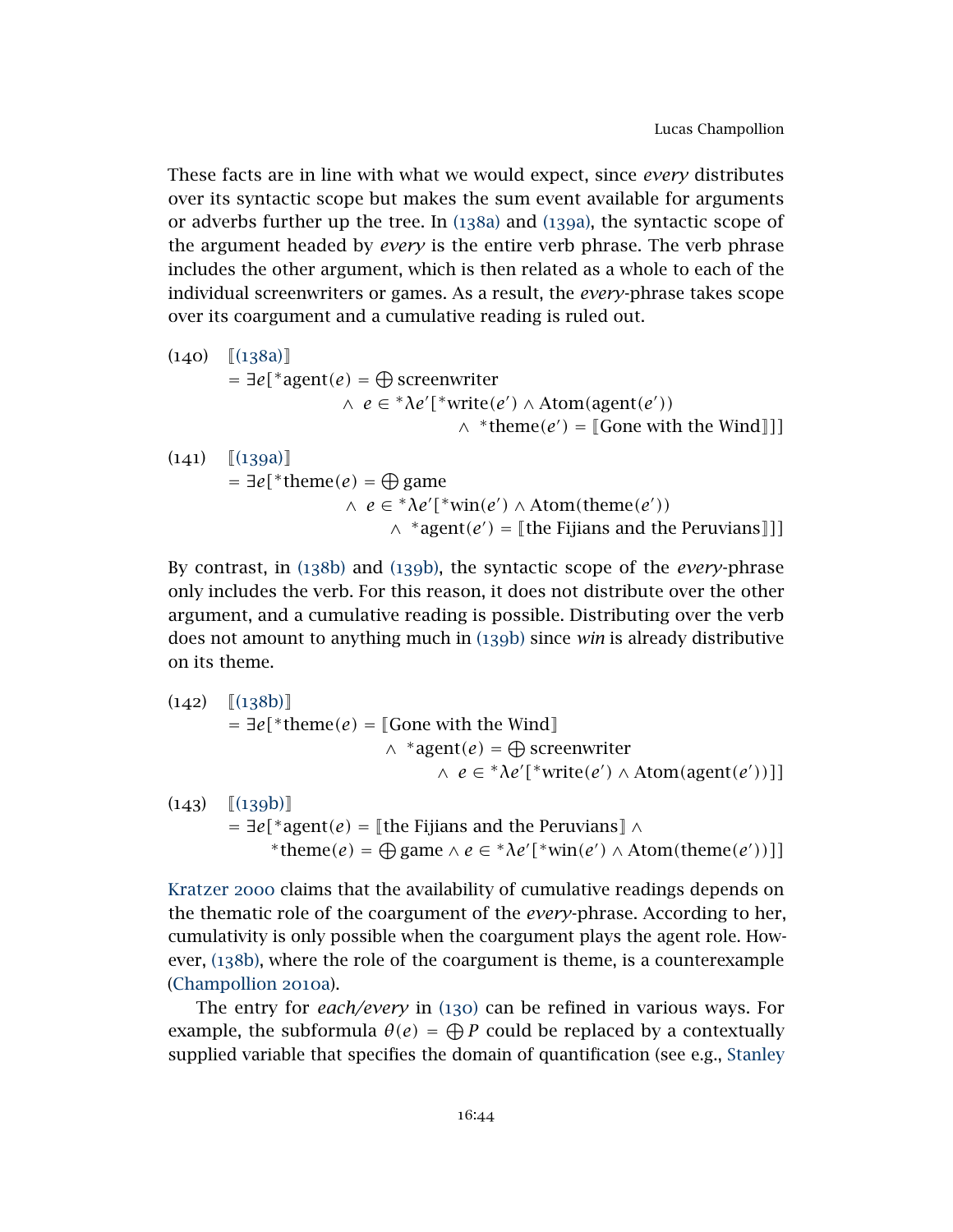[& Szabó](#page-62-9) 2000, [Schwarz](#page-62-10) 2009). This variable could be made dependent on another universal quantifier or on a temporal modifier:

|  | $(144)$ a. Every child ate every apple.                | (Farkas 1997) |
|--|--------------------------------------------------------|---------------|
|  | b. John found a flea on his dog every day for a month. |               |

[\(Zucchi & White](#page-63-12) 2001)

In order to keep the system simple, I will refrain from adding these refinements here. The temporal case, *every day*, is discussed in [Champollion](#page-57-0) [2016](#page-57-0)a.

A related issue is how to analyze the expression *every/each time*. Although I have used it to paraphrase occasion readings of distance-distributive items like *jeweils*, we cannot reuse the analysis of those readings. While I have argued that occasion readings involve a nonatomic setting of the granularity parameter, in the case of *each time* this is not a plausible option. It is natural to assume that expressions involving *each* and mass nouns, like *\*each mud* or *\*each silverware*, are ruled out by the atomicity requirement of *each*, which I have implemented by setting its granularity parameter to *Atom*. Since all count nouns are compatible with *each*, even those with unclear individuation criteria such as *twig* or *fence*, it follows that they are all atomic [\(Rothstein](#page-62-11) 2010). The same reasoning applies to the entities in the denotation of *time*, which is not a mass noun either. On the relevant sense, then, *time* is a nontemporal expression which parcels noncountable entities into countable atoms [\(Landman](#page-60-13) 2004: Chapters 10–11). This sense is particularly vivid in sentences like ([145](#page-44-0)):

<span id="page-44-0"></span>(145) Each time the bell rings, Mary opens the door.

Such sentences have been analyzed as involving a one-to-one "matching function", in this case from door openings to bell ringings [\(Rothstein](#page-62-12) 1995). On this view,  $(145)$  $(145)$  $(145)$  means that every bell-ringing event is the "match" of a different door-opening by Mary. Assuming that the matching function is a sum homomorphism, this type of analysis can be implemented within the present system. Here is the core piece of the derivation:

 $(146)$  [each time the bell rings] =  $\lambda V \lambda e$ .\*match $(e) = \bigoplus$ [time the bell rings] ∧  $e \in {}^*\lambda e'.V(e') \wedge \text{Atom}({^*\text{match}}(e'))$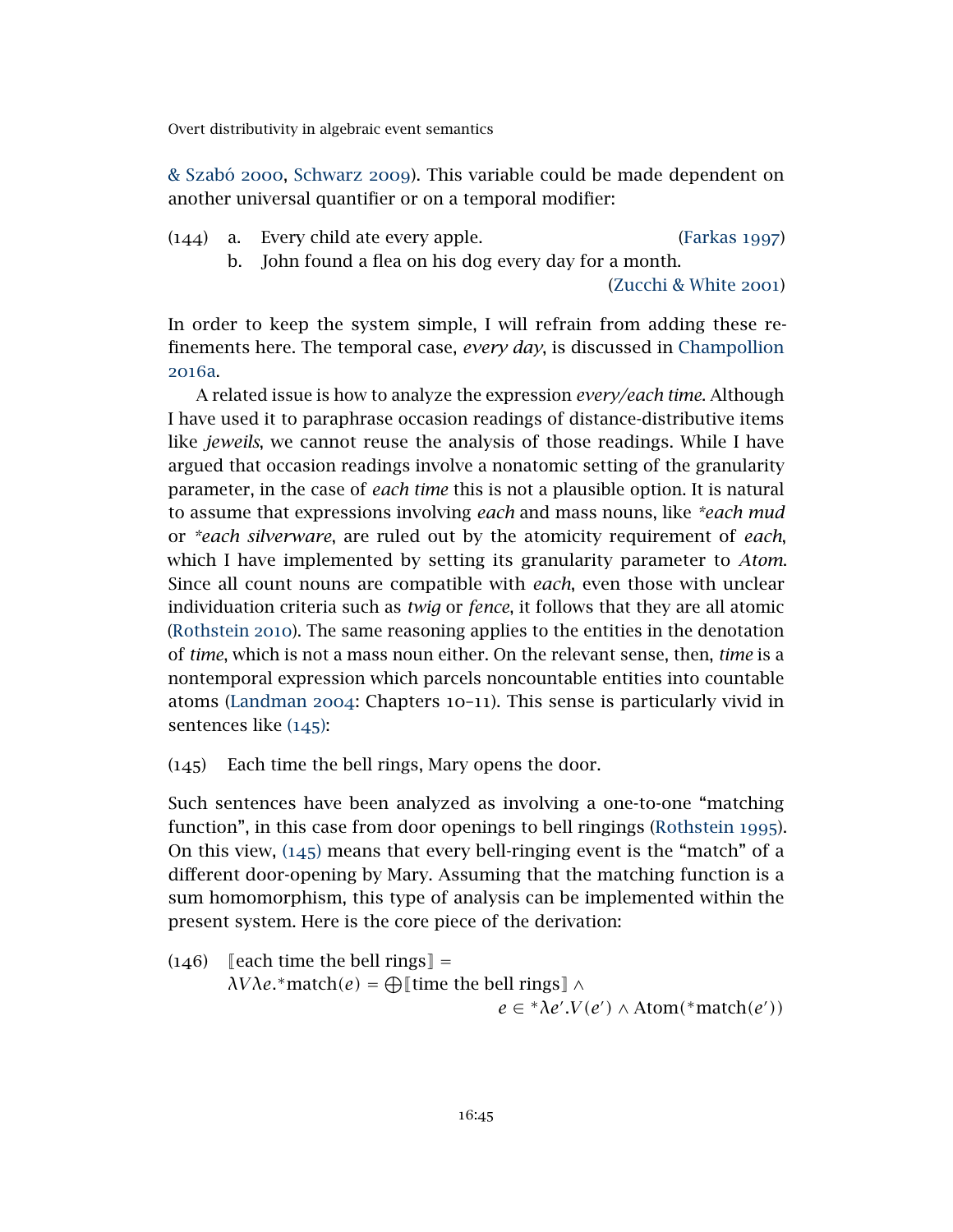For a detailed analysis of this construction, see [Landman](#page-60-13) 2004: Chapters 10– 11. That analysis can also be applied to sentences like  $(147)$  $(147)$  $(147)$ :

<span id="page-45-1"></span>(147) When the bell rings, Mary opens one door each time.

A related question is why the *when*-clause that licenses *each time* in ([147](#page-45-1)) cannot license adnominal *each* in ([148](#page-45-2)):

<span id="page-45-2"></span>(148) \*When the bell rings, Mary opens one door each.

This is a surprising fact. If *door* involves a one-to-one matching function from door openings to "times the bell rings", one expects  $(147)$  $(147)$  $(147)$  to involve it as well. This matching function has been argued to be a *θ*-role that is introduced by a silent preposition [\(Rothstein](#page-62-12) 1995). If so, the dimension parameter of adnominal *each* in ([148](#page-45-2)) should be able to acquire this matching function as its value via *θ*-indexing. Setting the granularity parameter to *Atom* should also be possible since the entities in the denotation of *time* are atomic; otherwise, *each time* would be ungrammatical.

Why, then, is ([148](#page-45-2)) ungrammatical? One possible explanation is that *θ*-indexing of English adnominal *each* is only available for *θ*-roles that correspond to (silent or overt) prepositions. [Landman \(](#page-60-13)2004: Chapter 10) argues contra [Rothstein](#page-62-12) 1995 that sentences like ([145](#page-44-0)) do not involve silent prepositions, and that the matching function expressed by these sentences is not a *θ*-role but a measure function.

We can also explain why ([147](#page-45-1)), in which the word *time* is present, is grammatical. In this case, the word *each* is not adnominal but a determiner. Since determiner *each* is not distance-distributive, it does not need to be *θ*-indexed with anything. Therefore the absence of a relevant *θ*-role does not lead to a violation. The sentence can then be analyzed as in [Landman](#page-60-13) 2004.

Now that we have extended the analysis of distance-distributive items to the English determiners *every* and *each*, we are in a position to explain the generalization discussed in Section [2](#page-5-0) concerning distance-distributive items and determiners across languages.

#### <span id="page-45-0"></span>6 Zimmermann's generalization explained

How can we capture the correlation expressed in Zimmermann's generalization  $(17)$  $(17)$  $(17)$ ? That is to say, why does a distance-distributive item which can also be used as a distributive determiner lack the occasion reading? One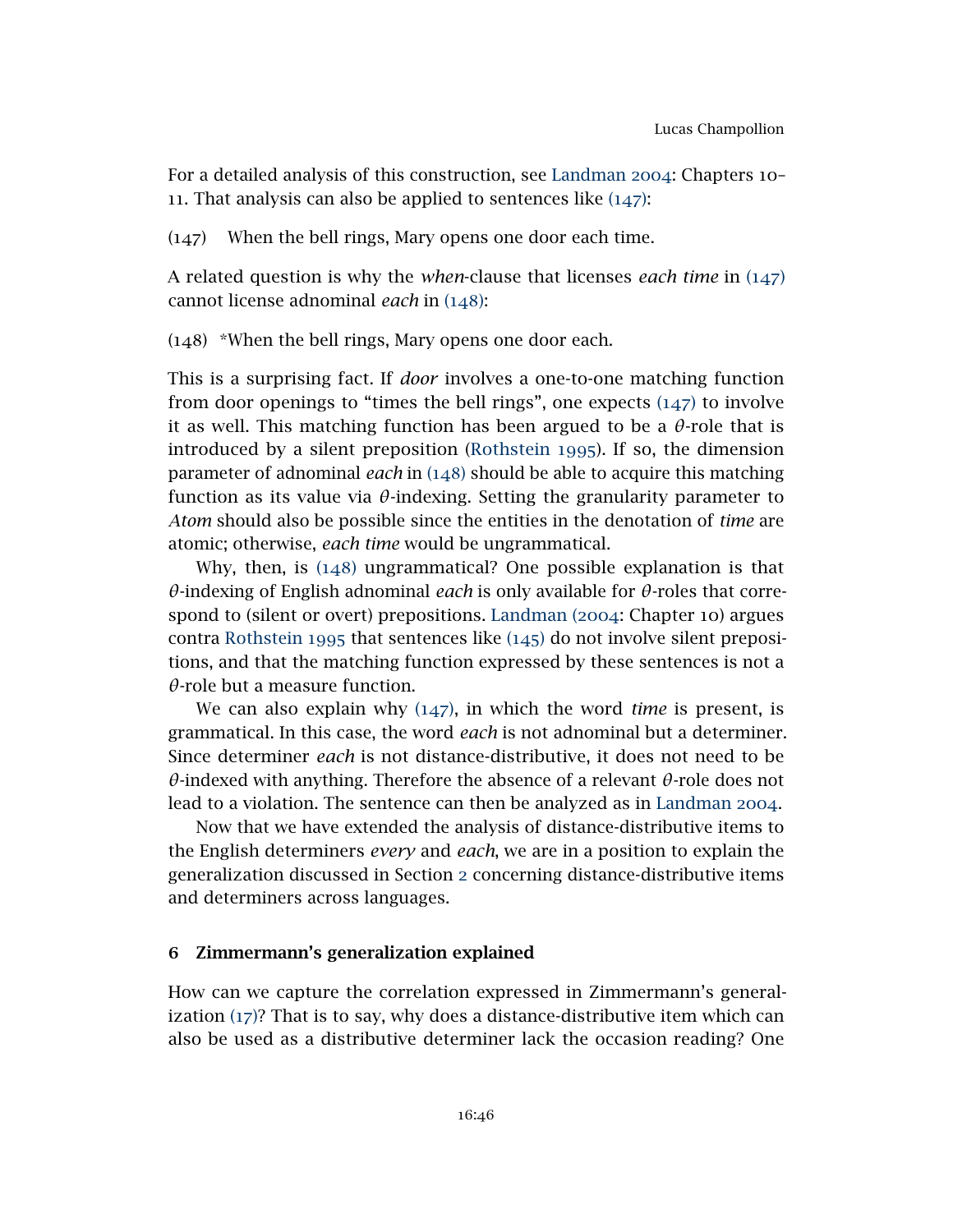possible explanation is syntactic, as proposed in [Zimmermann](#page-63-0) 2002b. Determiners must agree with their complement; adnominal or adverbial *each* also has a complement, a proform that must acquire its agreement features from its antecedent, which is the antecedent of *each*; only overt antecedents have agreement features; so adnominal/adverbial *each* cannot have a covert antecedent; so it cannot refer to a contextually supplied but not overtly mentioned antecedent such as a salient set of occasions.

This explanation is compatible with the present framework, and it makes the right predictions given the assumption that covert antecedents cannot trigger agreement. However, this assumption is problematic. To mention a simple example, German has grammatical gender. The gender of *Tisch* 'table' is masculine. Knowing this, a German speaker can point to a table and say with reference to it:

| (149) | Den                        |  |  | hab ich gebraucht gekauft. |        |          |
|-------|----------------------------|--|--|----------------------------|--------|----------|
|       | This.ACC.M have I used     |  |  |                            | bought |          |
|       | 'I have bought this used.' |  |  |                            |        | (German) |

But the same speaker cannot point to it and say:

(150) \*Die This.ACC.F have I used hab ich gebraucht gekauft. bought *Intended:* 'I have bought this used.' (German)

As this example shows, a deictic pronoun in German has to agree in grammatical gender with the gender of the noun phrase that would most aptly describe this antecedent, even though this noun phrase has not been mentioned explicitly.

A similar phenomenon was pointed out for English by [Tasmowski-De Ryck](#page-62-13) [& Verluyten \(](#page-62-13)1982). English pronouns agree with their antecedents based on syntactic rather than semantic grounds, as is shown by *pluralia tantum* such as *pants* and *scissors* which are syntactically plural but semantically singular. Pronouns show syntactic agreement with their antecedents even when these antecedents are not overtly mentioned:

- (151) a. (John wants his pants that are on a chair and he says to Mary:) Could you hand them/\*it to me, please?
	- b. (Same situation but with a shirt:) Could you hand \*them/it to me, please?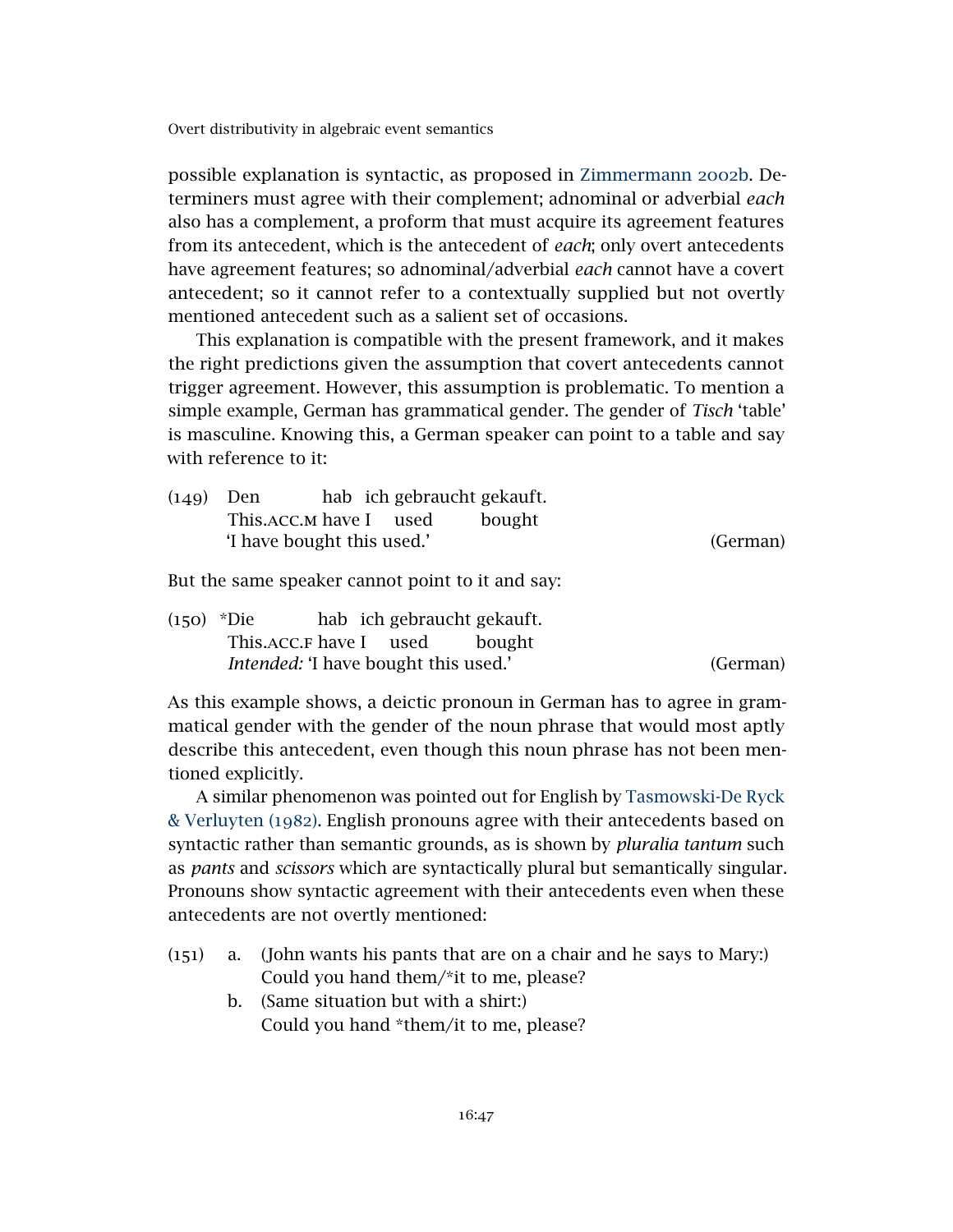For a recent discussion of these facts, and an explanation in terms of covert syntactic antecedents that are included in the syntactic structure and ccommand the entire sentence in question, see [Collins & Postal](#page-57-11) 2012: Chapter 4. In the following I will remain neutral on whether the covert syntactic antecedent should be thought of as being included in the syntactic structure or not.

While Zimmermann's explanation of his generalization seems problematic, its difficulties can perhaps be overcome, and it is by itself not incompatible with the present framework. But in the context of the general theory adopted here, a more straightforward explanation suggests itself. The atomicity requirement of English *each* is of the same kind that Link's D operator provides, as discussed in [Champollion](#page-57-0) 2016a. The motivation for this requirement, discussed in Section [5](#page-38-0), can be seen as independent evidence of the atomic distributivity hard-coded in the entry ([130](#page-40-2)) via the D operator. In other words, the distance-distributive item inherits the atomicity requirement of the determiner. This explanation is in line with the notion of parameter settings imported from strata theory as described above. That is, in English, adnominal, adverbial and determiner *each* have essentially identical meanings. Determiner *each* is only compatible with count domains because its granularity parameter is hardwired to the value *Atom*. Adnominal *each* is formally identical to determiner *each*, so it inherits this property.

The German distributive determiner that corresponds to *each* and *every* is *jeder*. The distance-distributive item *jeweils* cannot be used in this position. This is illustrated in sentence (7[c\),](#page-7-2) repeated here:

<span id="page-47-0"></span>(152) *Jeder/\*Jeweils* Junge hat drei Koffer DIST.SG.M/DIST boy has three suitcases carried getragen. 'Every boy has carried three suitcases.' (German)

This determiner can in turn also be used as an adverbial distance-distributive item. Like English *each*, and unlike German *jeweils*, it can only distribute over individuals, but not over salient occasions.

- <span id="page-47-1"></span> $(153)$ The boys Jungen haben *jeder* have DIST.SG.M twice zweimal geniest. sneezed *Available:* 'The boys have each twice sneezed.' *Unavailable:* 'The boys have sneezed twice on each occasion.'
- (154) \*Hans hat *jeder* Hans has DIST.SG.M twice zweimal geniest. sneezed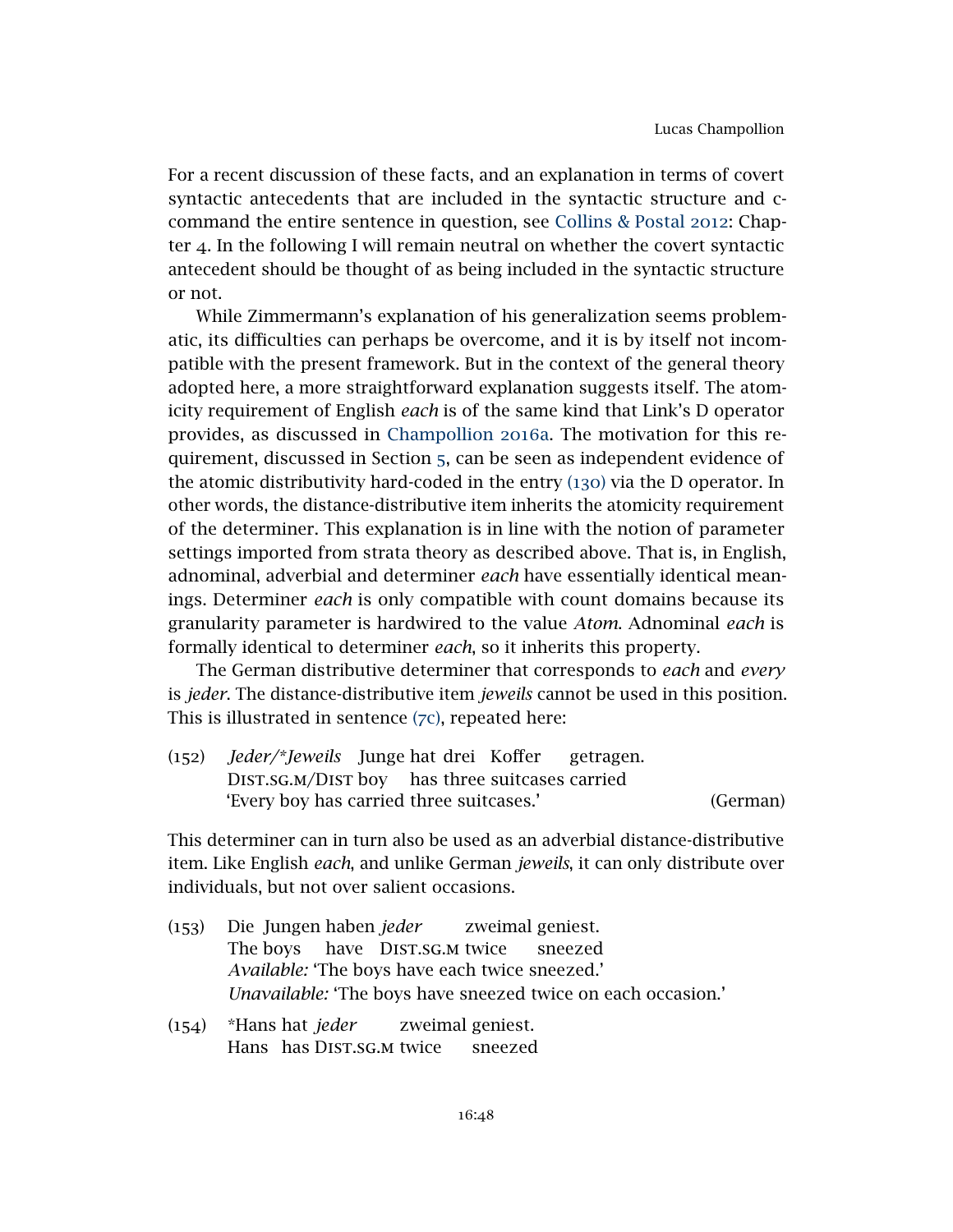*Intended:* 'Hans has sneezed twice on each occasion.'

As we see here, the distance-distributive item *jeder* can also be used as a distributive determiner, and it lacks the occasion reading. The distancedistributive item *jeweils* cannot be used as a distributive determiner, and as we have seen before, it has the occasion reading. All this is in line with Zimmermann's generalization. We can account for it by assuming that *jeder*, like *each*, corresponds to the D operator (its granularity parameter can only be *Atom*), while *jeweils* corresponds to the Part operator (its granularity can be set to a nonatomic predicate if it is contextually salient). Concretely, I propose the following denotations for adverbial and determiner *jeder*. They are identical with adverbial and determiner *each* respectively. As for *jeweils*, we have already seen its entry in ([86](#page-28-1)).

<span id="page-48-0"></span>(155) 
$$
\left[\text{jeder}_{\theta}\right]_{\text{adverbial}} = \left[\text{each}_{\theta}\right]_{\text{adverbial}} = \left[\text{D}_{\theta}\right] \tag{80}
$$

$$
(156) \quad \left[\text{jeder}\right]_{\text{determiner}} = \left[\text{every}\right]
$$

$$
= \lambda P \lambda \theta \lambda V \lambda e [\theta(e) = \bigoplus P \wedge e \in {^* \lambda e'} [V(e') \wedge \text{Atom}(\theta(e'))]] = (130)
$$

The derivation of  $(152)$  $(152)$  $(152)$  is exactly analogous to  $(132)$  $(132)$  $(132)$ . Let me show a derivation of ([153](#page-47-1)). For convenience, and to avoid getting into the difficult question of how to count events, I represent *zweimal* 'twice' as an unanalyzed intersective predicate of sum events. A more sophisticated analysis is found in [Landman](#page-60-13) [2004](#page-60-13): Chapters 10–11.

- <span id="page-48-2"></span><span id="page-48-1"></span>(157)  $\left[ \text{[agent]} \text{Die Jungen} \right] = \lambda e^* \text{agent}(e) = \bigoplus \text{boy}$ ] = ([77](#page-23-3))
- <span id="page-48-3"></span>(158) *[***zweimal geniest**] =  $\lambda e$ [twice(*e*)  $\wedge$  \* sneeze(*e*)]
- (159) [jeder<sub>agent</sub> zweimal geniest] =  $(156)((158))$  $(156)((158))$  $(156)((158))$  $(156)((158))$  $(156)((158))$  $= \lambda e[e \in \alpha^* \lambda e'(\text{twice}(e')) \wedge \alpha^* \text{snee}(e')) \wedge \text{Atom}(\text{agent}(e')))]$
- $(160)$   $[(153)] = \exists e.e \in (157) \cap (159)$  $[(153)] = \exists e.e \in (157) \cap (159)$  $[(153)] = \exists e.e \in (157) \cap (159)$  $[(153)] = \exists e.e \in (157) \cap (159)$  $[(153)] = \exists e.e \in (157) \cap (159)$  $[(153)] = \exists e.e \in (157) \cap (159)$  $[(153)] = \exists e.e \in (157) \cap (159)$  $= \exists e[^*agent(e) = \bigoplus \text{boy} \land e \in ^* \lambda e'(\text{twice}(e')) \land ^*space(e')$ ∧ Atom*(*agent*(e*<sup>0</sup> *)))]*

This says that there is a sum event whose agents sum up to the boys, and which consists of sneezing-twice events with atomic agents.

As a reviewer notes, *jeweils* and *jeder* are morphologically related. They are both built around the distributive item *je*, which also functions as an adnominal distance-distributive item [\(Link](#page-60-7) 1998b, [Zimmermann](#page-63-0) 2002b). On the present account, the underlying semantics of *jeder* and *jeweils* is related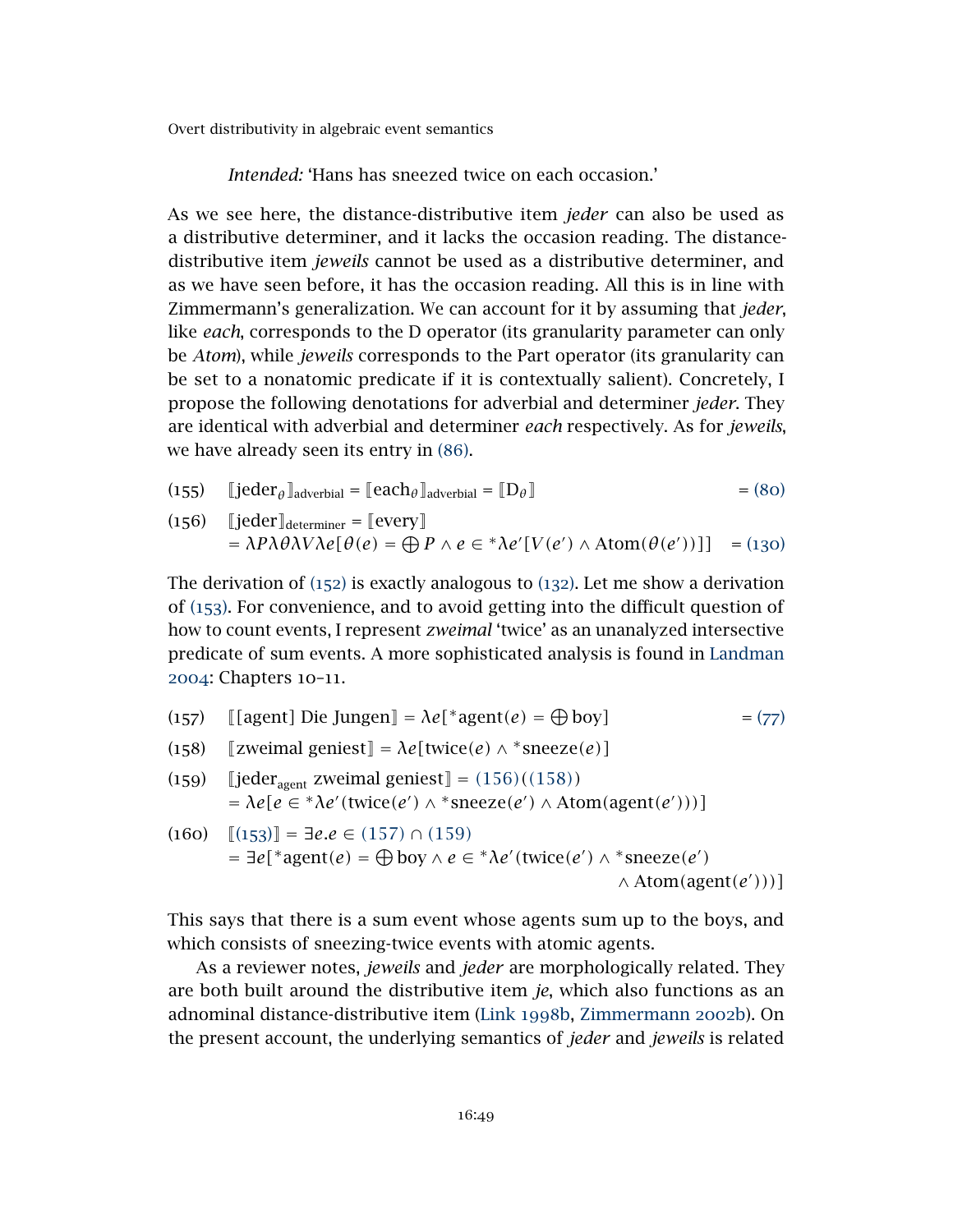via the common core of the D and Part operators, discussed in [Champollion](#page-57-0) [2016](#page-57-0)a. An interesting question is whether we can explain that the two of them denote related but different distributivity operators. A starting point might be the observation that the morpheme *weil* in *jeweils* is related to the noun *Weile* 'timespan, while'. However, the reviewer notes that the morpheme *je* is also found in words with quite distinct meanings, such as *nie* 'never', *jeglich* 'any kind', and *je* . . . *desto* 'the . . . the' (as in *the bigger the better*). As we can see, a common morphological core does not necessarily imply identical meanings. On these questions see also [Zimmermann](#page-63-0) 2002b, who argues that *weil* is a proform; in terms of the present account, it might be the part of *jeweils* that is anaphoric on the variable *C*.

Having seen how Zimmermann's account of his generalization differs from the present one, it is time for a broader comparison of the two systems.

## <span id="page-49-0"></span>7 Previous work: [Zimmermann](#page-63-0) 2002b

The most detailed semantic account of *jeweils* and *each* is offered in [Zimmer](#page-63-0)[mann](#page-63-0) 2002b. I summarize and review it here. Other descriptions and critical discussions are found in [Blaheta](#page-56-12) 2003, Dotlačil 2012, and [Przepiórkowski](#page-61-7) [2015](#page-61-7). My criticism of Zimmermann's integrated syntactic and semantic account is limited to its semantic component. I do not take issue with its syntactic component.

Zimmermann takes adnominal *each* and *jeweils* to be prepositional phrases that are only partially pronounced, but this aspect does not really influence the semantic composition. The meaning of *each*, or more precisely of the prepositional phrase that is supposed to contain it, is as follows [\(Zimmer](#page-63-0)[mann](#page-63-0) 2002b: 210). While the relevant discussion is actually about adnominal *jeweils*, it carries over to adnominal *each* without changes, so I present it in terms of *each* for clarity.

(161)  $\left[ \text{each}_{i,j} \right]$  (Zimmermann)  $= \lambda P. \forall z[z \in Z_i \rightarrow \exists x[P(x) \land {}^*R_i(z, x)]]$ 

This meaning is a property of predicates that holds of a given predicate *P* if and only if every member of a certain plurality  $Z_i$  stands in the pointwise algebraic closure  $*R_j$  of a certain relation  $R_j$  to some entity of which *P* holds. In this definition,  $Z_i$  and  $R_j$  are free variables that are assumed to be coindexed, respectively, with the antecedent of *each* and with the relation that holds between the host phrase of *each* and its antecedent. That relation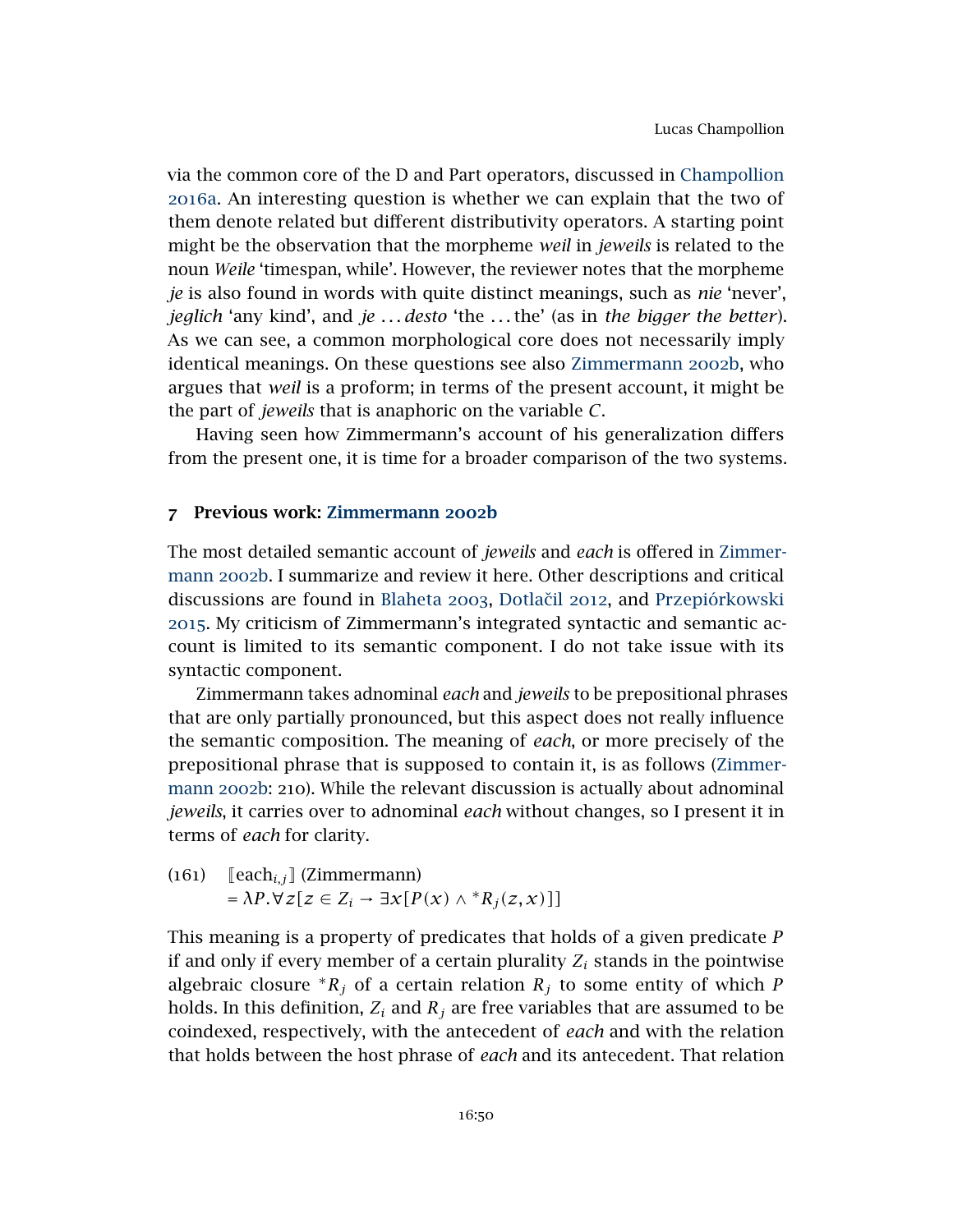is typically denoted by the verb. Take sentence  $(14)$  $(14)$  $(14)$ , repeated here as  $(162)$  $(162)$  $(162)$ with the coindexation added. Here *P* is the denotation of *two monkeys*, *Z* is coindexed with *the boys*, and *R* is coindexed with *saw*.

<span id="page-50-0"></span>(162) [The boys]<sub>*i*</sub> saw<sub>*i*</sub> two monkeys each<sub>*i,j*</sub>.

Here is how this sentence would be analyzed by [Zimmermann](#page-63-0) 2002b. First, the entry for *each* is applied to *two monkeys*, which is taken to denote a predicate of sum individuals that I will represent here by the shorthand *two-monkeys*. This results in an open proposition with two free variables:

<span id="page-50-2"></span>(163) [two monkeys each<sub>*i*j</sub>]  $= \forall z[z \in Z_i \rightarrow \exists x[$ two-monkeys(*x*) ∧ \* $R_j(z,x)$ ]]

The next steps involve *λ*-abstracting over the free variables, via a rule that Zimmermann calls "index-triggered *λ*-abstraction", a variant of a rule which has been proposed for configurations when a type mismatch makes function application impossible [\(Bittner](#page-55-8) 1994: 69).

(164) Index-triggered *λ*-abstraction [\(Zimmermann](#page-63-0) 2002b: 217): If the semantic types of a proposition-denoting expression *α* and its syntactic sister  $\beta$  do not match, and if  $\alpha$  contains a free variable  $u_i$ that shares an index 'i' with  $β$ ,  $λ$ -abstraction in  $[α]$  over index 'i' is licensed, and *λu<sup>i</sup> .α* is a value for *α*.

This rule allows a constituent with a free variable in it to combine with another constituent that is coindexed with that variable. For example, in ([162](#page-50-0)), the constituent *two monkeys eachi,j* has the free variable *j* in it, which carries the same index as the constituent  $saw_i$ . (The need to identify free variables inside constituent denotations poses a challenge for compositionality. To overcome it, [Zimmermann](#page-63-4) ([2002](#page-63-4)a: 336) suggests using partial assignment functions.) Since the two constituents are sisters, index-triggered *λ*-abstraction applies, with the result as shown in  $(165)$  $(165)$  $(165)$ , as discussed in [Zimmermann](#page-63-0) 2002b: 226.

<span id="page-50-1"></span> $(\overline{165})$   $\lambda R_i \cdot \forall z[z \in Z_i \rightarrow \exists x[\text{two-monkeys}(x) \wedge {^*R_i(z,x)}]]$ 

Zimmermann takes the classical Davidsonian view on verb meaning, under which *n*-ary verbs denote  $n + 1$ -ary relations between arguments and events. He tentatively proposes that the event argument can "at least sometimes" (p. 226) be saturated inside the verb phrase by existential closure. This means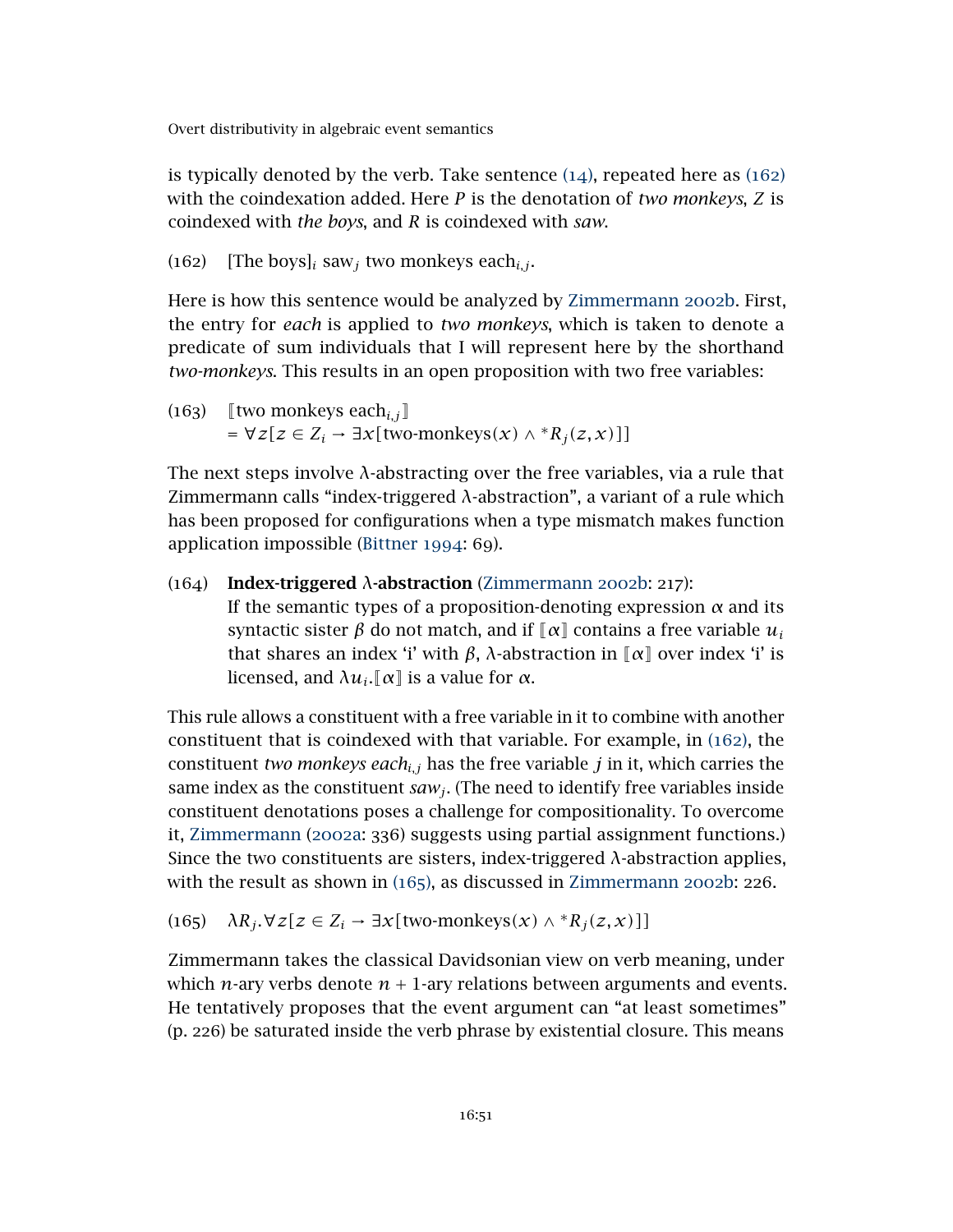that the verb *saw* can have the right type to combine with ([165](#page-50-1)), as shown below in the derivation taken from [Zimmermann](#page-63-0) 2002b: 227:

<span id="page-51-1"></span><span id="page-51-0"></span>(166)  $\left[\text{saw}_j\right] = \lambda \gamma \lambda x \cdot \exists e[\text{see}(x, y, e)]$  $(167)$   $[(165)]$  $[(165)]$  $[(165)]$  $([166)]$  $([166)]$  $([166)]$  $= \forall z[z \in Z_i \rightarrow \exists x[$ two-monkeys $(x) \land \exists e[$ <sup>\*</sup>see $(z, x, e)$ ]]]

The result of the computation, in  $(167)$  $(167)$  $(167)$ , is another open proposition. The last step in the derivation is to combine this with the antecedent, *the boys<sup>i</sup>* , in another instance of index-triggered  $\lambda$ -abstraction. The result is as follows:

(168)  $\forall z[(z \in \bigoplus \text{boy}) \rightarrow \exists x[\text{two-monkeys}(x) \land \exists e[*see(z, x, e)]]]$ 

This formula says that for every boy there exists a sum of two monkeys such that the boy saw the monkeys. This is an accurate rendering of the truth conditions of sentence ([162](#page-50-0)).

In Zimmermann's system, the denotation of the host phrase of adnominal *each*, given in ([163](#page-50-2)), is of type *t*. This means that the only way it can combine with other constituents is via index-triggered *λ*-abstraction. The only two indices that can trigger this operation are the ones on *Z* and *R*. The values for these two variables will therefore always be provided by the two constituents which are closest to the host phrase. Put another way, Zimmermann's system requires the host phrase of adnominal *each* to be adjacent either to its antecedent or to the constituent that denotes the relation between the two. Whatever intervenes between the host phrase of *each* and its antecedent will give its value to *R*.

[Zimmermann](#page-63-0) ([2002](#page-63-0)b: 240f.) justifies this adjacency requirement by noting that *jeweils* cannot distribute over individual-denoting noun phrases in a higher clause:

(169) \*Die Verkäufer*<sup>i</sup>* sagen, dass Peter jeweils*<sup>i</sup>* einen Ballon gekauft hat. the store.clerks say, that Peter DIST a balloon bought has *Intended:* 'Each store clerk said that Peter had bought a balloon.' (Literally: \*'The store clerks said that Peter had bought a balloon each.') [\(Zimmermann](#page-63-0) 2002b: 241)

As discussed earlier, this clausemate condition can also be explained by other means. As long as this locality constraint is sufficiently stringent, there is no need for an additional semantic adjacency requirement on top of it. Regardless of how the clausemate condition is implemented, Zimmermann's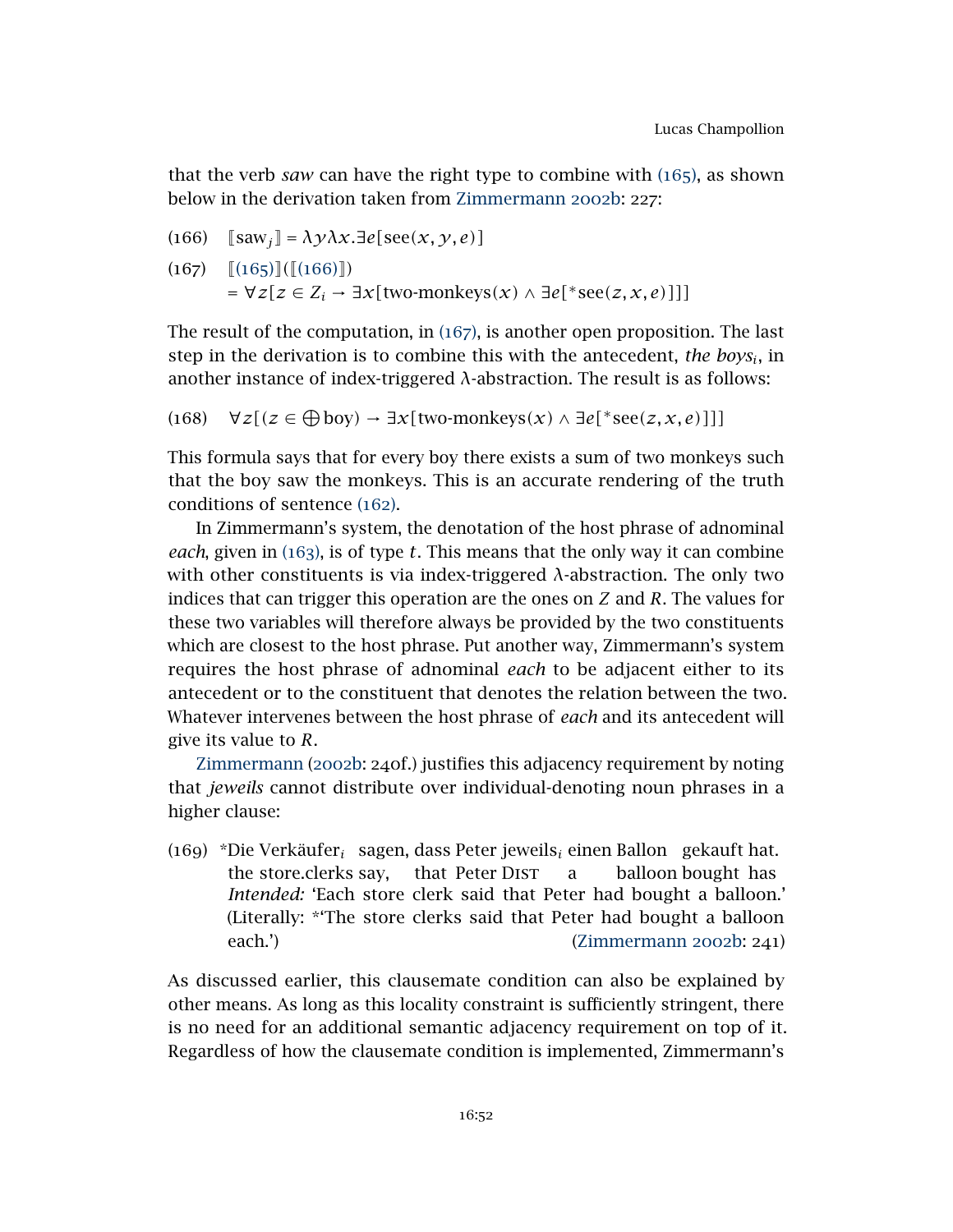adjacency requirement is not only redundant in those cases where it agrees with it, it is also too strong where it goes further. This is arguably the case in example ([170](#page-52-0)) [\(Blaheta](#page-56-12) 2003: 42):

<span id="page-52-0"></span>(170) Alex and Sasha lifted a piano with two jacks each.

In ([170](#page-52-0)), it is possible that only one piano was lifted in a collective event. As Blaheta puts it, the phrase *with two jacks each* "needs to distribute itself in some fashion over each member of the subject, *without* making the verb phrase itself distribute!" Since the host phrase of *each* is not adjacent to its antecedent, it is not obvious how to analyze this configuration in Zimmermann's system. Blaheta leaves ([170](#page-52-0)) as an open problem for his own account as well, which is closely related to Zimmermann's, and he conjectures that event semantics may hold the key to the solution.

This conjecture is correct. The compositional derivation of  $(170)$  $(170)$  $(170)$  is similar to the one in Section ([91](#page-31-1)), except that *each* is *θ*-indexed with the role of the subject, skipping the direct object:

- $(171)$  [each<sub>agent</sub>] =  $\lambda V \lambda e.e \in {}^* \lambda e'[V(e') \wedge \text{Atom}(\text{agent}(e'))]$
- <span id="page-52-3"></span> $(172)$  [with two jacks] =  $\lambda e$ .two-jacks(\*instrument(*e*))
- $(173)$  [with two jacks each<sub>agent</sub>]  $= \lambda e.e \in \lambda e'$ [two-jacks(\*instrument(*e'*))  $\wedge$  Atom(agent(*e'*))]
- <span id="page-52-2"></span>(174) *[*theme*]* lifted a piano  $= \lambda e.*$ lift $(e) \wedge$  piano(theme $(e)$ )
- <span id="page-52-1"></span>(175) **[[agent]** Alex and Sasha] =  $\lambda e^*$  agent $(e)$  = alex  $\oplus$  sasha
- (176) ([170](#page-52-0)) = ∃*e.e* ∈ ([175](#page-52-1)) ∩ ([174](#page-52-2)) ∩ ([173](#page-52-3)) = ∃*e[*<sup>∗</sup>agent*(e)* = alex ⊕ sasha ∧ <sup>∗</sup>lift*(e)* ∧ piano*(*theme*(e))*  $\land$  *e* ∈ \* $\lambda$ *e*'[two-jacks(\*instrument(*e'*))  $\land$  Atom(agent(*e'*))]]

This formula entails that Alex and Sasha together lifted a piano, and that each of them was the agent of a part of the lifting event which had two jacks as its instrument. It does not entail that the parts of the lifting events need to be lifting events themselves. This is as it should be, because *lift* is not distributive on its agent position.

[Schwarzschild \(](#page-62-14)2014) points out a potential problem for the line of analysis developed here. Suppose that a group of artists build a wall of books on the sidewalk, with each artist putting one book down next to or on top of other books until a wall is built. In this scenario, each artist did something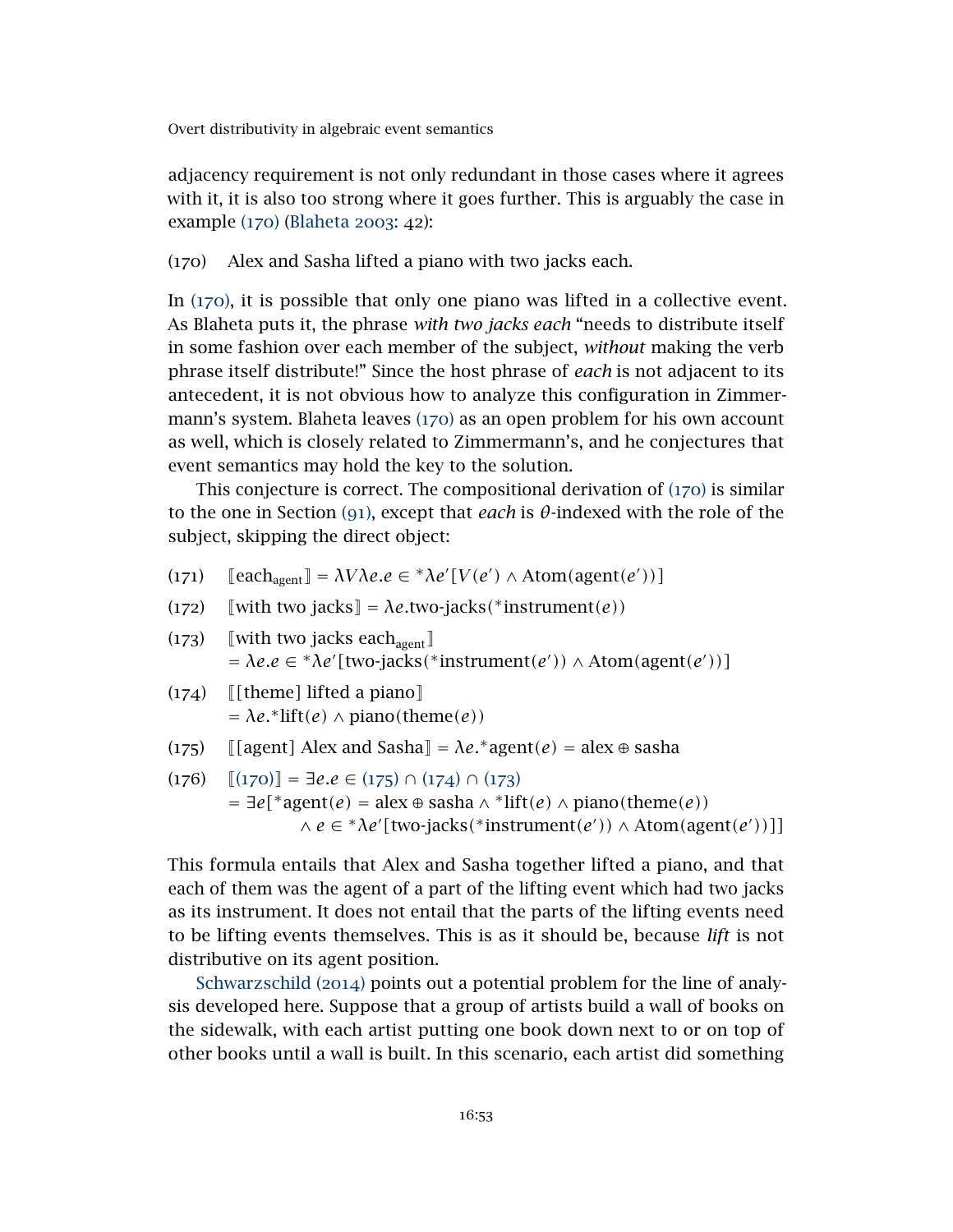to one book. If we assume that all these events sum up to a building event, sentence ([177](#page-53-1)) should be acceptable and true.

<span id="page-53-1"></span>(177) #The artists built one book each.

The deviant status of ([177](#page-53-1)) can be explained by assuming that the building event is not in fact the sum of the individual events in which artists put down books. For discussion of an analogous problem involving the collective planting of a rosebush, see [Kratzer](#page-59-14) 2007, [A. Williams](#page-63-13) 2009 and [Champollion](#page-56-0) [2010](#page-56-0)b. An alternative line of analysis would be to assume that in some cases including ([177](#page-53-1)), the scope of adnominal *each* includes the verb phrase after all. This would raise the question how to delineate the cases in which adnominal *each* does and does not take scope over the verb phrase. I have not adopted this analysis because I do not see an easy way to answer this question.

#### <span id="page-53-0"></span>8 Summary and discussion

I have suggested the following requirements for a theory of distributivity. First, the synonymy of the adverbial, adnominal, and determiner uses of *each* in English should be captured, ideally by essentially identical lexical entries. Second, the fact that distance-distributive items across languages share some part of their meanings (namely their individual-distributive readings) should be represented, as well as the fact that some of them can also have occasion readings in suitable contexts. Third, the analysis should clarify the connections between distance-distributive items and distributivity theory more generally, and it should capture the semantic variation across distancedistributive items. Finally, an explanation should be readily available for the crosslinguistic observation that distance-distributive items that can also be used as determiners can only distribute over individuals (Zimmermann's generalization).

I have addressed these issues in the following way. Distance-distributive items across languages are in essence overt versions of Link's D and Schwarzschild's Part operators. The synonymy of the determiner, adnominal and adverbial uses of *each* in English is captured by the fact that they are all derived from the D operator. I have represented the fact that distance-distributive items across languages share some part of their meanings by deriving them from related distributivity operators (Link's or Schwarzschild's), which differ from each other in their parameter settings and whether they require a formal link to their antecedents. On the theory presented here, distance-distributive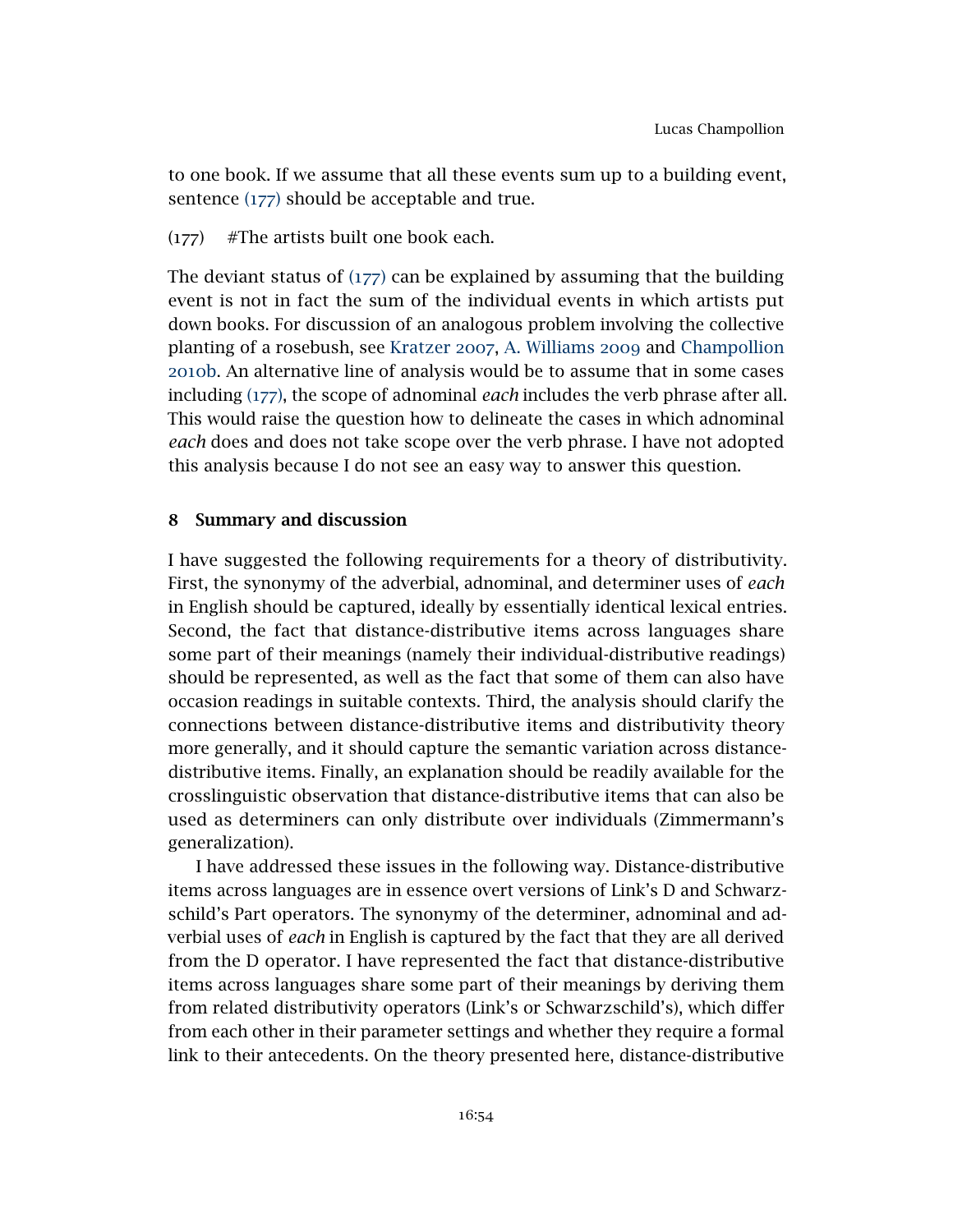items display the same parametric variation as covert distributivity operators do, not only insofar as nonatomic distributivity is concerned, but also insofar as the ability is concerned to target different thematic roles or time. While the syntactic variation among distance-distributive items is due to constraints on formal links that the present theory does not aim to capture, the semantic variation is captured by restrictions on parameter settings. One type of element, exemplified by English *each*, is hardwired for distribution over atoms; the other one, exemplified by German *jeweils*, also allows distribution over nonatomic contexts. Zimmermann's generalization is explained by the natural assumption that distance-distributive items are formally identical to distributive determiners and therefore inherit their inability to distribute over nonatomic domains, no matter if these domains are mass or temporal.

There are multiple ways in which one could extend the framework in this paper and in [Champollion](#page-57-0) 2016a. Cao Yu (p.c.) brought my attention to sentences with multiple distributors such as *the one-on-one tutoring costs \$100 per person per hour*. The semantics of *per person* could be given in essentially the same terms as *one person each*. One relevant advantage of the present framework in this connection is that the distributivity operators in [Champollion](#page-57-0) 2016a are stackable: each of them has the same input and output type, namely  $\langle v, t \rangle$ . This is an advantage compared to Link's and Schwarzschild's original formulation of their distributivity operators, which is not stackable because it returns a truth value. Yenan Sun and Ziren Zhou (p.c.) suggest that the present account may be applicable to the Chinese nonatomic distributor *dou* (e.g., Lin [1998](#page-60-14)) and to the atomic distributor *ge*. Finally, the framework described here could be extended to *each other* and related reciprocals [\(LaTerza](#page-60-4) 2014a).

Taken together, this paper and its counterpart, [Champollion](#page-57-0) 2016a, suggest the following general picture of distributivity. This general picture is itself part of a broader theoretical framework that also encompasses applications to aspect and measurement [\(Champollion](#page-56-0) 2010b, [2015](#page-57-3)c). No matter whether distributivity is introduced by an overt or by a covert element, it always involves a certain domain that contains the individuals or the material to be distributed over, and a certain size or granularity that specifies how finely the relevant predicates are distributed. When the domain in question is a count domain, for example when we distribute over people or objects, then it is always possible to distribute over these objects one by one. When the domain in question does not make such atomic units available, as in the case of time or space, two things can happen. Either the element in question does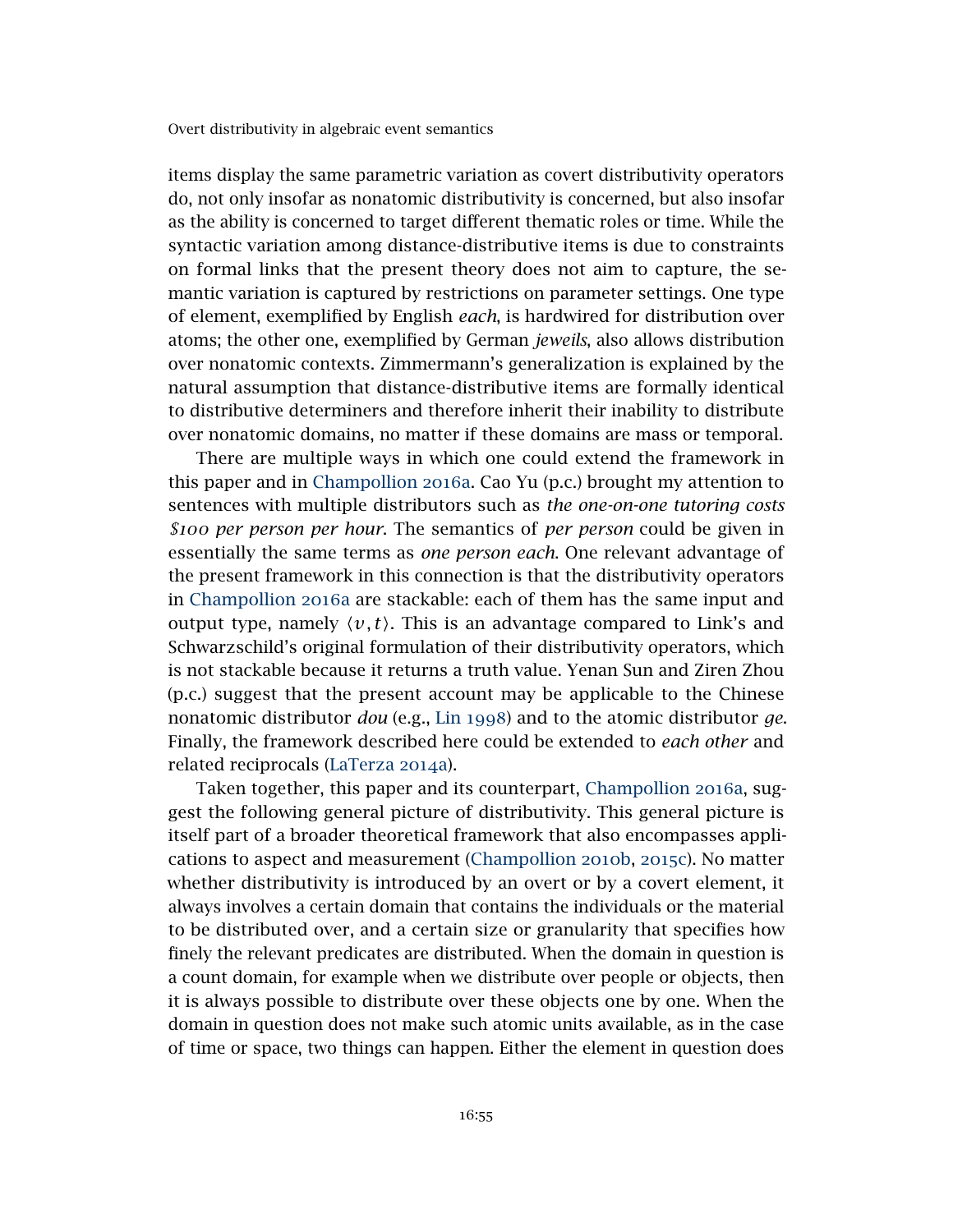not allow distribution over such nonatomic domains, for example because it is incompatible with noncount domains to begin with, or else it looks for a salient cover or set in the context, such as a salient set of temporal locations. Those distributive items that can do this in principle can also do this in count domains even though atoms are available.

## References

- <span id="page-55-6"></span>Aldridge, Maurice Vincent. 1982. *English quantifiers: A study of quantifying expressions in linguistic science and modern English usage*. Avebury, UK: Avebury.
- <span id="page-55-1"></span>Balusu, Rahul. 2005. Distributive reduplication in Telugu. *North East Linguistic Society (NELS) 36*. 39–53. [http://semanticsarchive.net/Archive/mE](http://semanticsarchive.net/Archive/mE0YTZkZ)0YTZkZ.
- <span id="page-55-2"></span>Balusu, Rahul & Karattuparambil A. Jayaseelan. 2013. Distributive quantification by reduplication in Dravidian. In *Strategies of quantification*, 60–86. Oxford, UK: Oxford University Press. [https://doi.org/](https://doi.org/10.1093/acprof:oso/9780199692439.003.0004)10.1093/acprof: oso/[9780199692439](https://doi.org/10.1093/acprof:oso/9780199692439.003.0004).003.0004.
- <span id="page-55-0"></span>Barker, Chris. 2002. Continuations and the nature of quantification. *Natural Language Semantics* 10(3). 211–242. [https: / /doi.org /](https://doi.org/10.1023/a:1022183511876)10.1023/ a: [1022183511876](https://doi.org/10.1023/a:1022183511876).
- <span id="page-55-3"></span>Barwise, Jon & Robin Cooper. 1981. Generalized quantifiers and natural language. *Linguistics and Philosophy* 4(2). 159–219. [https://doi.org/](https://doi.org/10.1007/bf00350139)10.1007/ bf[00350139](https://doi.org/10.1007/bf00350139).
- <span id="page-55-7"></span>Bayer, Samuel L. 1997. *Confessions of a lapsed Neo-Davidsonian: Events and arguments in compositional semantics*. New York, NY: Garland. [https:](https://doi.org/10.4324/9780203055106) //doi.org/10.4324/[9780203055106](https://doi.org/10.4324/9780203055106).
- <span id="page-55-4"></span>Beghelli, Filippo. 1997. The syntax of distributivity and pair-list readings. In Anna Szabolcsi (ed.), *Ways of scope taking*, vol. 65 (Studies in Linguistics and Philosophy), chap. 10, 349–408. Dordrecht, Netherlands: Kluwer Academic. [https://doi.org/](https://doi.org/10.1007/978-94-011-5814-5_10)10.1007/978-94-011-5814-5\_10.
- <span id="page-55-5"></span>Beghelli, Filippo & Tim Stowell. 1997. Distributivity and negation: The syntax of *each* and *every*. In Anna Szabolcsi (ed.), *Ways of scope taking*, vol. 65, 71–107. Dordrecht, Netherlands: Kluwer. [https://doi.org/](https://doi.org/10.1007/978-94-011-5814-5_3)10.1007/978-94- 011-[5814](https://doi.org/10.1007/978-94-011-5814-5_3)-5\_3.
- <span id="page-55-8"></span>Bittner, Maria. 1994. Cross-linguistic semantics. *Linguistics and Philosophy* 17(1). 53–108. [https://doi.org/](https://doi.org/10.1007/bf00985041)10.1007/bf00985041.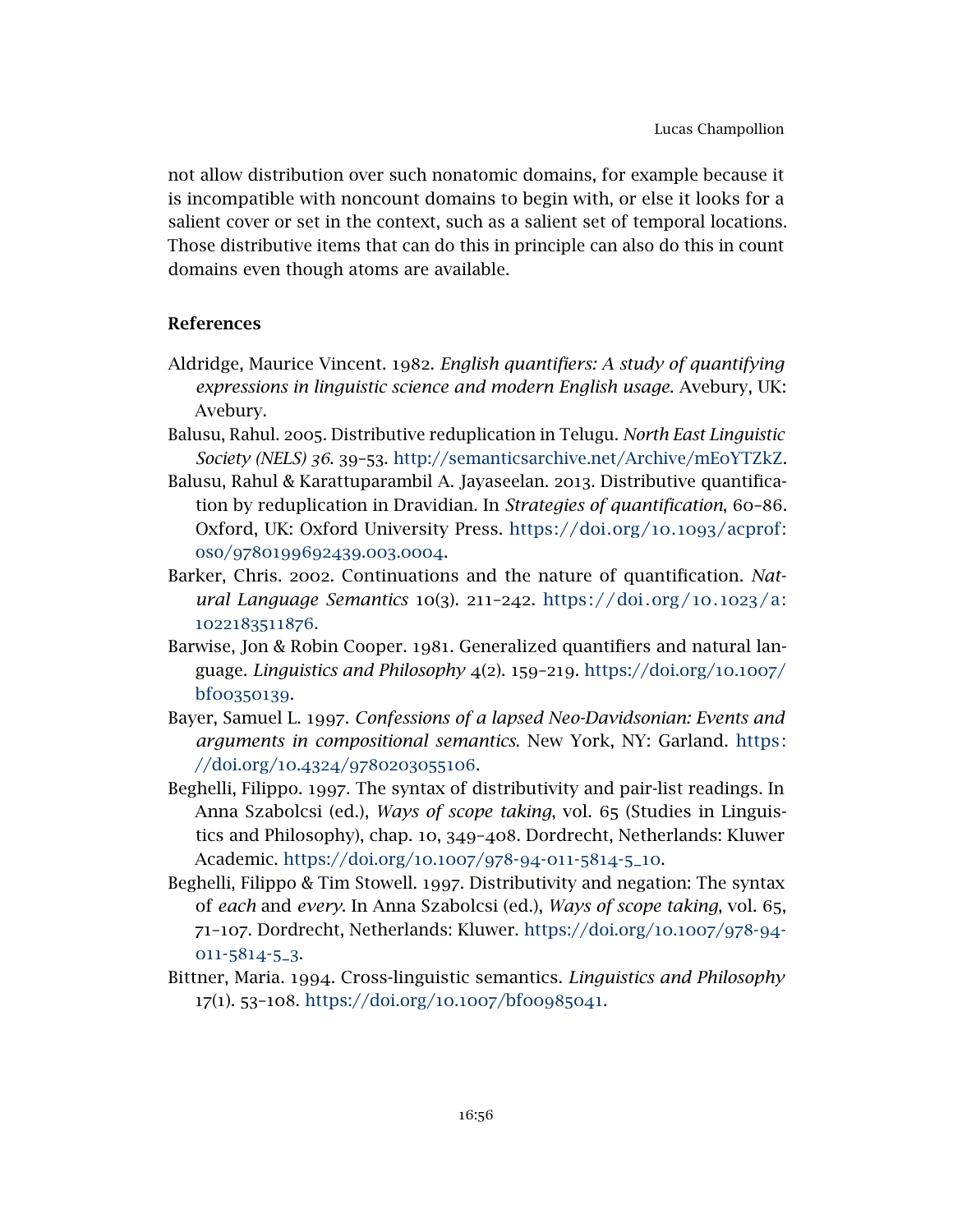- <span id="page-56-12"></span>Blaheta, Don. 2003. *Binominal* each*: Evidence for a modified type system*. Providence, RI: Brown University MA thesis. [http://citeseerx.ist.psu.edu/](http://citeseerx.ist.psu.edu/viewdoc/summary?doi=10.1.1.10.7455) [viewdoc/summary?doi=](http://citeseerx.ist.psu.edu/viewdoc/summary?doi=10.1.1.10.7455)10.1.1.10.7455.
- <span id="page-56-9"></span>Bobaljik, Jonathan D. 1995. *Morphosyntax: The syntax of verbal inflection*. Cambridge, MA: Massachusetts Institute of Technology dissertation. [http:](http://www.ai.mit.edu/projects/dm/theses/bobaljik95.pdf) [//www.ai.mit.edu/projects/dm/theses/bobaljik](http://www.ai.mit.edu/projects/dm/theses/bobaljik95.pdf)95.pdf.
- <span id="page-56-4"></span>Bobaljik, Jonathan D. 2001. Floating quantifiers: Handle with care. In Lisa Cheng & Rint Sybesma (eds.), *The second state-of-the-article book* (45-68). Berlin, Germany: de Gruyter. [https://doi.org/](https://doi.org/10.1515/9783110890952.107)10.1515/9783110890952.107.
- <span id="page-56-7"></span>Bortolussi, Bernard. 2013. Latin *quisque* as a "floating" quantifier. *Journal of Latin Linguistics* 12(1). 5–26. [https://doi.org/](https://doi.org/10.1515/joll-2013-0002)10.1515/joll-2013-0002.
- <span id="page-56-10"></span>Brasoveanu, Adrian & Jakub Dotlačil. 2015. Strategies for scope taking. *Natural Language Semantics* 23(1). 1–19. [https://doi.org/](https://doi.org/10.1007/s11050-014-9109-1)10.1007/s11050-014- [9109](https://doi.org/10.1007/s11050-014-9109-1)-1.
- <span id="page-56-8"></span>Brasoveanu, Adrian & Donka F. Farkas. 2011. How indefinites choose their scope. *Linguistics and Philosophy* 34(1). 1–55. [https://doi.org/](https://doi.org/10.1007/s10988-011-9092-7)10.1007/ s[10988](https://doi.org/10.1007/s10988-011-9092-7)-011-9092-7.
- <span id="page-56-5"></span>Büring, Daniel. 2005. *Binding theory*. Cambridge, UK: Cambridge University Press. [https://doi.org/](https://doi.org/10.1017/cbo9780511802669)10.1017/cbo9780511802669.
- <span id="page-56-3"></span>Burzio, Luigi. 1986. *Italian syntax: A government-binding approach*. Berlin, Germany: Springer. [https://doi.org/](https://doi.org/10.1007/978-94-009-4522-7)10.1007/978-94-009-4522-7.
- <span id="page-56-6"></span>Cable, Seth. 2014. Distributive numerals and distance distributivity in Tlingit (and beyond). *Language* 90(3). 562–606. [https://doi.org/](https://doi.org/10.1353/lan.2014.0055)10.1353/lan.2014. [0055](https://doi.org/10.1353/lan.2014.0055).
- <span id="page-56-2"></span>Champollion, Lucas. to appear. Distributivity, collectivity and cumulativity. In Lisa Matthewson, Cécile Meier, Hotze Rullmann & Thomas Ede Zimmermann (eds.), *Wiley's companion to semantics*. Hoboken, NJ: Wiley. [http://ling.auf.net/lingbuzz/](http://ling.auf.net/lingbuzz/002133)002133.
- <span id="page-56-11"></span>Champollion, Lucas. 2010a. Cumulative readings of *every* do not provide evidence for events and thematic roles. *Logic, Language and Meaning*: *17th Amsterdam Colloquium*. 213–222. [https://doi.org/](https://doi.org/10.1007/978-3-642-14287-1_22)10.1007/978-3-642- [14287](https://doi.org/10.1007/978-3-642-14287-1_22)-1\_22.
- <span id="page-56-0"></span>Champollion, Lucas. 2010b. *Parts of a whole: Distributivity as a bridge between aspect and measurement*. Philadelphia, PA: University of Pennsylvania dissertation. [http://repository.upenn.edu/edissertations/](http://repository.upenn.edu/edissertations/958/)958/.
- <span id="page-56-1"></span>Champollion, Lucas. 2012. Each vs. jeweils: A cover-based view on distance distributivity. *Logic, Language and Meaning*: *18th Amsterdam Colloquium*. 251–260. [https://doi.org/](https://doi.org/10.1007/978-3-642-31482-7_26)10.1007/978-3-642-31482-7\_26.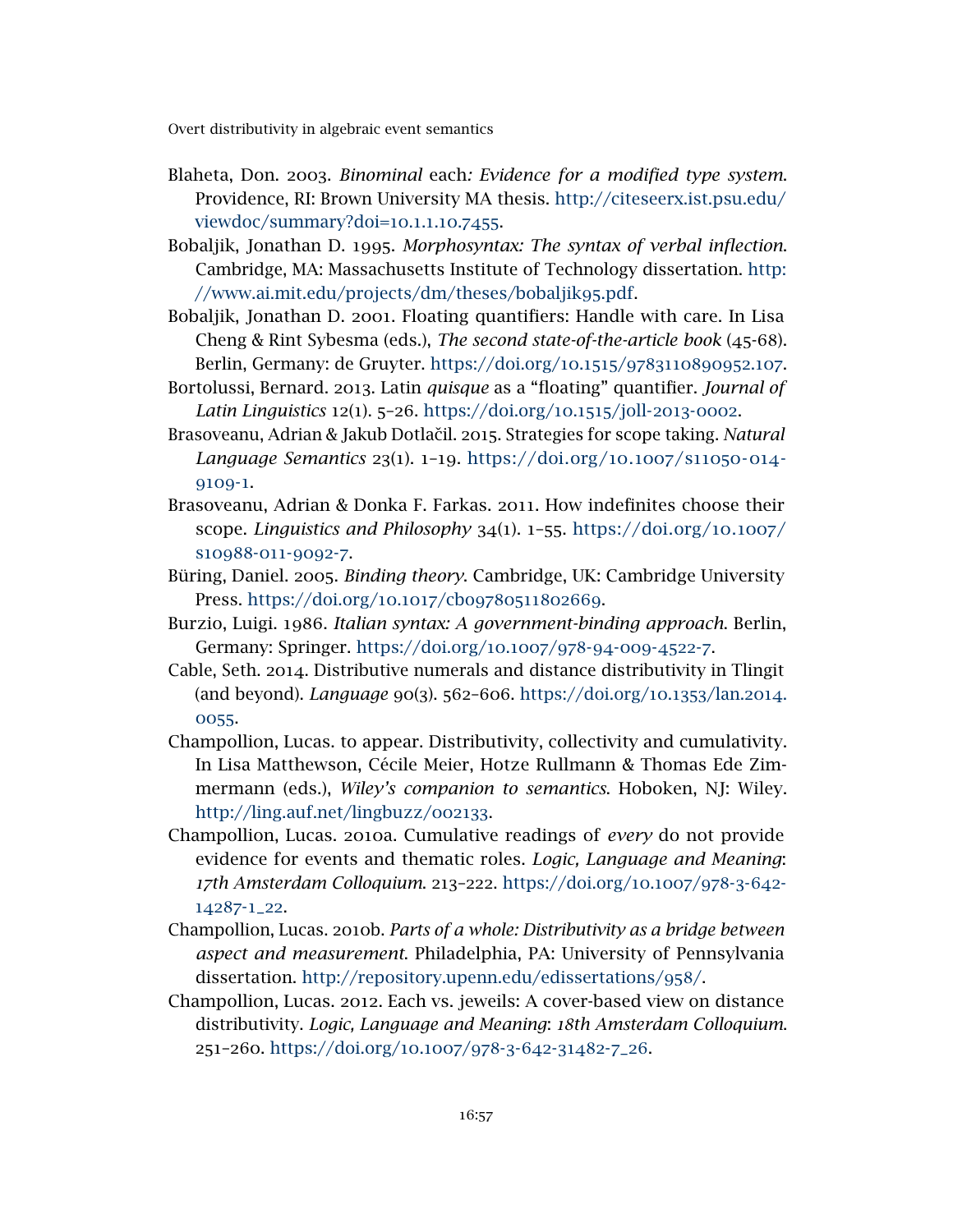- <span id="page-57-1"></span>Champollion, Lucas. 2013. The scope and processing of *for*-adverbials: A reply to Deo and Piñango. *Semantics and Linguistic Theory (SALT) 23*. 432–452. [https://doi.org/](https://doi.org/10.3765/salt.v23i0.2680)10.3765/salt.v23i0.2680.
- <span id="page-57-8"></span>Champollion, Lucas. 2015a. Every boy bought two sausages each: Distributivity and dependent numerals. *West Coast Conference on Formal Linguistics (WCCFL) 32*. 103–110. [http://www.lingref.com/cpp/wccfl/](http://www.lingref.com/cpp/wccfl/32/abstract3161.html)32/abstract3161. [html.](http://www.lingref.com/cpp/wccfl/32/abstract3161.html)
- <span id="page-57-2"></span>Champollion, Lucas. 2015b. Refining stratified reference. *Theoretical Linguistics* 41(3-4). 223–240. [https://doi.org/](https://doi.org/10.1515/tl-2015-0015)10.1515/tl-2015-0015.
- <span id="page-57-3"></span>Champollion, Lucas. 2015c. Stratified reference: The common core of distributivity, aspect, and measurement. *Theoretical Linguistics* 41(3-4). 109–149. [https://doi.org/](https://doi.org/10.1515/tl-2015-0008)10.1515/tl-2015-0008.
- <span id="page-57-9"></span>Champollion, Lucas. 2015d. The interaction of compositional semantics and event semantics. *Linguistics and Philosophy* 38(1). 31–66. [https://doi.org/](https://doi.org/10.1007/s10988-014-9162-8) 10.1007/s[10988](https://doi.org/10.1007/s10988-014-9162-8)-014-9162-8.
- <span id="page-57-0"></span>Champollion, Lucas. 2016a. Covert distributivity in algebraic event semantics. *Semantics and Pragmatics* 9(15). 1–65. [https://doi.org/](https://doi.org/10.3765/sp.9.15)10.3765/sp.9.15.
- <span id="page-57-10"></span>Champollion, Lucas. 2016b. Ten men and women got married today: Noun coordination and the intersective theory of conjunction. *Journal of Semantics* 33(3). 561–622. [https://doi.org/](https://doi.org/10.1093/jos/ffv008)10.1093/jos/ffv008.
- <span id="page-57-4"></span>Champollion, Lucas. 2017. *Parts of a whole: Distributivity as a bridge between aspect and measurement*. 1st edn. Vol. 66 (Oxford Studies in Theoretical Linguistics). Oxford, UK: Oxford University Press. [https://doi.org/](https://doi.org/10.1093/oso/9780198755128.001.0001)10. 1093/oso/[9780198755128](https://doi.org/10.1093/oso/9780198755128.001.0001).001.0001.
- <span id="page-57-5"></span>Champollion, Lucas & Manfred Krifka. 2016. Mereology. In Maria Aloni & Paul Dekker (eds.), *Cambridge handbook of formal semantics* (Cambridge Handbooks in Language and Linguistics), chap. 13, 369–388. Cambridge, UK: Cambridge University Press. [https://doi.org/](https://doi.org/10.1017/CBO9781139236157.014)10.1017/CBO9781139236157. [014](https://doi.org/10.1017/CBO9781139236157.014).
- <span id="page-57-6"></span>Choe, Jae-Woong. 1987. *Anti-quantifiers and a theory of distributivity*. Amherst, MA: University of Massachusetts dissertation. [http://scholarworks.](http://scholarworks.umass.edu/dissertations/AAI8727027) [umass.edu/dissertations/AAI](http://scholarworks.umass.edu/dissertations/AAI8727027)8727027.
- <span id="page-57-7"></span>Chomsky, Noam. 1981. *Lectures on government and binding*. Dordrecht, Netherlands: Foris. [https://doi.org/](https://doi.org/10.1515/9783110884166)10.1515/9783110884166.
- <span id="page-57-11"></span>Collins, Chris & Paul Martin Postal. 2012. *Imposters: A study of pronominal agreement*. MIT Press. [https://doi.org/](https://doi.org/10.7551/mitpress/9780262016889.001.0001)10.7551/mitpress/9780262016889. 001.[0001](https://doi.org/10.7551/mitpress/9780262016889.001.0001).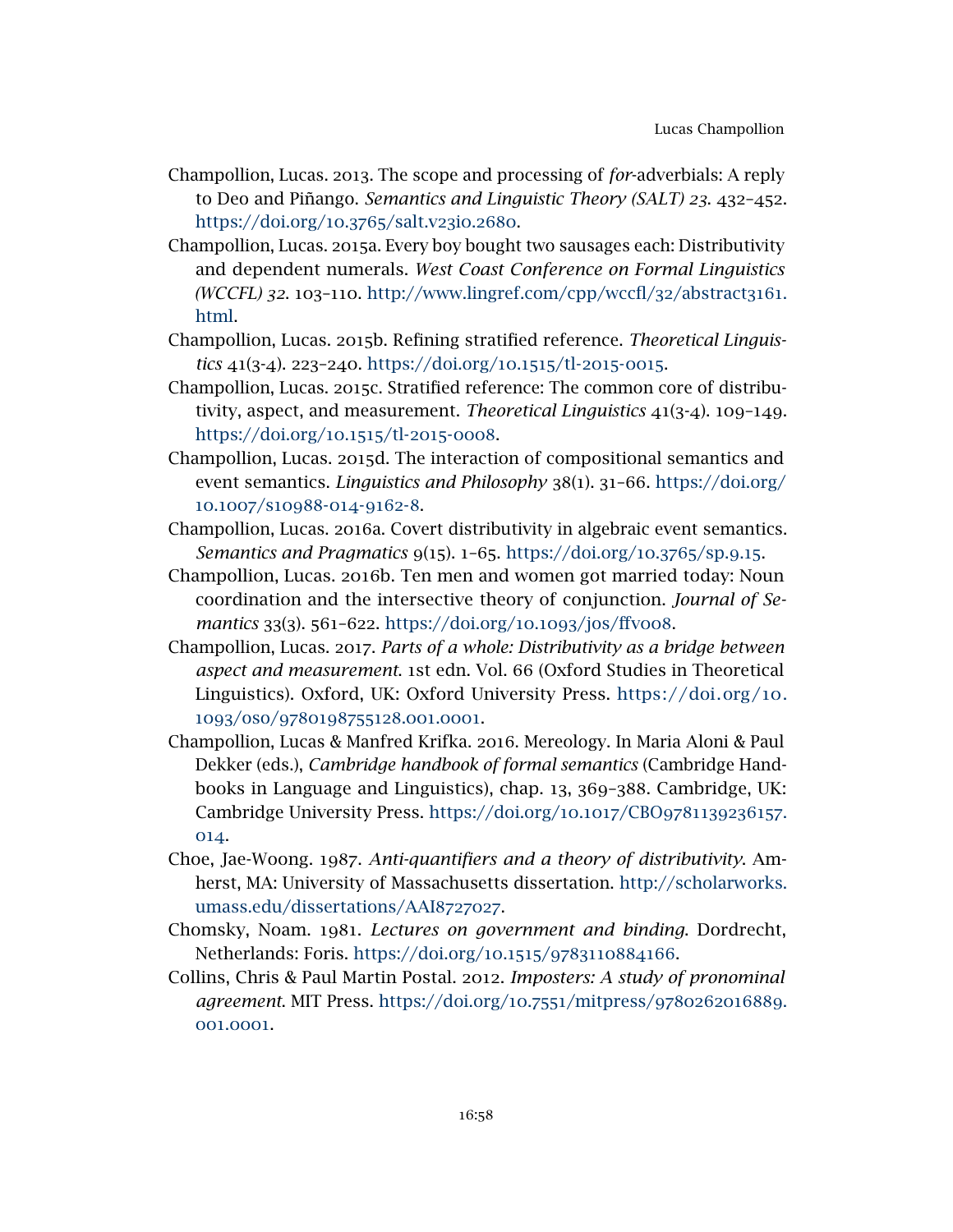- <span id="page-58-8"></span>Doetjes, Jenny. 1997. *Quantifiers and selection: On the distribution of quantifying expressions in French, Dutch and English*. The Hague, Netherlands: Holland Institute of Generative Linguistics dissertation. [http://hdl.handle.](http://hdl.handle.net/1887/19731) net/1887/[19731](http://hdl.handle.net/1887/19731).
- <span id="page-58-9"></span>Dotlačil, Jakub. 2011. Fastidious distributivity. *Semantics and Linguistic Theory (SALT) 21*. 313–332. [https://doi.org/](https://doi.org/10.3765/salt.v21i0.2596)10.3765/salt.v21i0.2596.
- <span id="page-58-10"></span>Dotlačil, Jakub. 2012. Binominal *each* as an anaphoric determiner: Compositional analysis. In Ana Aguilar Guevara, Anna Chernilovskaya & Rick Nouwen (eds.), *Sinn und Bedeutung 16*, 211–224. Cambridge, MA: MIT Working Papers in Linguistics. [http://mitwpl.mit.edu/open/sub](http://mitwpl.mit.edu/open/sub16/Dotlacil.pdf)16/Dotlacil.pdf.
- <span id="page-58-7"></span>Dotlaˇcil, Jakub. 2013. Reciprocals distribute over information states. *Journal of Semantics* 30(4). 423–477. [https://doi.org/](https://doi.org/10.1093/jos/ffs016)10.1093/jos/ffs016.
- <span id="page-58-6"></span>Dowty, David R. & Belinda Brodie. 1984. The semantics of "floated" quantifiers in a transformationless grammar. *West Coast Conference on Formal Linguistics (WCCFL) 3*. 75–90.
- <span id="page-58-5"></span>Farkas, Donka F. 1997. Dependent indefinites. In Francis Corblin, Danièle Godard & Jean-Marie Marandin (eds.), *Empirical issues in formal syntax and semantics*, 243–268. Bern, Switzerland: Peter Lang. [http://people.ucsc.](http://people.ucsc.edu/~farkas/papers/reduplication.pdf) [edu/~farkas/papers/reduplication.pdf.](http://people.ucsc.edu/~farkas/papers/reduplication.pdf)
- <span id="page-58-11"></span>Ferreira, Marcelo. 2005. *Event quantification and plurality*. Cambridge, MA: Massachusetts Institute of Technology dissertation. [http://hdl.handle.](http://hdl.handle.net/1721.1/33697) net/1721.1/[33697](http://hdl.handle.net/1721.1/33697).
- <span id="page-58-0"></span>Gil, David. 1982. *Distributive numerals*. Los Angeles, CA: University of California dissertation.
- <span id="page-58-1"></span>Gil, David. 1993. Nominal and verbal quantification. *STUF – Language Typology and Universals* 46(1-4). [https://doi.org/](https://doi.org/10.1524/stuf.1993.46.14.275)10.1524/stuf.1993.46.14.275.
- <span id="page-58-2"></span>Gil, David. 1995. Universal quantifiers and distributivity. In Emmon Bach, Eloise Jelinek, Angelika Kratzer & Barbara Hall Partee (eds.), *Quantification in natural languages*, vol. 54 (Studies in Linguistics and Philosophy), 321– 362. Dordrecht, Netherlands: Kluwer. [https://doi.org/](https://doi.org/10.1007/978-94-017-2817-1_11)10.1007/978-94- 017-[2817](https://doi.org/10.1007/978-94-017-2817-1_11)-1\_11.
- <span id="page-58-4"></span>Gil, David. 2013. Distributive numerals. In Matthew S. Dryer & Martin Haspelmath (eds.), *The world atlas of language structures online*. Leipzig, Germany: Max Planck Institute for Evolutionary Anthropology. [http://wals.](http://wals.info/chapter/54) [info/chapter/](http://wals.info/chapter/54)54.
- <span id="page-58-3"></span>Gillon, Brendan S. 1987. The readings of plural noun phrases in English. *Linguistics and Philosophy* 10(2). 199–219. [https : / / doi . org /](https://doi.org/10.1007/bf00584318) 10. 1007 / bf[00584318](https://doi.org/10.1007/bf00584318).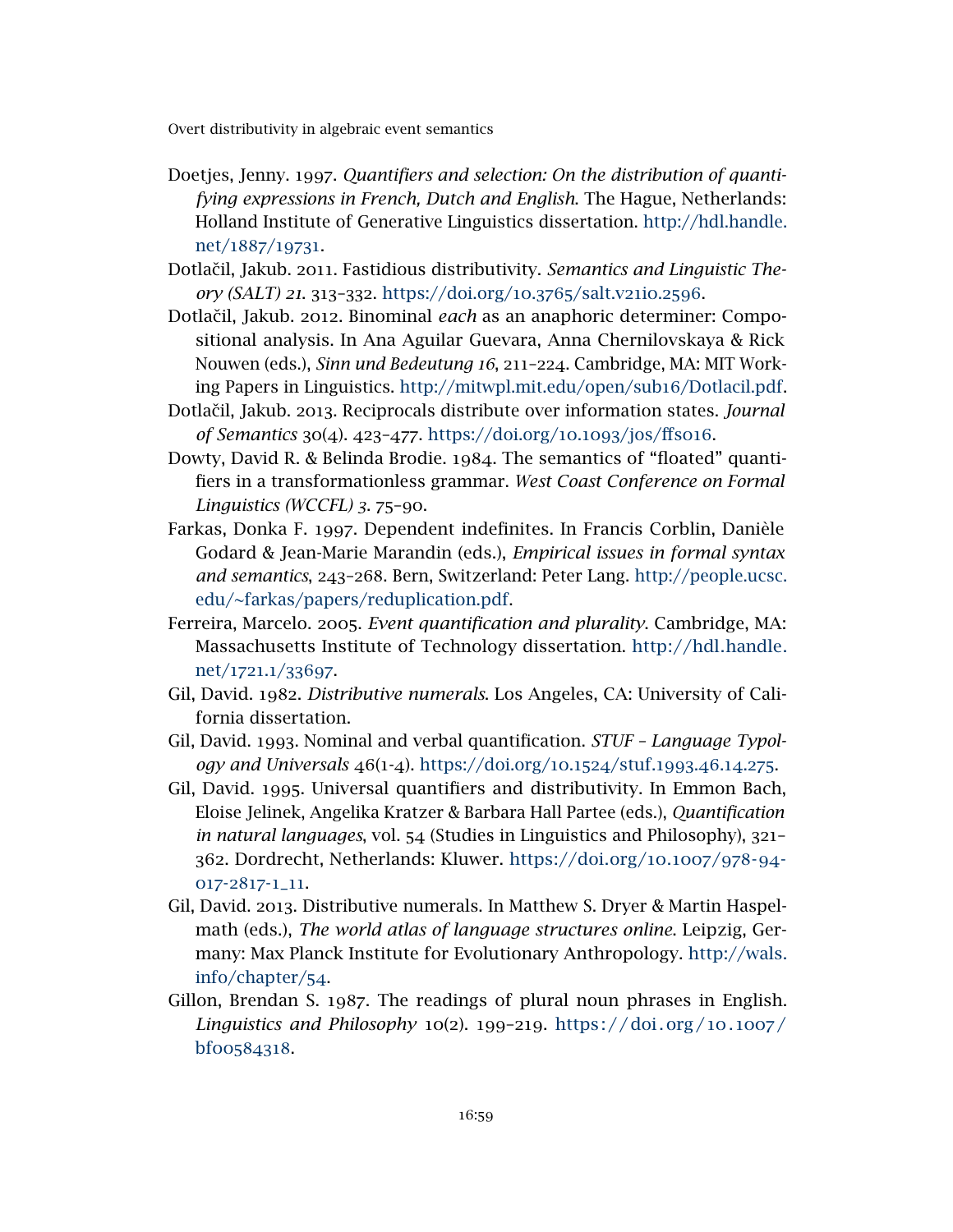- <span id="page-59-0"></span>Gillon, Brendan S. 1990. Plural noun phrases and their readings: A reply to Lasersohn. *Linguistics and Philosophy* 13(4). 477–485. [https://doi.org/](https://doi.org/10.1007/bf00630751)10. 1007/bf[00630751](https://doi.org/10.1007/bf00630751).
- <span id="page-59-3"></span>Grevisse, Maurice. 1980. *Le bon usage: Grammaire française, avec des remarques sur la langue française d'aujourd'hui*. Paris, France: Duculot.
- <span id="page-59-6"></span>Heim, Irene, Howard Lasnik & Robert May. 1991. Reciprocity and plurality. *Linguistic Inquiry* 22(1). 63–101. [http://www.jstor.org/stable/](http://www.jstor.org/stable/4178708)4178708.
- <span id="page-59-1"></span>Hendriks, Herman. 1993. *Studied flexibility*. Amsterdam, Netherlands: University of Amsterdam dissertation.
- <span id="page-59-12"></span>Hogg, Richard M. 1977. *English quantifier systems*. North Holland.
- <span id="page-59-5"></span>Iordăchioaia, Gianina & Elena Soare. 2015. Pluractionality with lexically cumulative verbs. *Natural Language Semantics* 23(4). 307–352. [https://doi.org/](https://doi.org/10.1007/s11050-015-9117-9) 10.1007/s[11050](https://doi.org/10.1007/s11050-015-9117-9)-015-9117-9.
- <span id="page-59-11"></span>Ioup, Georgette. 1975. Some universals for quantifier scope. *Syntax and Semantics* 4. 37–58.
- <span id="page-59-8"></span>Jackendoff, Ray S. 1972. *Semantic interpretation in generative grammar*. Cambridge, MA: MIT Press.
- <span id="page-59-7"></span>Janke, Vikki & Ad Neeleman. 2012. Ascending and descending VPs in English. *Linguistic Inquiry* 43(2). 151–190. [https://doi.org/](https://doi.org/10.1162/ling_a_00082)10.1162/ling\_a\_00082.
- <span id="page-59-4"></span>Junker, Marie-Odile. 1995. *Syntaxe et sémantique des quantifieurs flottants* tous *et* chacun*: Distributivité en sémantique conceptuelle*. Vol. 28. Geneva, Switzerland: Librairie Droz.
- <span id="page-59-9"></span>Keim, Marybelle C. & John P. Murray. 2008. Chief academic officers' demographics and educational backgrounds. *Community College Review* 36(2). 116–132. https://doi.org/10.1177/[0091552108324657](https://doi.org/10.1177/0091552108324657).
- <span id="page-59-13"></span>Kratzer, Angelika. 2000. The event argument and the semantics of verbs, chapter 2. Ms. University of Massachusetts, Amherst. [http://semanticsarchive.net/Archive/GU](http://semanticsarchive.net/Archive/GU1NWM4Z/)1NWM4Z/.
- <span id="page-59-14"></span>Kratzer, Angelika. 2007. On the plurality of verbs. In Johannes Dölling, Tatjana Heyde-Zybatow & Martin Schäfer (eds.), *Event structures in linguistic form and interpretation*, 269–300. Berlin, Germany: de Gruyter. [https://doi.org/](https://doi.org/10.1515/9783110925449.269) 10.1515/[9783110925449](https://doi.org/10.1515/9783110925449.269).269.
- <span id="page-59-10"></span>Kroch, Anthony S. 1974. *The semantics of scope in English*. Cambridge, MA: Massachusetts Institute of Technology dissertation. [http://hdl.handle.](http://hdl.handle.net/1721.1/13020) net/1721.1/[13020](http://hdl.handle.net/1721.1/13020).
- <span id="page-59-2"></span>Kuhn, Jeremy. 2015. *Cross-categorial singular and plural reference in sign language*. New York University dissertation. [http://www.jeremykuhn.net/](http://www.jeremykuhn.net/papers/Kuhn-dissertation.pdf) [papers/Kuhn-dissertation.pdf.](http://www.jeremykuhn.net/papers/Kuhn-dissertation.pdf)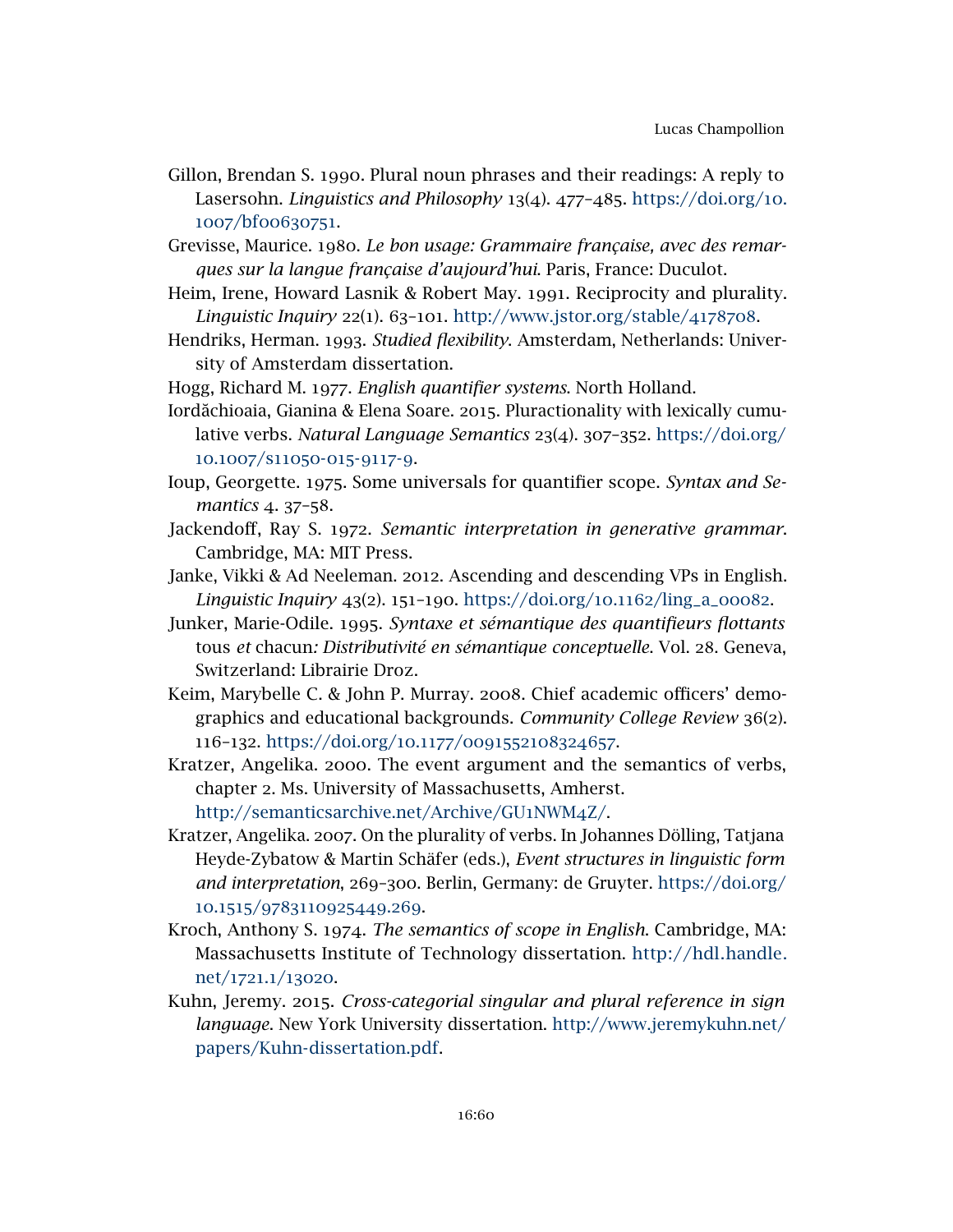- <span id="page-60-6"></span>Landman, Fred. 1989. Groups, I. *Linguistics and Philosophy* 12(5). 559–605. [https://doi.org/](https://doi.org/10.1007/bf00627774)10.1007/bf00627774.
- <span id="page-60-13"></span>Landman, Fred. 2004. *Indefinites and the type of sets*. Oxford, UK: Blackwell Publishing. [https://doi.org/](https://doi.org/10.1002/9780470759318)10.1002/9780470759318.
- <span id="page-60-2"></span>Lasersohn, Peter. 1989. On the readings of plural noun phrases. *Linguistic Inquiry* 20(1). 130–134. [http://www.jstor.org/stable/](http://www.jstor.org/stable/4178619)4178619.
- <span id="page-60-11"></span>Lasersohn, Peter. 1995. *Plurality, conjunction and events*. Dordrecht, Netherlands: Kluwer. [https://doi.org/](https://doi.org/10.1007/978-94-015-8581-1)10.1007/978-94-015-8581-1.
- <span id="page-60-3"></span>Lasersohn, Peter. 1998. Generalized distributivity operators. *Linguistics and Philosophy* 21(1). 83–93. [https://doi.org/](https://doi.org/10.1023/a:1005317815339)10.1023/a:1005317815339.
- <span id="page-60-4"></span>LaTerza, Chris. 2014a. *Distributivity and plural anaphora*. College Park, MD: University of Maryland dissertation. [http://hdl.handle.net/](http://hdl.handle.net/1903/15826)1903/15826.
- <span id="page-60-5"></span>LaTerza, Chris. 2014b. Local plural anaphora as sub-event distributivity. *West Coast Conference on Formal Linguistics (WCCFL) 32*. 141–148. [http:](http://www.lingref.com/cpp/wccfl/32/paper3165.pdf) [//www.lingref.com/cpp/wccfl/](http://www.lingref.com/cpp/wccfl/32/paper3165.pdf)32/paper3165.pdf.
- <span id="page-60-14"></span>Lin, Jo-Wang. 1998. Distributivity in Chinese and its implications. *Natural Language Semantics* 6(2). 201–243. [https://doi.org/](https://doi.org/10.1023/a:1008299031574)10.1023/a:1008299031574.
- <span id="page-60-0"></span>Link, Godehard. 1987. Generalized quantifiers and plurals. In Peter Gärdenfors (ed.), *Generalized quantifiers*, 151–180. Reprinted in Link [1998](#page-60-9)a, Chapter 4. Berlin, Germany: Springer. [https://doi.org/](https://doi.org/10.1007/978-94-009-3381-1_6)10.1007/978-94-009-3381-1\_6.
- <span id="page-60-9"></span>Link, Godehard. 1998a. *Algebraic semantics in language and philosophy*. Stanford, CA: CSLI Publications.
- <span id="page-60-7"></span>Link, Godehard. 1998b. Je drei äpfel—three apples each: Quantification and the German 'je'. In Godehard Link (ed.), *Algebraic semantics in language and philosophy*, 117–132. Stanford, CA: CSLI Publications.
- <span id="page-60-10"></span>Maling, Joan M. 1976. Notes on quantifier-postposing. *Linguistic Inquiry* 7(4). 708–718. [http://www.jstor.org/stable/](http://www.jstor.org/stable/4177962)4177962.
- <span id="page-60-8"></span>Moltmann, Friederike. 1992. Reciprocals and *same/different*: Towards a semantic analysis. *Linguistics and Philosophy* 15(4). 411–462. [https://doi.](https://doi.org/10.1007/bf00627683) org/10.1007/bf[00627683](https://doi.org/10.1007/bf00627683).
- <span id="page-60-1"></span>Moltmann, Friederike. 1997. *Parts and wholes in semantics*. Oxford, UK: Oxford University Press.
- <span id="page-60-12"></span>Montague, Richard. 1973. The proper treatment of quantification in ordinary English. In Jaakko Hintikka, Julius Moravcsik & Patrick Suppes (eds.), *Approaches to natural language: 1970 Stanford workshop on grammar and semantics*, 221–242. Dordrecht, Netherlands: Springer. [https://doi.](https://doi.org/10.1007/978-94-010-2506-5_10) [org/](https://doi.org/10.1007/978-94-010-2506-5_10)10.1007/978-94-010-2506-5\_10.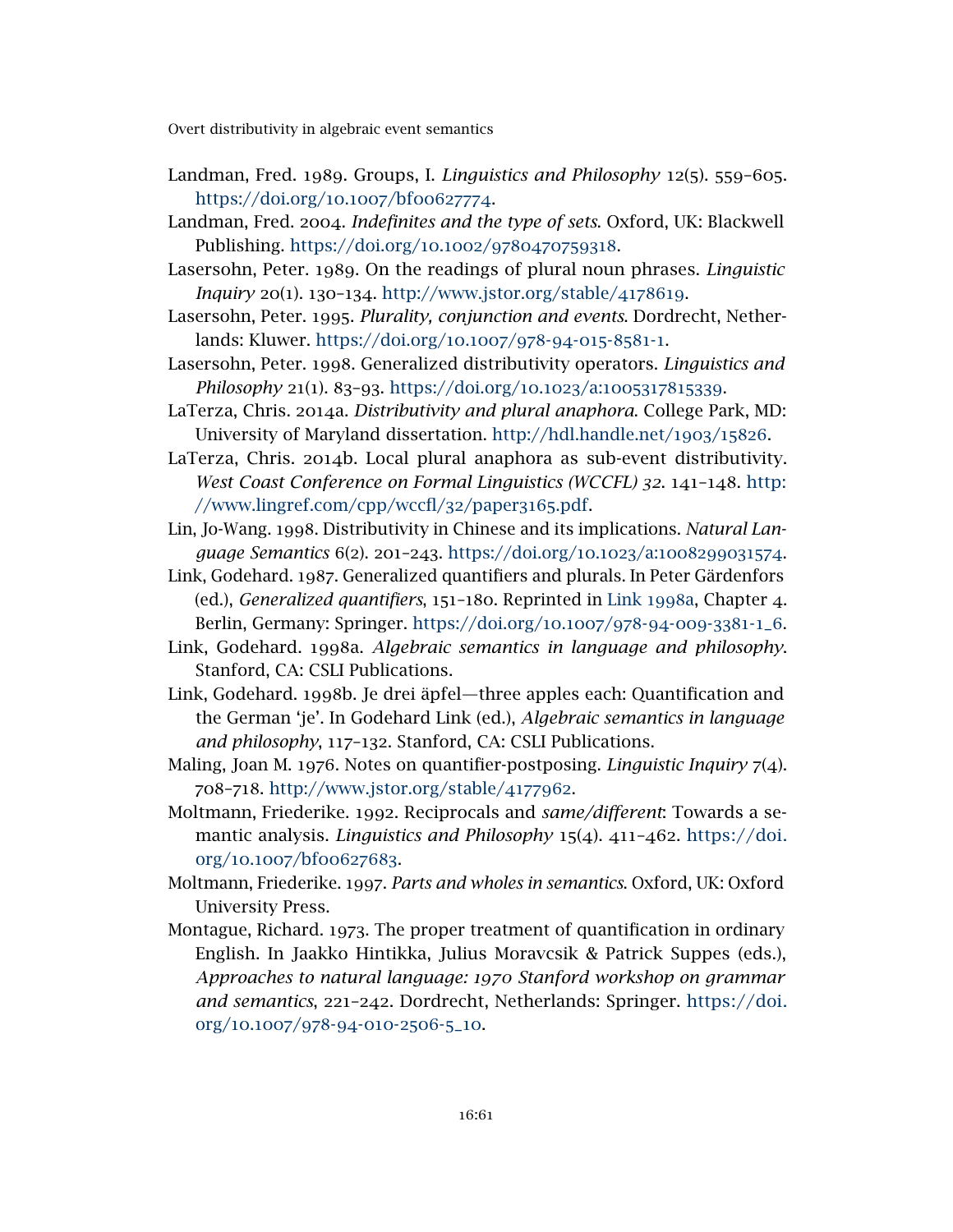- <span id="page-61-9"></span>Müller, Ana & Esmeralda Negrão. 2012. On distributivity in Karitiana. In Patricia Cabredo Hofherr & Brenda Laca (eds.), *Verbal plurality and distributivity*, vol. 546 (Linguistische Arbeiten), 159–184. de Gruyter. [https:](https://doi.org/10.1515/9783110293500.159) //doi.org/10.1515/[9783110293500](https://doi.org/10.1515/9783110293500.159).159.
- <span id="page-61-0"></span>Oh, Sei-Rang. 2001. Distributivity in an event semantics. *Semantics and Linguistic Theory (SALT) 11*. 326–345. [https://doi.org/](https://doi.org/10.3765/salt.v11i0.2844)10.3765/salt.v11i0.2844.
- <span id="page-61-1"></span>Oh, Sei-Rang. 2006. *Plurality markers across languages*. Storrs, CT: University of Connecticut dissertation. http://digitalcommons.uconn.edu/ [dissertations/AAI](http://digitalcommons.uconn.edu/dissertations/AAI3236140)3236140.
- <span id="page-61-8"></span>Petrova, Milena. 2000. The distributive marker *po* in Bulgarian. Ms. University of Southern California.
- <span id="page-61-3"></span>Piñón, Christopher. 2000. Distributive *po-* in Polish. Presentation at Sinn und Bedeutung V, Amsterdam. [http://pinon.sdfeu.org/work/pinon\\_dpp\\_ho\\_](http://pinon.sdfeu.org/work/pinon_dpp_ho_2000.pdf) [2000](http://pinon.sdfeu.org/work/pinon_dpp_ho_2000.pdf).pdf.
- <span id="page-61-2"></span>Postal, Paul Martin. 1974. *On raising*. Cambridge, MA: MIT Press.
- <span id="page-61-4"></span>Przepiórkowski, Adam. 2013. The syntax of distance distributivity in Polish: Preserving generalisations with weak heads. In Stefan Müller (ed.), *Head-driven Phrase Structure Grammar (HPSG) 2013 conference, freie universität berlin*, 161–181. Stanford, CA: CSLI Publications. [https://web.](https://web.stanford.edu/group/cslipublications/cslipublications/HPSG/2013/abstr-przepiorkowski.shtml) [stanford.edu/group/cslipublications/cslipublications/HPSG/](https://web.stanford.edu/group/cslipublications/cslipublications/HPSG/2013/abstr-przepiorkowski.shtml)2013/abstr[przepiorkowski.shtml.](https://web.stanford.edu/group/cslipublications/cslipublications/HPSG/2013/abstr-przepiorkowski.shtml)
- <span id="page-61-5"></span>Przepiórkowski, Adam. 2014a. Distance distributivity in Polish: Towards a Glue Semantics approach. In Christopher Piñón (ed.), *Empirical issues in syntax and semantics 10: Colloque de Syntaxe et Sémantique à Paris (CSSP) 2013*, 107–124. [http://www.cssp.cnrs.fr/eiss](http://www.cssp.cnrs.fr/eiss10/)10/.
- <span id="page-61-6"></span>Przepiórkowski, Adam. 2014b. Syntactic and semantic constraints in a Glue Semantics approach to distance distributivity. *Lexical Functional Grammar (LFG) '14*. 482–502. [http://cslipublications.stanford.edu/LFG/](http://cslipublications.stanford.edu/LFG/19/lfg14.html)19/lfg14. [html.](http://cslipublications.stanford.edu/LFG/19/lfg14.html)
- <span id="page-61-7"></span>Przepiórkowski, Adam. 2015. A weakly compositional analysis of distance distributivity in Polish. In Małgorzata Szajbel-Keck, Roslyn Burns & Darya Kavitskaya (eds.), *Formal Approaches to Slavic Linguistics (FASL) 23*, 262– 281. Ann Arbor, MI. [http://nlp.ipipan.waw.pl/Bib/prze:](http://nlp.ipipan.waw.pl/Bib/prze:14:fasl.pdf)14:fasl.pdf.
- <span id="page-61-10"></span>Pylkkänen, Liina. 2008a. *Introducing arguments*. Cambridge, MA: MIT Press. [https://doi.org/](https://doi.org/10.7551/mitpress/9780262162548.001.0001)10.7551/mitpress/9780262162548.001.0001.
- <span id="page-61-11"></span>Pylkkänen, Liina. 2008b. Mismatching meanings in brain and behavior. *Language and Linguistics Compass* 2(4). 712–738. [https://doi.org/](https://doi.org/10.1111/j.1749-818x.2008.00073.x)10.1111/j. 1749-818x.2008.[00073](https://doi.org/10.1111/j.1749-818x.2008.00073.x).x.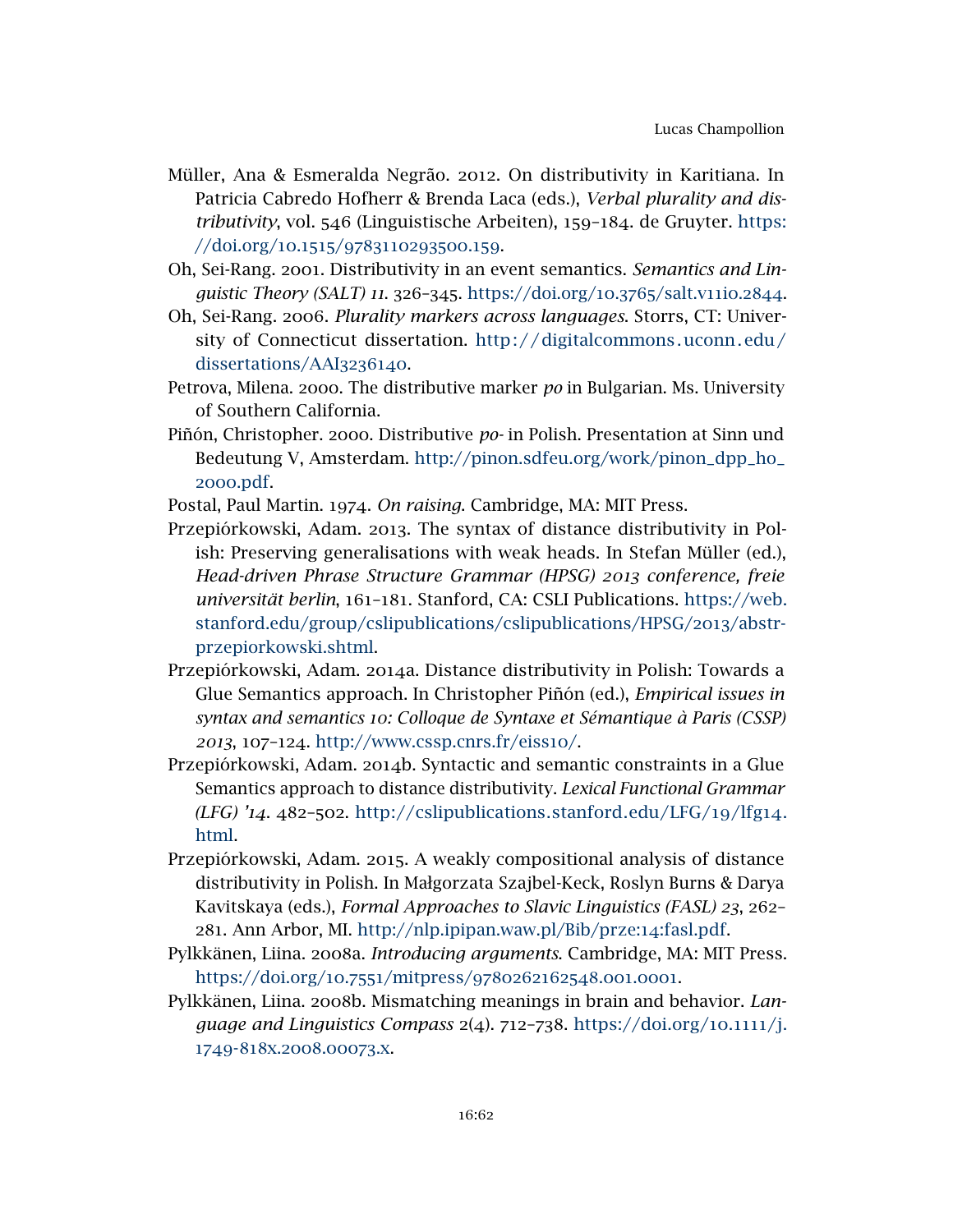- <span id="page-62-0"></span>Roberts, Craige. 1987. *Modal subordination, anaphora, and distributivity*. Amherst, MA: University of Massachusetts dissertation. [http://scholarworks.](http://scholarworks.umass.edu/dissertations/AAI8710499) [umass.edu/dissertations/AAI](http://scholarworks.umass.edu/dissertations/AAI8710499)8710499.
- <span id="page-62-12"></span>Rothstein, Susan. 1995. Adverbial quantification over events. *Natural Language Semantics* 3(1). 1–31. [https://doi.org/](https://doi.org/10.1007/bf01252883)10.1007/bf01252883.
- <span id="page-62-11"></span>Rothstein, Susan. 2010. Counting and the mass/count distinction. *Journal of Semantics* 27(3). 343–397. [https://doi.org/](https://doi.org/10.1093/jos/ffq007)10.1093/jos/ffq007.
- <span id="page-62-2"></span>Safir, Ken & Tim Stowell. 1988. Binominal each. *North East Linguistic Society (NELS) 18*. 426–450. [http://www.linguistics.ucla.edu/people/stowell/Safir-](http://www.linguistics.ucla.edu/people/stowell/Safir-Stowell_-_Binominal_Each_-_NELS_1988_ocr.pdf)[Stowell\\_-\\_Binominal\\_Each\\_-\\_NELS\\_](http://www.linguistics.ucla.edu/people/stowell/Safir-Stowell_-_Binominal_Each_-_NELS_1988_ocr.pdf)1988\_ocr.pdf.
- <span id="page-62-4"></span>Sakaguchi, Mari. 1998. *Distributivity in English and Japanese*. Los Angeles, CA: University of California dissertation.
- <span id="page-62-8"></span>Schein, Barry. 1993. *Plurals and events*. Cambridge, MA: MIT Press.
- <span id="page-62-10"></span>Schwarz, Florian. 2009. *Two types of definites in natural language*. Amherst, MA: University of Massachusetts dissertation. [http://scholarworks.umass.](http://scholarworks.umass.edu/open_access_dissertations/122) [edu/open\\_access\\_dissertations/](http://scholarworks.umass.edu/open_access_dissertations/122)122.
- <span id="page-62-1"></span>Schwarzschild, Roger. 1996. *Pluralities*. Vol. 61 (Studies in Linguistics and Philosophy). Dordrecht, Netherlands: Kluwer. [https://doi.org/](https://doi.org/10.1007/978-94-017-2704-4)10.1007/ 978-94-017-[2704](https://doi.org/10.1007/978-94-017-2704-4)-4.
- <span id="page-62-14"></span>Schwarzschild, Roger. 2014. Distributivity, negation and quantification in event semantics: Recent work by L. Champollion. Ms. Massachusetts Institute of Technology. [http://web.mit.edu/schild/www/papers/public\\_](http://web.mit.edu/schild/www/papers/public_html/champ.pdf) [html/champ.pdf.](http://web.mit.edu/schild/www/papers/public_html/champ.pdf)
- <span id="page-62-5"></span>Spevak, Olga. 2014. *The noun phrase in classical Latin prose* (Amsterdam Studies in Classical Philology). Brill. [https://doi.org/](https://doi.org/10.1163/9789004265684)10.1163/9789004265684.
- <span id="page-62-3"></span>Sportiche, Dominique. 1988. A theory of floating quantifiers and its corollaries for constituent structure. *Linguistic Inquiry* 19(3). 425–449. [http://www.](http://www.jstor.org/stable/25164903) [jstor.org/stable/](http://www.jstor.org/stable/25164903)25164903.
- <span id="page-62-9"></span>Stanley, Jason & Zoltán Gendler Szabó. 2000. On quantifier domain restriction. *Mind and Language* 15(2-3). 219-261. https://doi.org/10.1111/1468-0017.[00130](https://doi.org/10.1111/1468-0017.00130).
- <span id="page-62-7"></span>Sutton, Melody. 1993. *Binominal "each"*. Los Angeles, CA: University of California MA thesis.
- <span id="page-62-6"></span>Szabolcsi, Anna. 2010. *Quantification*. Cambridge, UK: Cambridge University Press. [https://doi.org/](https://doi.org/10.1017/cbo9780511781681)10.1017/cbo9780511781681.
- <span id="page-62-13"></span>Tasmowski-De Ryck, Liliane & S. Paul Verluyten. 1982. Linguistic control of pronouns. *Journal of Semantics* 1(4). 323–346. [https://doi.org/](https://doi.org/10.1093/jos/1.3-4.323)10.1093/ [jos/](https://doi.org/10.1093/jos/1.3-4.323)1.3-4.323.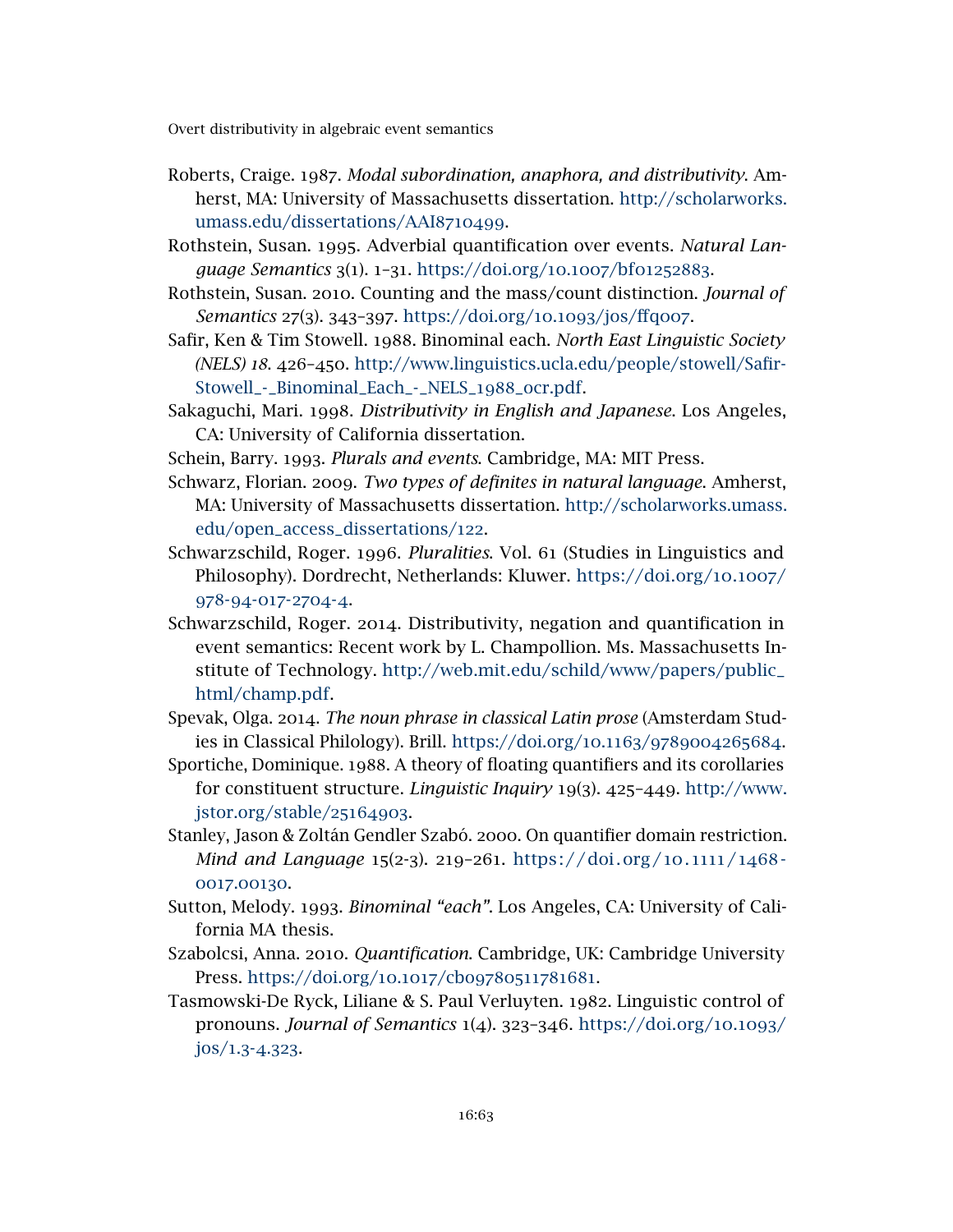<span id="page-63-10"></span>Taylor, Barry. 1985. *Modes of occurrence*. Oxford, UK: Basil Blackwell.

<span id="page-63-1"></span>Tellier, Christine & Daniel Valois. 1993. Binominal *chacun* and pseudo-opacity. *Linguistic Inquiry* 24(3). 575–583. [http://www.jstor.org/stable/](http://www.jstor.org/stable/4178830)4178830.

<span id="page-63-9"></span>Thomas, Guillaume. 2015. The present tense is not vacuous. *Journal of Semantics* 32(4). 685–747. [https://doi.org/](https://doi.org/10.1093/jos/ffu010)10.1093/jos/ffu010.

- <span id="page-63-7"></span>Thomas, Guillaume & Yasutada Sudo. 2016. *Cumulative readings of* each. Presentation at the Workshop on (Co-)Distributivity, Paris, February 11-12, 2016. [https://www.ucl.ac.uk/~ucjtudo/pdf/eachParis](https://www.ucl.ac.uk/~ucjtudo/pdf/eachParis2016.pdf)2016.pdf.
- <span id="page-63-6"></span>Tunstall, Susanne Lynn. 1998. *The interpretation of quantifiers: Semantics & processing*. Amherst, MA: University of Massachusetts dissertation.
- <span id="page-63-8"></span>Vendler, Zeno. 1967. *Linguistics in philosophy*. Ithaca, NY: Cornell University Press.
- <span id="page-63-13"></span>Williams, Alexander. 2009. Themes, cumulativity, and resultatives: Comments on Kratzer 2003. *Linguistic Inquiry* 40(4). 686–700. [https://doi.org/](https://doi.org/10.1162/ling.2009.40.4.686)10. 1162[/ling.](https://doi.org/10.1162/ling.2009.40.4.686)2009.40.4.686.
- <span id="page-63-3"></span>Williams, Edwin. 1991. Reciprocal scope. *Linguistic Inquiry* 22(1). 159–173. [http://www.jstor.org/stable/](http://www.jstor.org/stable/4178711)4178711.
- <span id="page-63-5"></span>Winter, Yoad. 2001. *Flexibility principles in Boolean semantics: The interpretation of coordination, plurality, and scope in natural language*. Cambridge, MA: MIT Press.
- <span id="page-63-4"></span>Zimmermann, Malte. 2002a. A compositional analysis of anti-quantifiers as quantifiers. *Semantics and Linguistic Theory (SALT) 12*. 322–338. [https:](https://doi.org/10.3765/salt.v12i0.2876) [//doi.org/](https://doi.org/10.3765/salt.v12i0.2876)10.3765/salt.v12i0.2876.
- <span id="page-63-0"></span>Zimmermann, Malte. 2002b. *Boys buying two sausages each: On the syntax and semantics of distance-distributivity*. Amsterdam, Netherlands: University of Amsterdam dissertation. [http://hdl.handle.net/](http://hdl.handle.net/11245/1.194584)11245/1.194584.
- <span id="page-63-2"></span>Zimmermann, Malte. 2008. Quantification in Hausa. In Lisa Matthewson (ed.), *Quantification: Universals and variation*, vol. 64 (North Holland Linguistic Series: Linguistic Variations), chap. 11, 415–475. Bingley, UK: Emerald.
- <span id="page-63-12"></span>Zucchi, Sandro & Michael White. 2001. Twigs, sequences and the temporal constitution of predicates. *Linguistics and Philosophy* 24(2). 223–270. [https:](https://doi.org/10.1023/a:1005690022190) //doi.org/10.1023/a:[1005690022190](https://doi.org/10.1023/a:1005690022190).
- <span id="page-63-11"></span>Zweig, Eytan. 2008. *Dependent plurals and plural meaning*. New York, NY: New York University dissertation. [http://semanticsarchive.net/Archive/](http://semanticsarchive.net/Archive/GJhMzhhZ/) [GJhMzhhZ/.](http://semanticsarchive.net/Archive/GJhMzhhZ/)